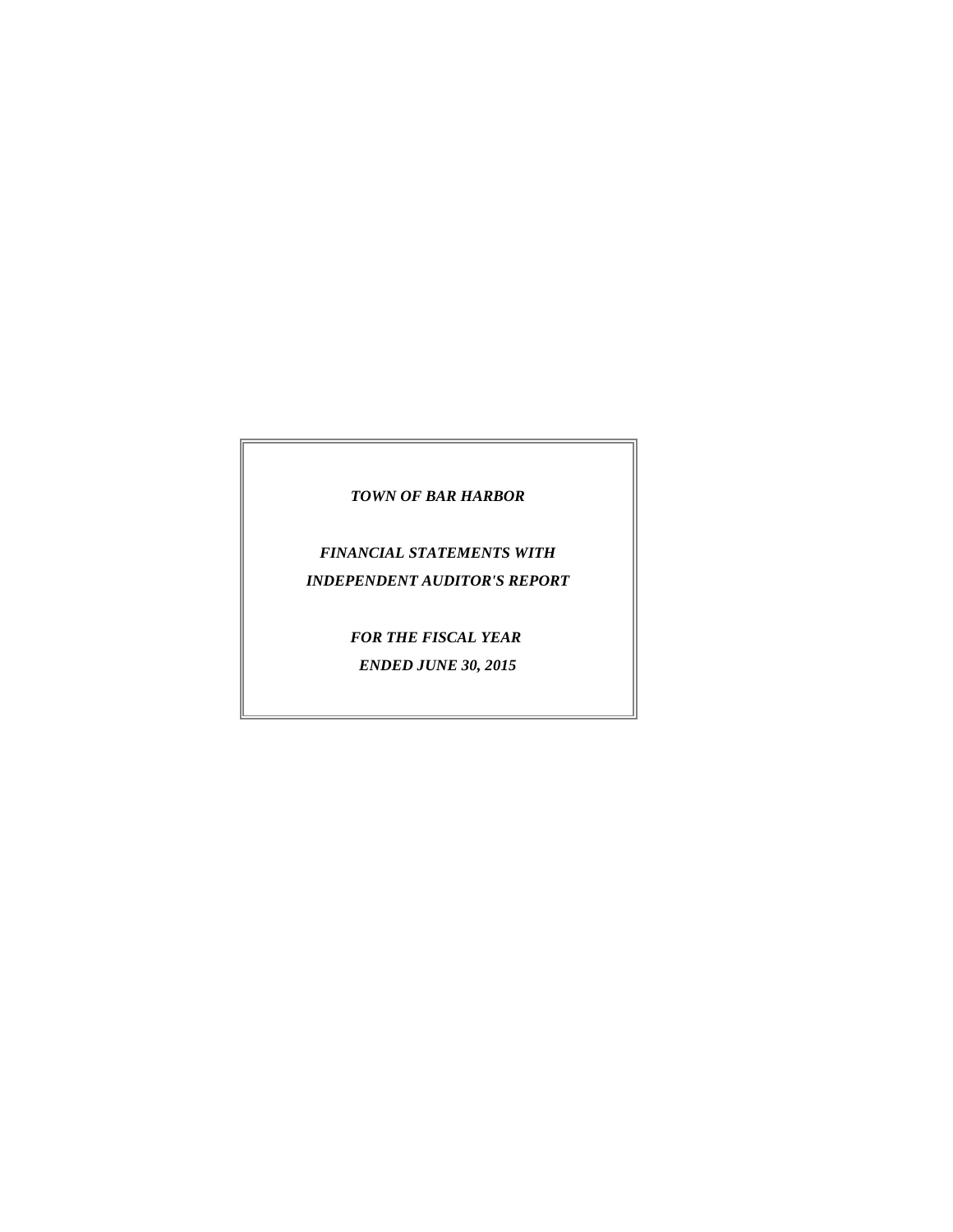|                           | <b>TABLE OF CONTENTS</b>                                                                                  | PAGE(S)   |
|---------------------------|-----------------------------------------------------------------------------------------------------------|-----------|
|                           | INDEPENDENT AUDITOR'S REPORT                                                                              | $1 - 2$   |
|                           | MANAGEMENT'S DISCUSSION AND ANALYSIS                                                                      | $3 - 7$   |
|                           | <b>BASIC FINANCIAL STATEMENTS:</b>                                                                        |           |
| <b>EXHIBIT</b>            | <b>GOVERNMENTAL-WIDE FINANCIAL STATEMENTS</b>                                                             |           |
| A                         | <b>Statement of Net Position</b>                                                                          | 8         |
| B                         | <b>Statement of Activities</b>                                                                            | 9         |
|                           | <b>FUND FINANCIAL STATEMENTS</b>                                                                          |           |
|                           | <b>Governmental Funds Financial Statements</b>                                                            |           |
| $\mathbf C$               | <b>Balance Sheet - Governmental Funds</b>                                                                 | $10 - 11$ |
| D                         | Statement of Revenues, Expenditures And Changes in Fund Balances - Governmental Funds                     | $12 - 13$ |
|                           | <b>Proprietary Funds Financial Statements</b>                                                             |           |
| E                         | <b>Statement of Net Position</b>                                                                          | 14        |
| $\boldsymbol{\mathrm{F}}$ | Statement of Revenues, Expenses, and Changes in Fund Net Position                                         | 15        |
| G                         | <b>Statement of Cash Flows</b>                                                                            | 16        |
|                           | <b>Fiduciary Fund Financial Statements</b>                                                                |           |
| H                         | <b>Statement of Net Position</b>                                                                          | 17        |
|                           | <b>NOTES TO THE FINANCIAL STATEMENTS</b>                                                                  | $18 - 41$ |
|                           | REQUIRED SUPPLEMENTARY INFORMATION OTHER THAN                                                             |           |
|                           | <b>MANAGEMENT'S DISCUSSION AND ANALYSIS</b>                                                               |           |
| I                         | <b>Budgetary Comparison Schedule</b>                                                                      | 42        |
| J                         | <b>Pension Plan Schedules</b>                                                                             | 43        |
|                           | <b>OTHER SUPPLEMENTARY INFORMATION</b>                                                                    |           |
|                           | <b>GENERAL FUND</b>                                                                                       |           |
| $A-1$                     | Statement of Estimated and Actual Revenues                                                                | 44 - 45   |
| $A-2$                     | Statement of Appropriations, Expenditures, and Encumbrances                                               | $46 - 47$ |
| $A-3$                     | Statement of Changes in Unassigned Fund Balance                                                           | 48        |
| $A-4$                     | Balance Sheet: General Reserves and Committed Funds                                                       | 49        |
| $A-5$                     | Statement of Revenues, Expenditures and Changes in Fund Balances:<br>General Reserves and Committed Funds | 50        |
|                           | <b>CAPITAL PROJECT FUNDS</b>                                                                              |           |
| $B-1$                     | Schedule of Activity                                                                                      | $51 - 53$ |
|                           | <b>PERMANENT FUNDS</b>                                                                                    |           |
| $C-1$                     | <b>Balance Sheet</b>                                                                                      | 54        |
| $C-2$                     | Statement of Revenues, Expenditures and Changes in Fund Balances                                          | 55        |
|                           | SUPPLEMENTARY OPERATING DATA                                                                              | $56 - 61$ |
|                           | <b>STATE OF MAINE REPORT</b>                                                                              |           |
|                           | Statement of Assurance and Determination                                                                  | 62        |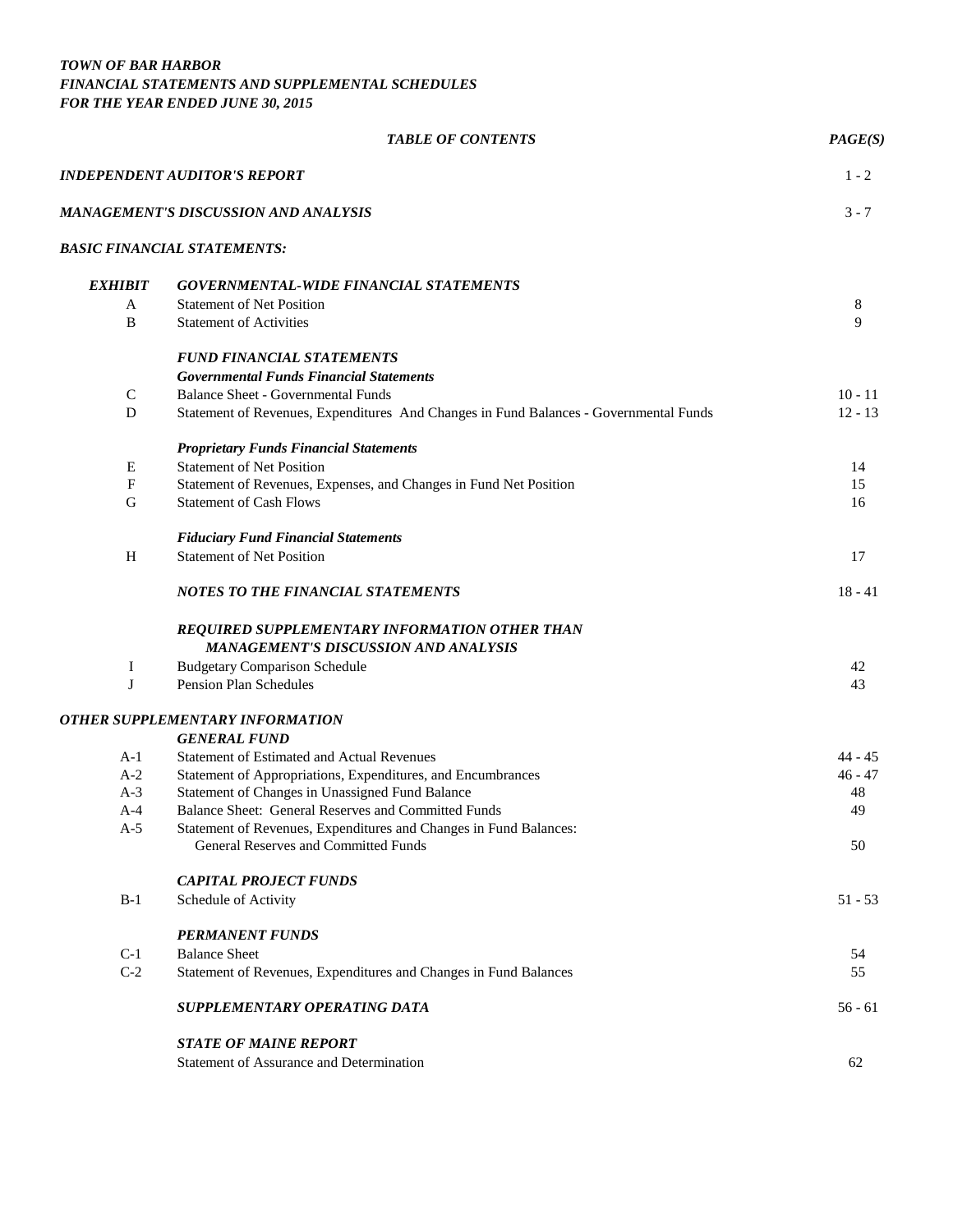## *INDEPENDENT AUDITOR'S REPORT*

Members of the Town Council Town of Bar Harbor Bar Harbor, ME 04609

### *Report on the Financial Statements*

We have audited the accompanying financial statements of the governmental activities, the business-type activities, each major fund, and the aggregate remaining fund information of the Town of Bar Harbor, Maine as of and for the year ended June 30, 2015, and the related notes to the financial statements, which collectively comprise the Town's financial statements as listed in the table of contents.

## *Management's Responsibility for the Financial Statement*

Management is responsible for the preparation and fair presentation of these financial statements in accordance with accounting principles generally accepted in the United States of America; this includes the design, implementation, and maintenance of internal control relevant to the preparation and fair presentation of financial statements that are free from material misstatement, whether due to fraud or error.

## *Auditor's Responsibility*

Our responsibility is to express opinions on these financial statements based on our audit. We conducted our audit in accordance with auditing standards generally accepted in the United States of America. Those standards require that we plan and perform the audit to obtain reasonable assurance about whether the financial statements are free from material misstatement.

An audit involves performing procedures to obtain audit evidence about the amounts and disclosures in the financial statements. The procedures selected depend on the auditor's judgment, including the assessment of the risks of material misstatement of the financial statements, whether due to fraud or error. In making those risk assessments, the auditor considers internal control relevant to the entity's preparation and fair presentation of the financial statements in order to design audit procedures that are appropriate in the circumstances, but not for the purpose of expressing an opinion on the effectiveness of the entity's internal control. Accordingly, we express no such opinion. An audit also includes evaluating the appropriateness of accounting policies used and the reasonableness of significant accounting estimates made by management, as well as evaluating the overall presentation of the financial statements.

We believe that the audit evidence we have obtained is sufficient and appropriate to provide a basis for our audit opinions.

## *Opinions*

In our opinion, the financial statements referred to above present fairly, in all material respects, the respective financial position of the governmental activities, the business-type activities, each major fund and the aggregate remaining fund information of the Town of Bar Harbor, Maine, as of June 30, 2015, and the respective changes in financial position and, where applicable, cash flows thereof for the year then ended in accordance with accounting principles generally accepted in the United States of America.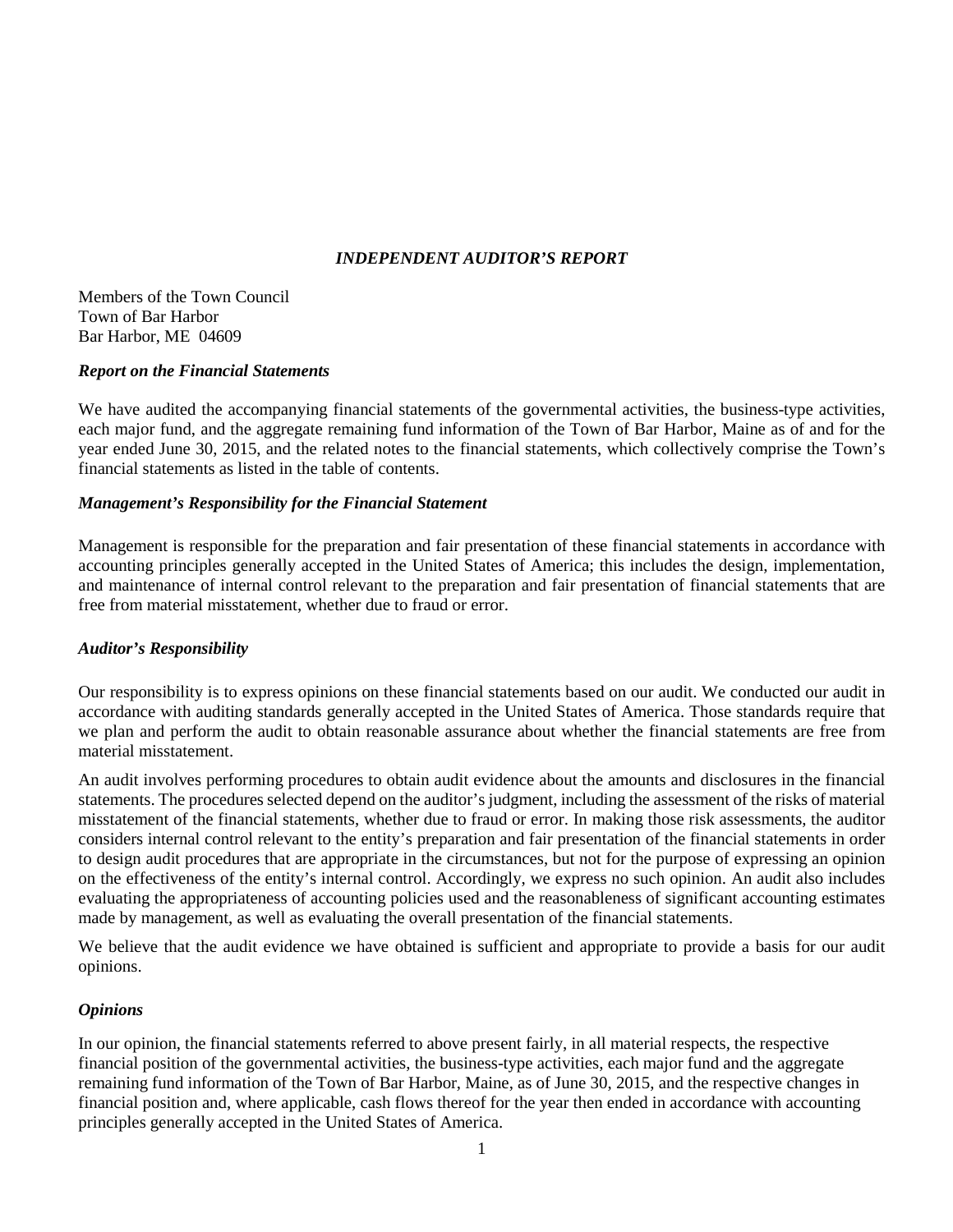## *Required Supplementary Information*

Accounting principles generally accepted in the United States of America require that the management's discussion and analysis, budgetary comparison information and pension disclosure schedules on pages 3 through 7, 41 and 42, respectively be presented to supplement the basic financial statements. Such information, although not a part of the basic financial statements, is required by the Governmental Accounting Standards Board, who considers it to be an essential part of financial reporting for placing the basic financial statements in an appropriate operational, economic, or historical context. We have applied certain limited procedures to the required supplementary information in accordance with auditing standards generally accepted in the United States of America, which consisted of inquiries of management about the methods of preparing the information and comparing the information for consistency with management's responses to our inquiries, the financial statements, and other knowledge we obtained during our audit of the financial statements. We do not express an opinion or provide any assurance on the information because the limited procedures do not provide us with sufficient evidence to express an opinion or provide any assurance.

### *Supplementary Information*

Our audit was conducted for the purpose of forming opinions on the financial statements that collectively comprise Town of Bar Harbor, Maine's financial statements. The supplementary information is presented for purposes of additional analysis and is not a required part of the financial statements. The supplementary information is the responsibility of management and was derived from and relates directly to the underlying accounting and other records used to prepare the financial statements.

The information has been subjected to the auditing procedures applied in the audit of the financial statements and certain additional procedures, including comparing and reconciling such information directly to the underlying accounting and other records used to prepare the financial statements or to the financial statements themselves, and other additional procedures in accordance with auditing standards generally accepted in the United States of America. In our opinion, the supplementary information is fairly stated, in all material respects, in relation to the financial statements as a whole.

Respectfully Submitted,

# James W. Wadman, C.P.A.

James W. Wadman, C.P.A. December 18, 2015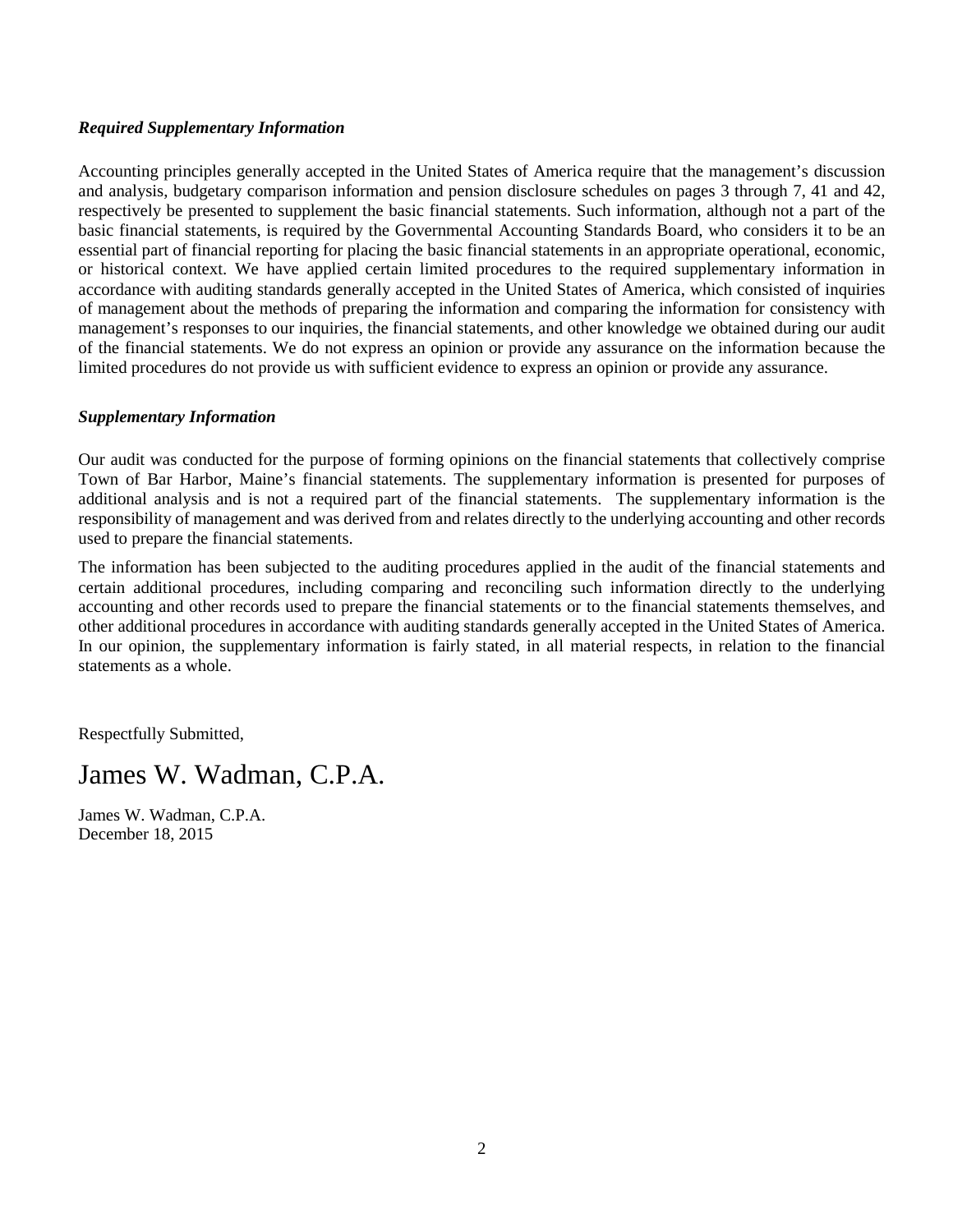#### *TOWN OF BAR HARBOR, MAINE Management's Discussion and Analysis For the Fiscal Year Ended June 30, 2015*

Management of the Town of Bar Harbor, Maine provides this *Management's Discussion and Analysis* of the Town's financial performance for readers of the Town's financial statements. This narrative overview and analysis of the financial activities of the Town is for the fiscal year ended June 30, 2015. We encourage readers to consider this information in conjunction with the financial statements and accompanying notes that follow.

The financial statements herein include all of the activities of the Town of Bar Harbor, Maine (the Town) using the integrated approach as prescribed by Government Accounting Standards Board (GASB) Statement No. 34.

#### *FINANCIAL HIGHLIGHTS – PRIMARY GOVERNMENT*

#### *Government-wide Highlights:*

*Net Position –* The assets of the Town exceeded its liabilities at fiscal year ending June 30, 2015 by \$33,149,279 (presented as "net position"). Of this amount, \$9,489,842 was reported as "unrestricted net position". Unrestricted net position represents the amount available to be used to meet the Town's ongoing obligations to citizens and creditors.

*Changes in Net Position* – The Town's total net position decreased by \$892,103 (a 2.6% decrease) for the fiscal year ended June 30, 2015. Net position of governmental activities decreased by \$1,141,257 (a 5.3% decrease), while net position of businesstype activities showed an increase of \$249,154 (a 2.0% increase).

#### *Fund Highlights:*

*Governmental Funds –* Fund Balances – As of the close of the fiscal year ended June 30, 2015, the Town's governmental funds reported a combined ending fund balance of \$8,893,544 with \$322,092 being general unassigned fund balance. This unassigned fund balance represents approximately 1.9% of the total general fund expenditures for the year.

#### *Long-term Debt:*

The Town's total long-term debt obligations increased by \$2,040,626 (27.9%) during the current fiscal year. Existing debt obligations were retired according to schedule. Additional information on the Town's long-term debt can be found in Note 3d of this report on pages 30-32.

#### *OVERVIEW OF THE FINANCIAL STATEMENTS*

This discussion and analysis are intended to serve as an introduction to the Town's basic financial statements. The Town's basic financial statements include three components: 1) government-wide financial statements, 2) fund financial statements, and 3) notes to the financial statements. This report also contains additional required supplementary information (budgetary comparison) and other supplementary information. These components are described below:

#### *Government-wide Financial Statements*

The Government-wide financial statements present the financial picture of the Town from the economic resources measurement focus using the accrual basis of accounting. They present governmental activities and business-type activities separately. These statements include all assets of the Town (including infrastructure) as well as all liabilities (including long-term debt). Additionally, certain elimination entries have occurred as prescribed by the statement in regards to inter-fund activity, payables and receivables.

The government-wide financial statements can be found on pages 8-9 of this report.

#### *Fund Financial Statements*

The fund financial statements include statements for each of the three categories of activities – governmental, business-type and fiduciary. The governmental activities are prepared using the current financial resources measurement focus and the modified accrual basis of accounting. The business-type activities are prepared using the economic resources measurement focus and the accrual basis of accounting. Fiduciary funds are used to account for resources held for the benefit of parties outside the Town government. Fiduciary funds are not reflected in the government-wide financial statements because the resources of these funds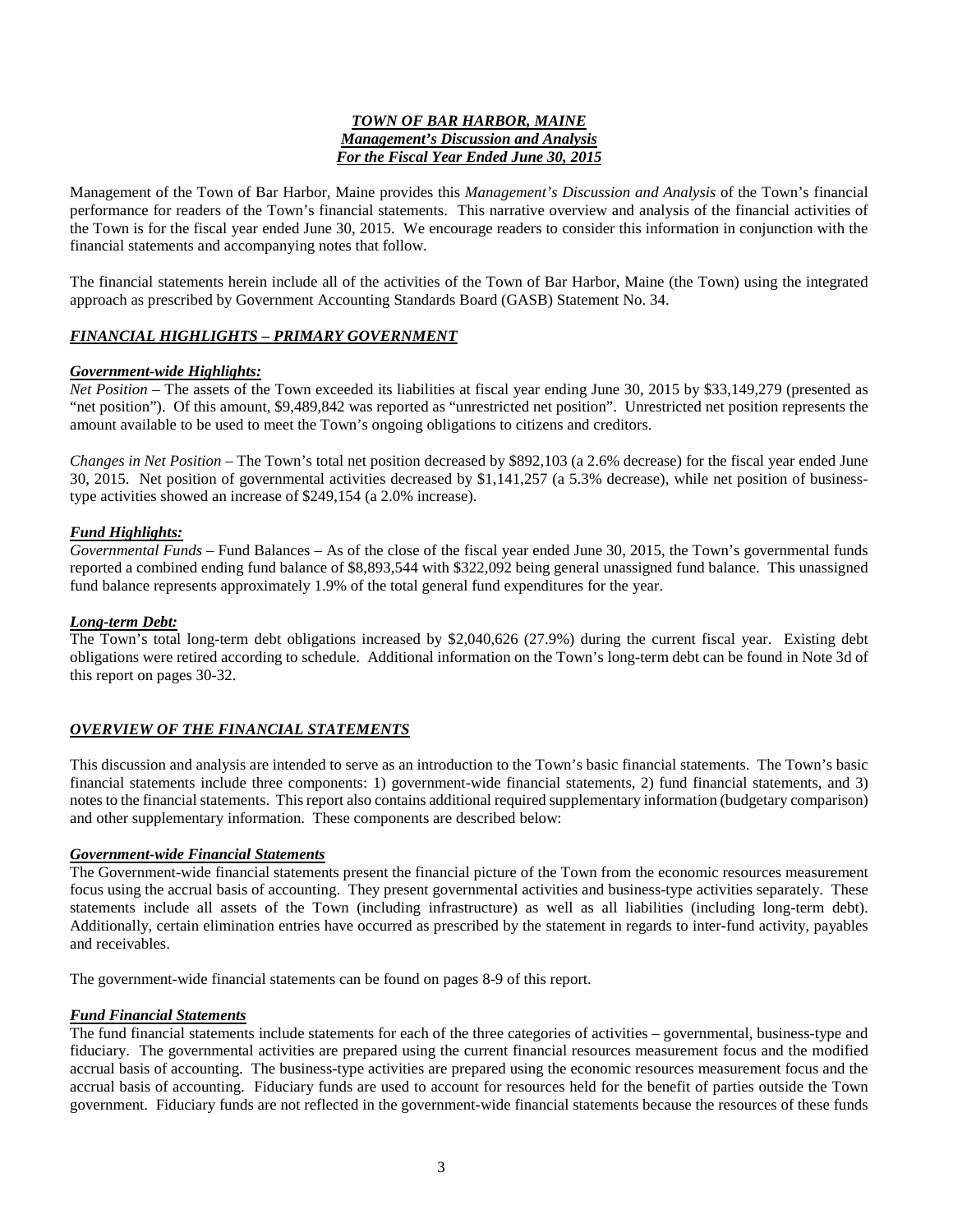are not available to support the Town's own programs. Reconciliation of the fund financial statements to the Government-wide financial statements is provided to explain the differences created by the integrated approach.

The basic governmental fund financial statements can be found on pages 10-13 of this report. The basic proprietary fund financial statements can be found on pages 14-16 of this report. The basic fiduciary fund financial statements can be found on pages 17 of this report.

#### *Notes to the Financial Statements*

The notes provide additional information that is essential to a full understanding of the data provided in the government-wide and the fund financial statements. The notes to the financial statements can be found on pages 18-41 of this report.

#### *Required Supplementary Information*

This section includes a budgetary comparison schedule, which includes a reconciliation between the statutory fund balance for budgetary purposes and the fund balance for the general fund as presented in the governmental fund financial statements (if necessary) as well as pension related schedules. Required supplementary information can be found on pages 42-43 of this report.

#### *GOVERNMENT-WIDE FINANCIAL ANALYSIS*

#### *Net Position*

68.7% of the Town's net position reflects its net investment in capital assets such as land, buildings, equipment and infrastructure (roads, bridges and other immovable assets) less any related debt used to acquire those assets that are still outstanding. The Town uses these assets to provide services to citizens; consequently, these assets are not available for future spending. Although, the Town's investment in its capital assets is reported net of accumulated depreciation and net of related debt, it should be noted that the resources needed to repay this debt must be provided from other sources, since the capital assets themselves cannot be used to liquidate these liabilities.

|                                                        | Governmental      | <b>Business-like</b> |                   |                   |
|--------------------------------------------------------|-------------------|----------------------|-------------------|-------------------|
|                                                        | <b>Activities</b> | <b>Activities</b>    | <b>Total 2015</b> | <b>Total 2014</b> |
| <b>Current Assets</b>                                  | 11,133,621        | 2,818,860            | 13,952,481        | 12,873,110        |
| <b>Capital Assets</b>                                  | 21,258,933        | 19,802,463           | 41,061,396        | 40,097,160        |
| <b>Total Assets</b>                                    | 32,392,554        | 22,621,323           | 55,013,877        | 52,970,270        |
| <b>Related to Pensions</b>                             | 120,440           | 21,729               | 142,169           |                   |
| <b>Total Deferred Outflows of Resources</b>            |                   |                      |                   |                   |
| <b>Total Assets and Deferred Outflows of Resources</b> | 32,512,994        | 22,643,052           | 55,156,046        | 52,970,270        |
|                                                        |                   |                      |                   |                   |
| <b>Current Liabilities</b>                             | 1,718,902         | 378,709              | 2,097,611         | 2,844,675         |
| <b>Other Liabilities</b>                               | 9,930,316         | 9,121,487            | 19,051,803        | 16,048,966        |
| <b>Total Liabilities</b>                               | 11,649,218        | 9,500,196            | 21,149,414        | 18,893,641        |
|                                                        |                   |                      |                   |                   |
| <b>Prepaid Property Taxes</b>                          | 42,063            |                      | 42,063            | 35,247            |
| <b>Related to Pensions</b>                             | 618,476           | 196,814              | 815,290           |                   |
| <b>Total Deferred Inflows of Resources</b>             | 660,539           | 196,814              | 857,353           | 35,247            |
|                                                        |                   |                      |                   |                   |
| Held for Postemployment Benefits                       | 182,670           |                      | 182,670           | 159,858           |
| Net Investment in Capital Assets                       | 11,907,774        | 10,858,951           | 22,766,725        | 22,878,217        |
| Restricted                                             | 710,042           |                      | 710,042           | 145,761           |
| Unrestricted                                           | 7,402,751         | 2,087,091            | 9,489,842         | 10,857,546        |
| <b>Total Net Position</b>                              | 20, 203, 237      | 12,946,042           | 33,149,279        | 34,041,382        |
|                                                        |                   |                      |                   |                   |
| <b>Total Liabilities, Deferred Inflows of</b>          |                   |                      |                   |                   |
| <b>Resources and Net Position</b>                      | 32,512,994        | 22,643,052           | 55,156,046        | 52,970,270        |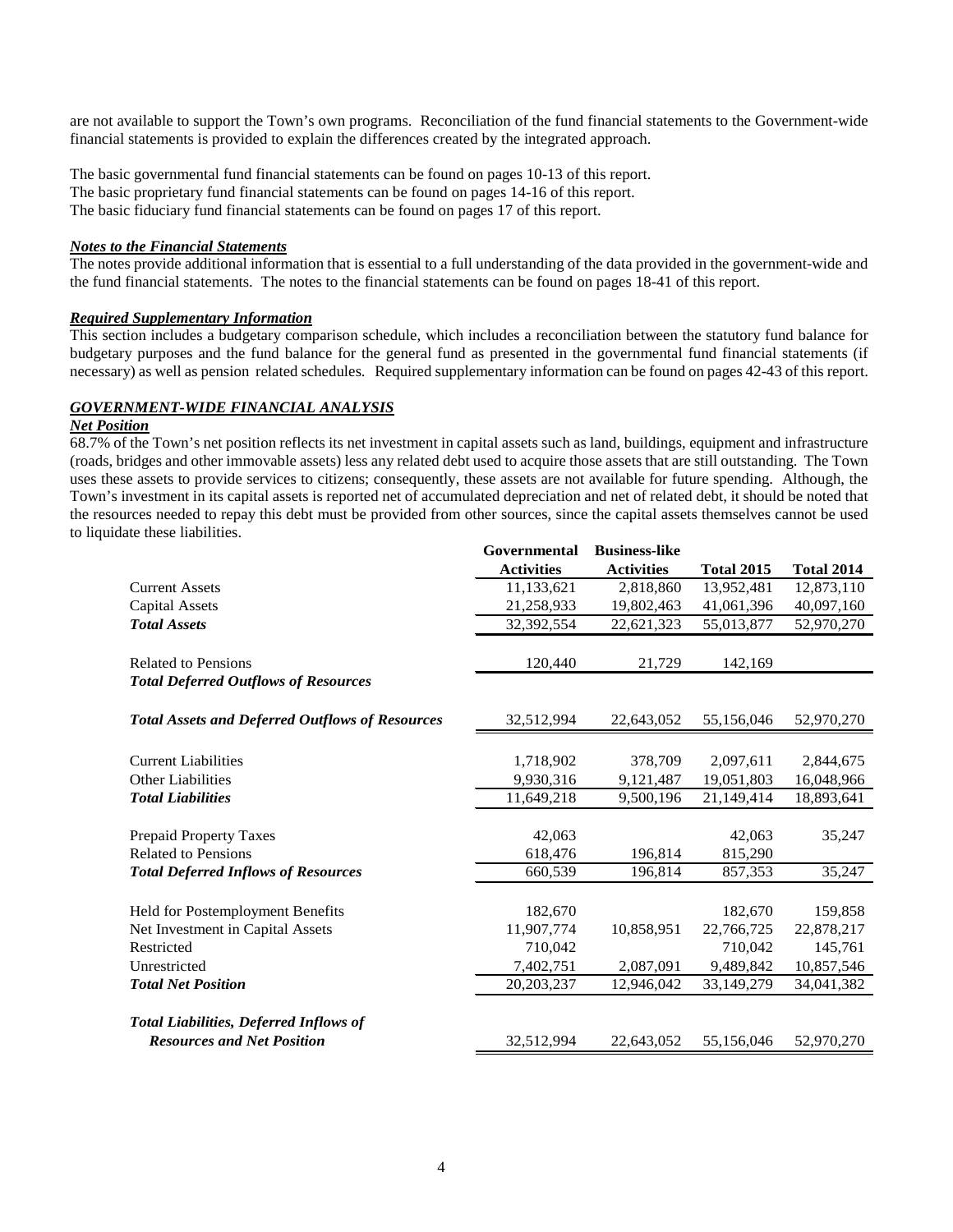#### *Changes in Net Position*

Approximately 68.0% of the Town's total revenue came from property and excise taxes, approximately 5.3% came from Federal and State subsidies and grants, and approximately 26.7% came from services, investment earnings and other sources. Depreciation expense on the Town's governmental and business-like activity assets represents \$1,902,787 of the total expenses for the fiscal year.

|                                    | Governmental      | <b>Business-like</b> |                   |                   |
|------------------------------------|-------------------|----------------------|-------------------|-------------------|
|                                    | <b>Activities</b> | <b>Activities</b>    | <b>Total 2015</b> | <b>Total 2014</b> |
| Revenues:                          |                   |                      |                   |                   |
| <b>Taxes</b>                       | 15,858,611        |                      | 15,858,611        | 15,350,327        |
| <b>Intergovernmental Revenues</b>  | 1,246,045         |                      | 1,246,045         | 303,334           |
| <b>Departmental Revenues</b>       | 1,705,696         | 3,889,578            | 5,595,274         | 6,615,316         |
| <b>Other Local Sources</b>         | 423,980           | 187,281              | 611,261           | 862,733           |
| <b>Total</b>                       | 19,234,332        | 4,076,859            | 23,311,191        | 23, 131, 710      |
| <i>Expenses:</i>                   |                   |                      |                   |                   |
| <b>General Government</b>          | 3,221,432         |                      | 3,221,432         | 2,843,738         |
| <b>Public Safety</b>               | 3,538,717         |                      | 3,538,717         | 2,814,484         |
| Health & Welfare                   | 143,945           |                      | 143,945           | 145,954           |
| Parks and Recreation               | 282,399           |                      | 282,399           | 303,609           |
| <b>Island Explorer Shuttle Bus</b> | 38,962            |                      | 38,962            | 38,720            |
| Roads and Sanitation               | 2,417,338         |                      | 2,417,338         | 2,200,194         |
| Assessments                        | 3,396,884         |                      | 3,396,884         | 3,160,004         |
| Capital Outlay                     | 1,031,281         |                      | 1,031,281         | 916,633           |
| <b>Water Operations</b>            |                   | 1,592,071            | 1,592,071         | 1,453,321         |
| <b>Sewer Operations</b>            |                   | 2,167,728            | 2,167,728         | 1,853,208         |
| <b>Education Programs</b>          | 6,111,323         |                      | 6,111,323         | 6,151,581         |
| Cruise Ship                        | 128,609           |                      | 128,609           | 131,993           |
| (Gain)/Loss on Disposal of Assets  | 64,699            | 67,906               | 132,605           | 84,518            |
| <b>Total</b>                       | 20,375,589        | 3,827,705            | 24,203,294        | 22,097,957        |
| <b>Changes in Net Position</b>     | (1, 141, 257)     | 249,154              | (892, 103)        | 1,033,753         |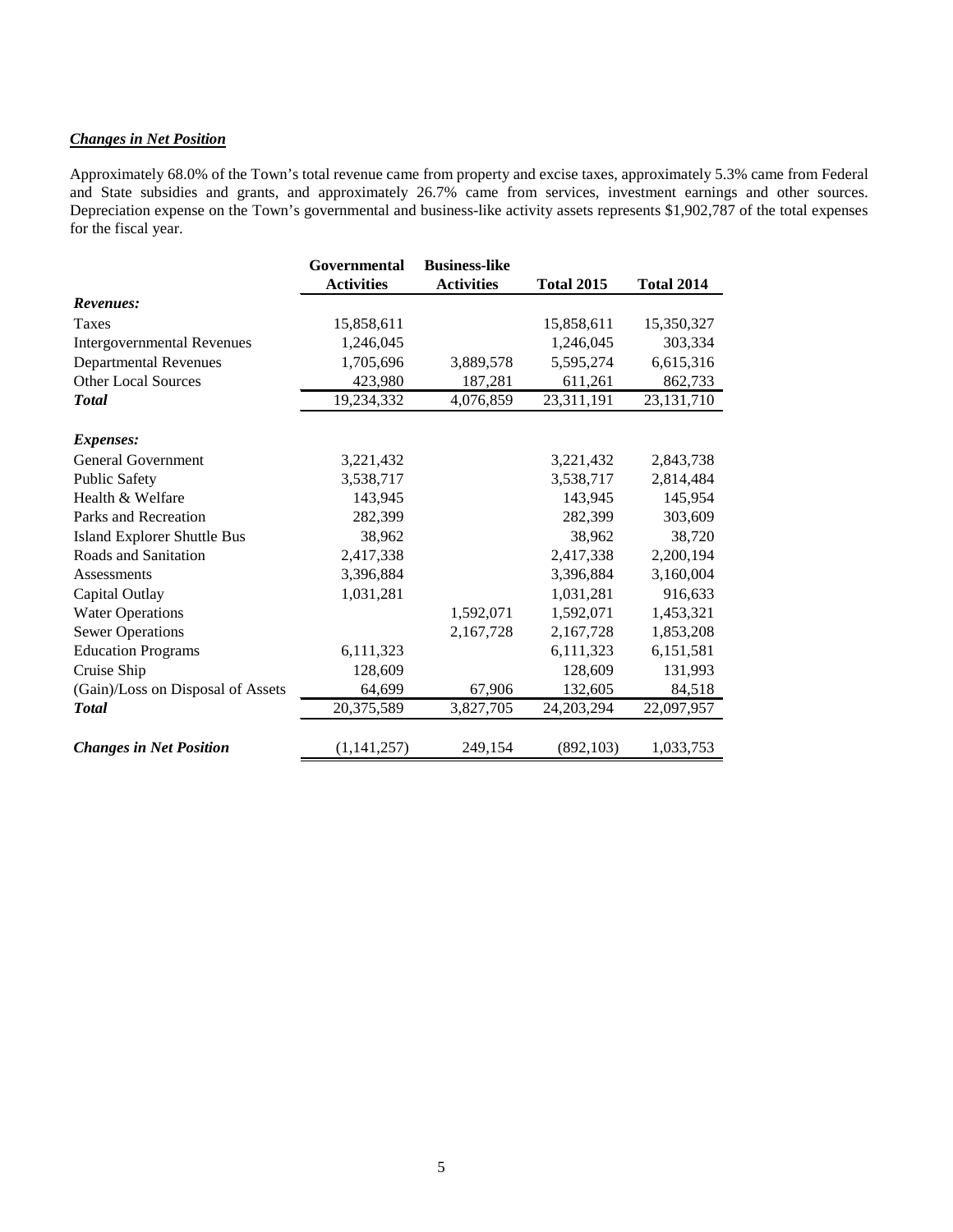

# **Expenditures by Source - Governmental and Business-Type**

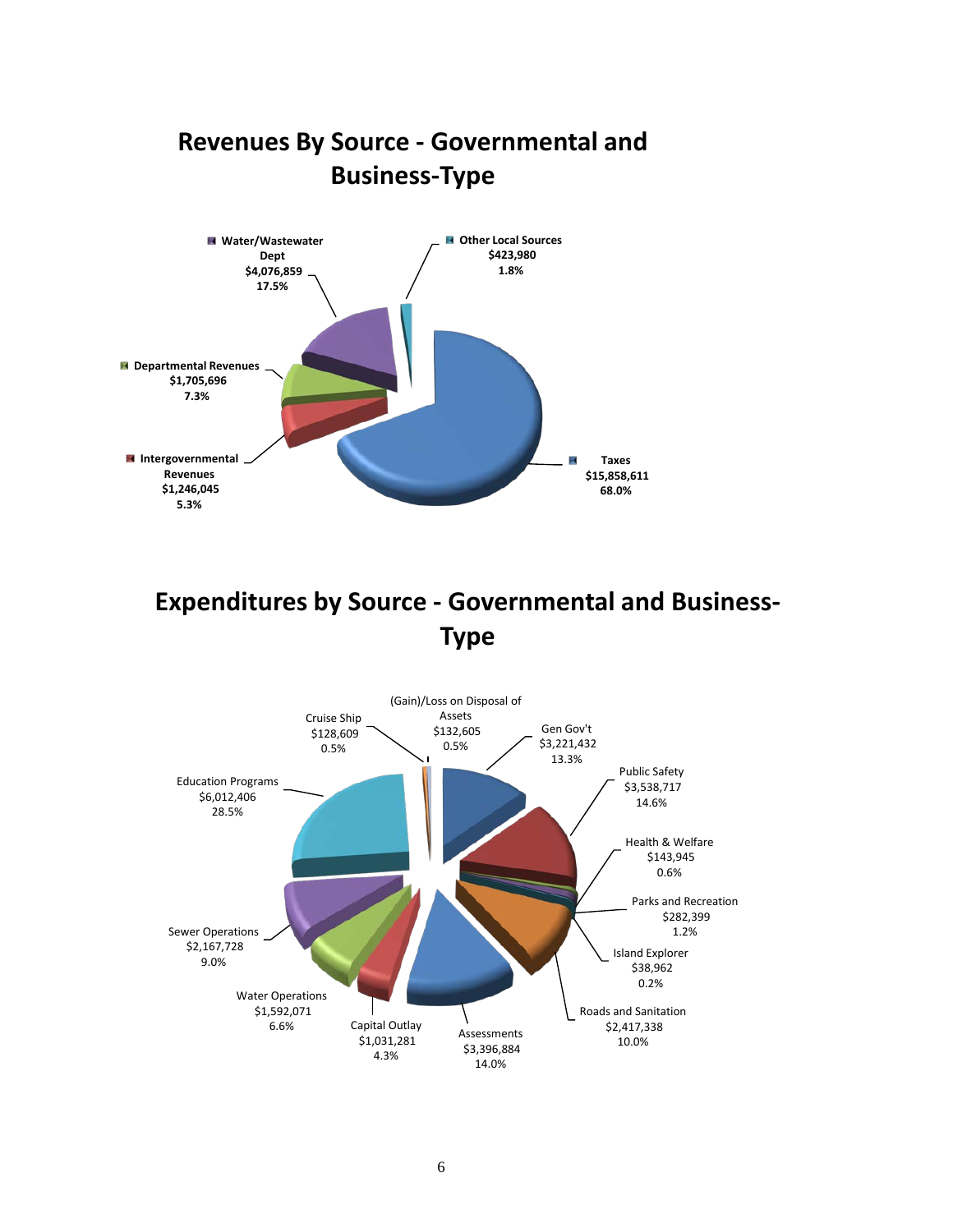### *FINANCIAL ANALYSIS OF THE TOWN'S INDIVIDUAL FUNDS*

#### *Governmental Funds*

The focus of the Town's governmental funds is to provide information on near-term inflows, outflows, and balances of expendable resources. Such information is useful in assessing the Town's financing requirements. In particular, unassigned fund balance may serve as a useful measure of a government's net resources available for spending at the end of the fiscal year.

At the end of the fiscal year, the Town's governmental funds reported ending fund balances of \$8,893,544, an increase of \$1,023,314 in comparison with the prior year. Approximately 3.6 percent of this total amount constitutes unassigned fund balance. The remainder is reserved to indicate that it is not available for spending because it has been committed to liquidate contracts and commitments of the prior fiscal year or for a variety of other purposes.

Variances between actual General Fund revenues and expenditures and the final amended budget included the following:

- \$147,950 positive variance in property taxes due to lower deferred property taxes and supplemental issued. Lower deferred property taxes resulted in part from more aggressive collection efforts.
- \$(55,734) negative variance in ambulance billings due to 11% fewer runs and write offs at the same level.
- \$(20,742) negative variance in police revenues due to the budget being too aggressive.
- \$(20,881) negative variance in legal counsel due to an Emera Maine lawsuit and petitions for Land Use Ordinances. All suits are settled and nothing pending.
- \$104,830 positive variance in employee benefits due to health insurance premiums coming in at lower rates than budgeted for and more opt-out reimbursements than expected. There was also a favorable MPERS budgeting error.
- \$38,300 positive variance in planning due to the planning director starting later than budgeted and no land use ordinances re-written.
- \$(30,125) negative variance in the highway division due to a low budget for electricity, cleaning of the new building and higher expenses for the winter storms.
- \$23,471 positive variance in the ambulance division due to lower spending on wages with some shifts not filled and more part-time wages being utilized.

#### *Proprietary Funds*

The Town's proprietary funds provide the same type of information found in the government-wide financial statements, but in more detail.

#### *CAPITAL ASSET ADMINISTRATION*

#### *Capital Assets*

The Town's investment in capital assets for its governmental and business-like activities amounts to \$73,823,722, net of accumulated depreciation of \$32,762,326, leaving a net book value of \$41,061,396. Current year additions included Capital Improvements, Water and Sewer additions.

#### *REQUESTS FOR INFORMATION*

This financial report is designed to provide a general overview of the Town's finances for all citizens, taxpayers, investors and creditors. This financial report seeks to demonstrate the Town's accountability for the money it receives. Questions concerning any of the information provided in this report or requests for additional information should be addressed to: Town of Bar Harbor, 93 Cottage Street, Bar Harbor, ME 04609.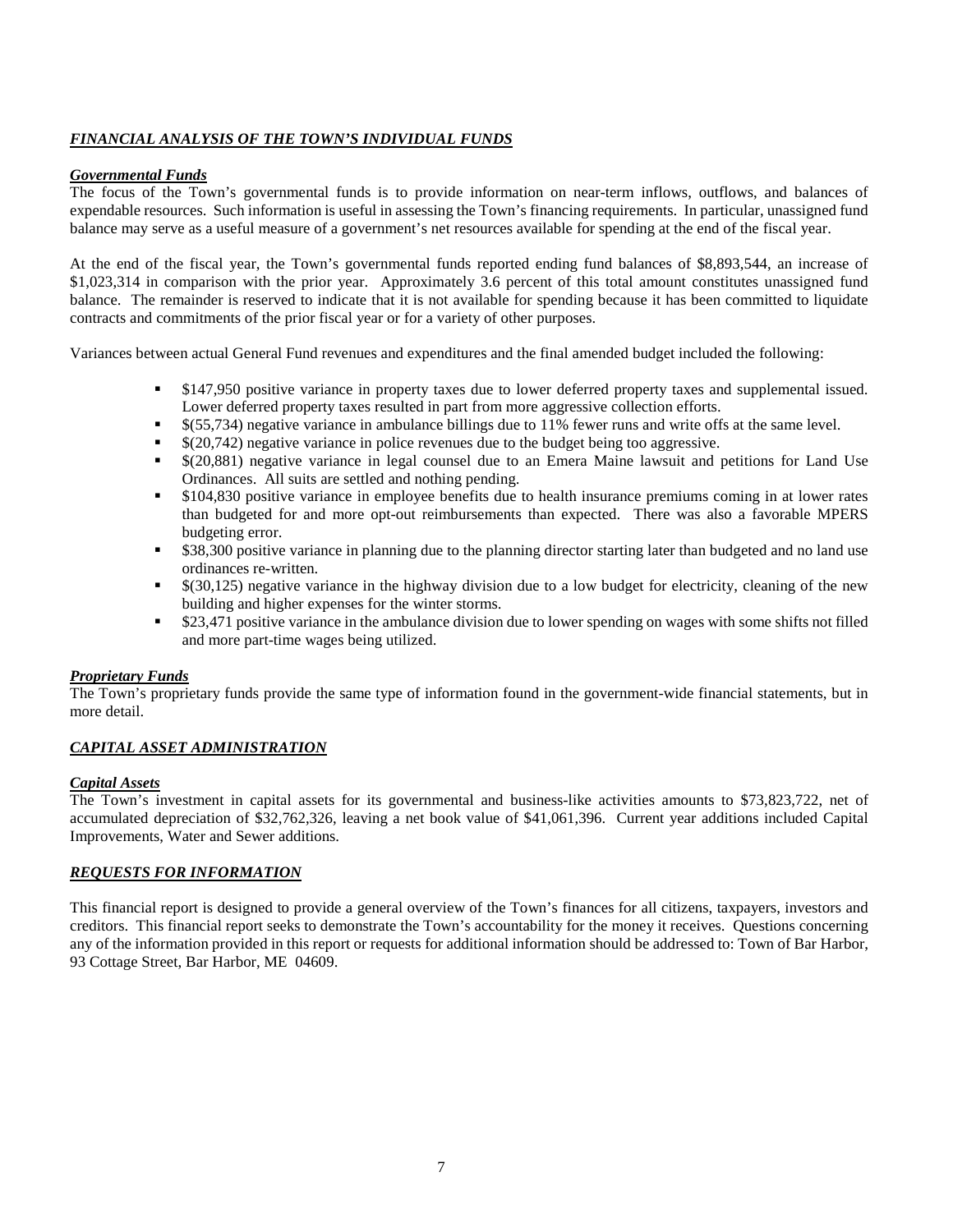#### *TOWN OF BAR HARBOR Exhibit A STATEMENT OF NET POSITION JUNE 30, 2015*

|                                                                              | Governmental<br><b>Activities</b> | <b>Business-Type</b><br><b>Activities</b> | <b>Total</b> |
|------------------------------------------------------------------------------|-----------------------------------|-------------------------------------------|--------------|
| Assets:                                                                      |                                   |                                           |              |
| Cash and Equivalents                                                         | 8,437,992                         | 1,955,578                                 | 10,393,570   |
| Investments                                                                  | 1,709,578                         |                                           | 1,709,578    |
| Receivables                                                                  |                                   |                                           |              |
| Taxes and Liens                                                              | 707,101                           | 52,648                                    | 759,749      |
| User Fees, net                                                               |                                   | 570,319                                   | 570,319      |
| Accounts                                                                     | 58,631                            | 6,831                                     | 65,462       |
| Ambulance                                                                    | 122,896                           |                                           | 122,896      |
| <b>Accrued Interest</b>                                                      | 2,357                             |                                           | 2,357        |
| Prepaid Expense                                                              |                                   | 44,062                                    | 44,062       |
| Inventory                                                                    | 16,982                            | 184,489                                   | 201,471      |
| Due from Other Governments                                                   | 78,084                            |                                           | 78,084       |
| Bond Issuance Costs, Net                                                     |                                   | 4,933                                     | 4,933        |
| Capital Assets:                                                              |                                   |                                           |              |
| Land                                                                         | 2,059,514                         | 164,126                                   | 2,223,640    |
| <b>Construction Work in Progress</b>                                         | 647,817                           | 3,867                                     | 651,684      |
| Other Capital Assets, Net of Depreciation                                    | 18,551,602                        | 19,634,470                                | 38,186,072   |
| <b>Total Assets:</b>                                                         | 32,392,554                        | 22,621,323                                | 55,013,877   |
| <b>Deferred Outflows of Resources:</b>                                       |                                   |                                           |              |
| <b>Related to Pensions</b>                                                   | 120,440                           | 21,729                                    | 142,169      |
| <b>Total Deferred Outflows of Resources</b>                                  | 120,440                           | 21,729                                    | 142,169      |
| <b>Total Assets and Deferred Outflows of Resources</b>                       | 32,512,994                        | 22,643,052                                | 55,156,046   |
| Liabilities, Deferred Inflows of Resources and Net Position:<br>Liabilities: |                                   |                                           |              |
| <b>Accounts Payable</b>                                                      | 722,250                           | 60,446                                    | 782,696      |
| Retainage Payable                                                            | 124,356                           |                                           | 124,356      |
| Payroll Taxes Deductible                                                     | 12,984                            |                                           | 12,984       |
| <b>Accrued Salaries Payable</b>                                              | 568,140                           | 22,948                                    | 591,088      |
| <b>Accrued Compensated Absences</b>                                          | 294,434                           | 41,808                                    | 336,242      |
| Accrued Interest Payable                                                     |                                   | 37,834                                    | 37,834       |
| <b>Internal Balances</b>                                                     | (15, 490)                         | 50,673                                    | 35,183       |
| <b>Construction Advances</b>                                                 |                                   | 165,000                                   | 165,000      |
| Deposits Payable                                                             | 12,228                            |                                           | 12,228       |
| Long-term Liabilities:                                                       |                                   |                                           |              |
| Net Pension Liability                                                        | 579,157                           | 173,042                                   | 752,199      |
| Due Within One Year                                                          | 530,607                           | 989,227                                   | 1,519,834    |
| Due in More Than One Year                                                    | 8,820,552                         | 7,959,218                                 | 16,779,770   |
| <b>Total Liabilities</b>                                                     | 11,649,218                        | 9,500,196                                 | 21,149,414   |
| <b>Deferred Inflows of Resources:</b>                                        |                                   |                                           |              |
| Prepaid Taxes                                                                | 42,063                            |                                           | 42,063       |
| <b>Related to Pensions</b>                                                   | 618,476                           | 196,814                                   | 815,290      |
| <b>Total Deferred Inflows of Resources</b>                                   | 660,539                           | 196,814                                   | 857,353      |
| <b>Net Position:</b>                                                         |                                   |                                           |              |
| Held for Postemployment Benefits                                             | 182,670                           |                                           | 182,670      |
| Net Investment in Capital Assets                                             | 11,907,774                        | 10,858,951                                | 22,766,725   |
| Restricted                                                                   | 710,042                           |                                           | 710,042      |
| Unrestricted                                                                 | 7,402,751                         | 2,087,091                                 | 9,489,842    |
| <b>Total Net Position</b>                                                    | 20,203,237                        | 12,946,042                                | 33,149,279   |
| Total Liabilities, Deferred Inflows of Resources and Net Position            | 32,512,994                        | 22,643,052                                | 55,156,046   |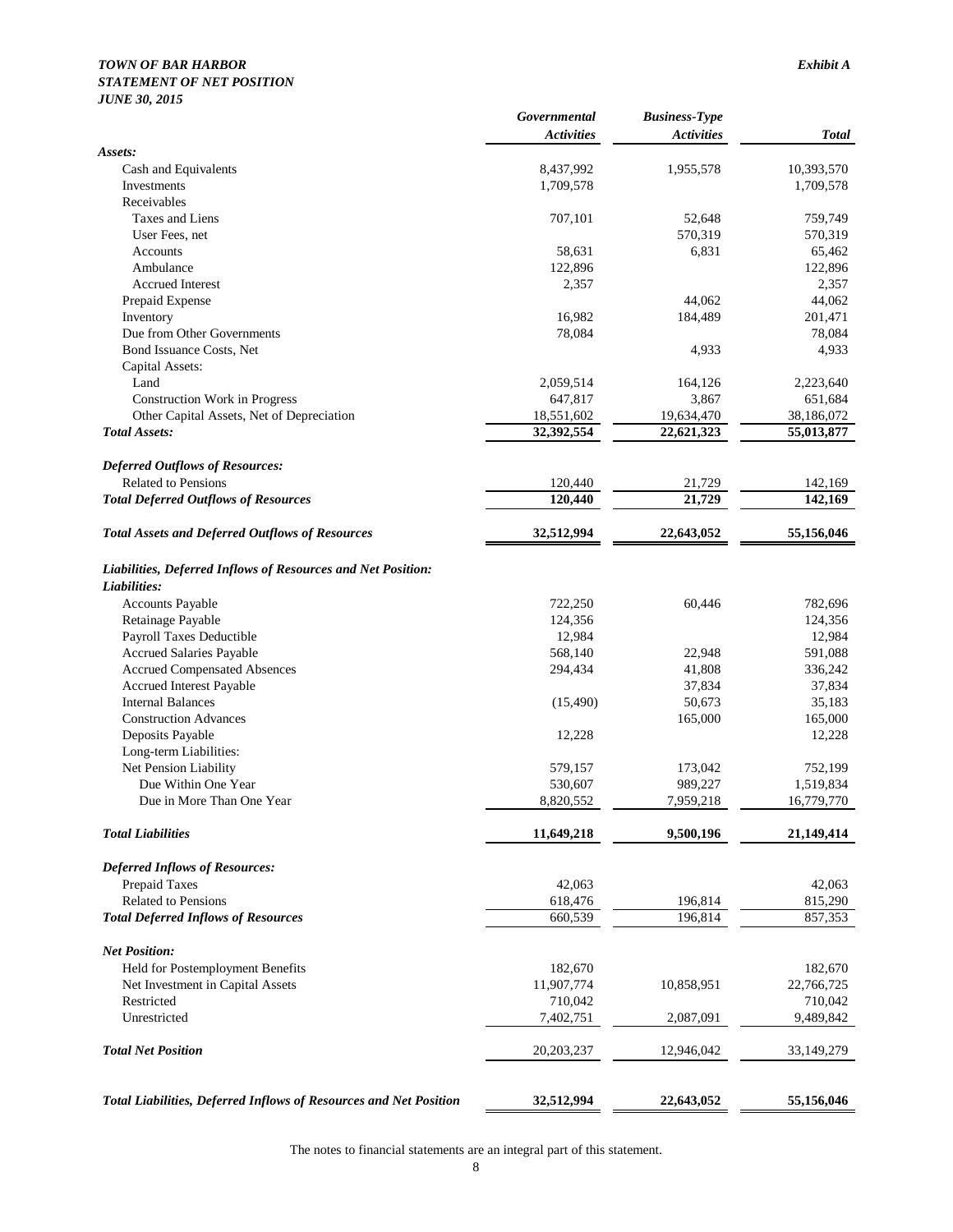#### *TOWN OF BAR HARBOR Exhibit B STATEMENT OF ACTIVITIES FOR THE YEAR ENDED JUNE 30, 2015*

| FOR THE YEAR ENDED JUNE 30, 2015                   |                 | <b>Program Revenues</b> |                  | Net (Expense) Revenue and Changes in Net Position |                      |                |
|----------------------------------------------------|-----------------|-------------------------|------------------|---------------------------------------------------|----------------------|----------------|
|                                                    |                 | Fees, Fines, and        |                  |                                                   |                      |                |
| <b>Functions/Programs</b>                          |                 | <b>Charges</b> for      | <b>Operating</b> | Governmental                                      | <b>Business-like</b> |                |
| <b>Primary Government</b>                          | <b>Expenses</b> | <b>Services</b>         | <b>Grants</b>    | <b>Activities</b>                                 | <b>Activities</b>    | <b>Total</b>   |
| Governmental Activities:                           |                 |                         |                  |                                                   |                      |                |
| <b>General Government</b>                          | 3,221,432       | 458,480                 |                  | (2,762,952)                                       |                      | (2,762,952)    |
| <b>Public Safety</b>                               | 3,538,717       | 462,312                 |                  | (3,076,405)                                       |                      | (3,076,405)    |
| Health and Welfare                                 | 143,945         |                         |                  | (143, 945)                                        |                      | (143, 945)     |
| Parks & Recreation                                 | 282,399         | 950                     |                  | (281, 449)                                        |                      | (281, 449)     |
| Island Explorer Shuttle Bus                        | 38,962          |                         |                  | (38,962)                                          |                      | (38,962)       |
| Roads and Sanitation                               | 2,417,338       | 74,885                  |                  | (2,342,453)                                       |                      | (2,342,453)    |
| Assessments                                        | 3,396,884       |                         |                  | (3,396,884)                                       |                      | (3,396,884)    |
| Capital Outlay                                     | 1,031,281       |                         |                  | (1,031,281)                                       |                      | (1,031,281)    |
| Education                                          | 6,111,323       | 55,477                  | 698,050          | (5,357,796)                                       |                      | (5,357,796)    |
| Cruise Ship                                        | 128,609         | 631,589                 |                  | 502,980                                           |                      | 502,980        |
| <b>Total Governmental Activities</b>               | 20,310,890      | 1,683,693               | 698,050          | (17, 929, 147)                                    |                      | (17, 929, 147) |
| <b>Business-type Activities:</b>                   |                 |                         |                  |                                                   |                      |                |
| Wastewater                                         | 2,167,728       | 2,094,304               |                  |                                                   | (73, 424)            | (73, 424)      |
| Water                                              | 1,592,071       | 1,795,274               |                  |                                                   | 203,203              | 203,203        |
| <b>Total Business-type Activities</b>              | 3,759,799       | 3,889,578               |                  |                                                   | 129,779              | 129,779        |
| <b>Total Primary Government</b>                    | 24,070,689      | 5,573,271               | 698,050          | (17, 929, 147)                                    | 129,779              | (17,799,368)   |
| General Revenues:                                  |                 |                         |                  |                                                   |                      |                |
| Taxes                                              |                 |                         |                  |                                                   |                      |                |
| Property                                           |                 |                         |                  | 14,927,335                                        |                      | 14,927,335     |
| Auto and Boat Excise                               |                 |                         |                  | 931,276                                           |                      | 931,276        |
| <b>Intergovernmental Revenues</b>                  |                 |                         |                  | 547,995                                           |                      | 547,995        |
| Other Local Sources                                |                 |                         |                  | 445,983                                           | 14,398               | 460,381        |
| <b>Water Building Proceeds</b>                     |                 |                         |                  |                                                   | 172,883              | 172,883        |
| Gain/(Loss) on Disposal of Assets                  |                 |                         |                  | (64, 699)                                         | (67,906)             | (132, 605)     |
| <b>Total Revenues, Special Items and Transfers</b> |                 |                         |                  | 16,787,890                                        | 119,375              | 16,907,265     |
| <b>Changes in Net Position</b>                     |                 |                         |                  | (1, 141, 257)                                     | 249,154              | (892, 103)     |
| <b>Net Position - Beginning</b>                    |                 |                         |                  | 21,344,494                                        | 12,696,888           | 34,041,382     |
| <b>Net Position - Ending</b>                       |                 |                         |                  | 20,203,237                                        | 12,946,042           | 33,149,279     |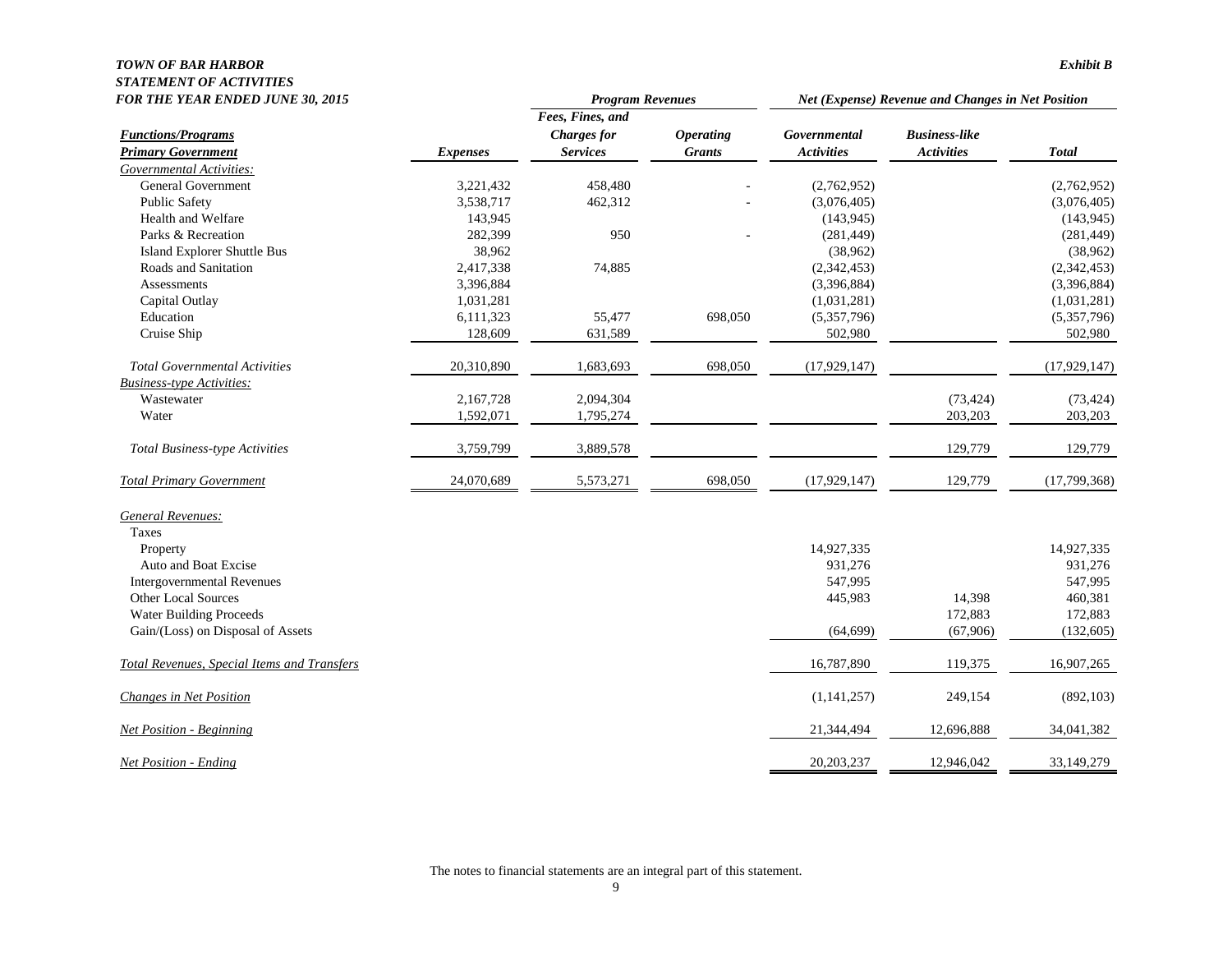### *TOWN OF BAR HARBOR Exhibit C* **BALANCE SHEET - GOVERNMENTAL FUNDS** *JUNE 30, 2015*

|                                                                                      | General<br>Fund | CIP<br><b>Fund</b> | <b>Other</b><br>Governmental<br><b>Funds</b> | <b>Total</b><br>Governmental<br><b>Funds</b> |
|--------------------------------------------------------------------------------------|-----------------|--------------------|----------------------------------------------|----------------------------------------------|
| <b>Assets</b>                                                                        |                 |                    |                                              |                                              |
| Cash and Equivalents                                                                 | 8,435,706       |                    | 2,286                                        | 8,437,992                                    |
| Investments                                                                          | 1,696,765       |                    | 12,813                                       | 1,709,578                                    |
| Receivables                                                                          |                 |                    |                                              |                                              |
| Taxes                                                                                | 32,149          |                    |                                              | 32,149                                       |
| <b>Tax Liens</b>                                                                     | 674,952         |                    |                                              | 674,952                                      |
| Accounts                                                                             | 57,871          | 760                |                                              | 58,631                                       |
| <b>Ambulance Fees</b>                                                                | 122,896         |                    |                                              | 122,896                                      |
| <b>Accrued Interest</b>                                                              | 2,357           |                    |                                              | 2,357                                        |
| Inventory                                                                            | 16,982          |                    |                                              | 16,982                                       |
| Due from Other Governments                                                           | 78,084          |                    |                                              | 78,084                                       |
| Due from Other Funds                                                                 | 50,673          | 5,986,512          |                                              | 6,037,185                                    |
| <b>Total Assets</b>                                                                  | 11,168,435      | 5,987,272          | 15,099                                       | 17,170,806                                   |
| Liabilities, Deferred Inflows of Resources and Fund Balances<br>Liabilities          |                 |                    |                                              |                                              |
| <b>Accounts Payable</b>                                                              | 243,354         | 478,896            |                                              | 722,250                                      |
| Retainage Payable                                                                    |                 | 124,356            |                                              | 124,356                                      |
| <b>Payroll Taxes/Deductions</b>                                                      | 12,984          |                    |                                              | 12,984                                       |
| <b>Accrued Salaries Payable</b>                                                      | 568,140         |                    |                                              | 568,140                                      |
| <b>Accrued Compensated Absences</b>                                                  | 252,568         |                    |                                              | 252,568                                      |
| Due to Other Funds                                                                   | 6,021,695       |                    |                                              | 6,021,695                                    |
| Deposits Payable                                                                     | 12,228          |                    |                                              | 12,228                                       |
| <b>Total Liabilities</b>                                                             | 7,110,969       | 603,252            |                                              | 7,714,221                                    |
| <b>Deferred Inflows of Resources:</b>                                                |                 |                    |                                              |                                              |
| Prepaid Taxes                                                                        | 42,063          |                    |                                              | 42,063                                       |
| <b>Unavailable Property Taxes</b>                                                    | 518,371         |                    |                                              | 518,371                                      |
| Unavailable Rental Income                                                            | 2,607           |                    |                                              | 2,607                                        |
| <b>Total Deferred Inflows of Resources</b>                                           | 563,041         |                    |                                              | 563,041                                      |
| <b>Fund Balances</b>                                                                 |                 |                    |                                              |                                              |
| Nonspendable                                                                         | 1,853           |                    | 11,757                                       | 13,610                                       |
| Restricted                                                                           | 696,432         |                    |                                              | 696,432                                      |
| Committed                                                                            |                 | 5,384,020          |                                              | 5,384,020                                    |
| Assigned                                                                             | 2,474,048       |                    | 3,342                                        | 2,477,390                                    |
| Unassigned                                                                           | 322,092         |                    |                                              | 322,092                                      |
| <b>Total Fund Balances</b>                                                           | 3,494,425       | 5,384,020          | 15,099                                       | 8,893,544                                    |
| <b>Total Liabilities, Deferred Inflows of</b><br><b>Resources, and Fund Balances</b> | 11,168,435      | 5,987,272          | 15,099                                       | 17,170,806                                   |

(Continued)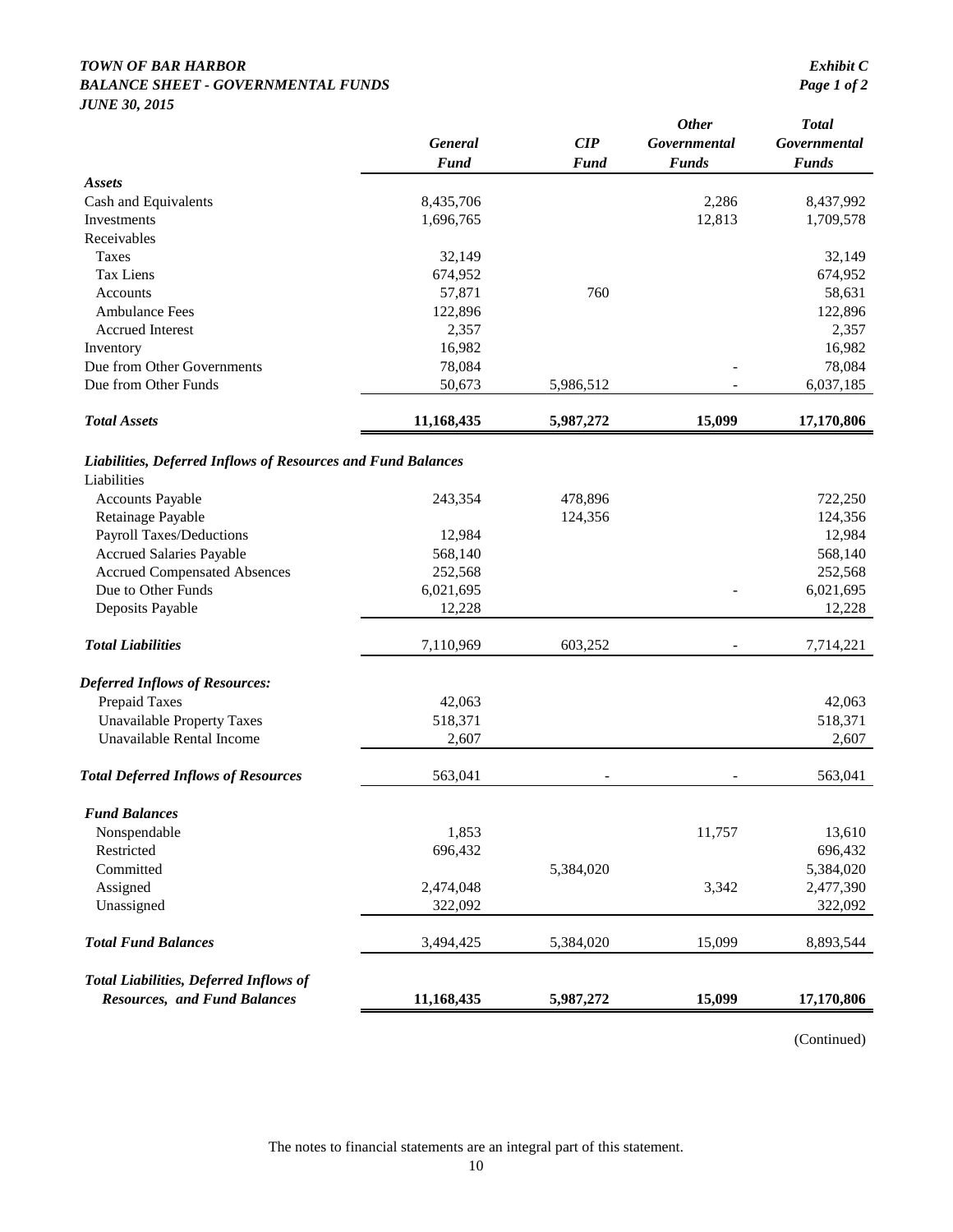## *TOWN OF BAR HARBOR Exhibit C* **BALANCE SHEET - GOVERNMENTAL FUNDS** *JUNE 30, 2015*

| Amounts reported for governmental activities in the Statement of Net Position are different because:                                                                         |                               |
|------------------------------------------------------------------------------------------------------------------------------------------------------------------------------|-------------------------------|
| <b>Total Fund Balance</b>                                                                                                                                                    | 8,893,544                     |
| Capital assets used in governmental activities are not financial resources and, therefore, are not<br>reported in the funds, net of accumulated depreciation of \$20,388,711 | 21,258,933                    |
| Certain long-term assets are not available to pay for current fund liabilities and, therefore, are<br>deferred in the funds:<br><b>Unavailable Revenues</b>                  | 520,978                       |
| Certain long-term liabilities are not due and payable from current financial resources and, therefore,<br>are not reported in the funds:                                     |                               |
| <b>Bonds Payable</b>                                                                                                                                                         | (9,336,644)                   |
| Accrued Compensated Absences - School Department                                                                                                                             | (41, 866)                     |
| Capital Leases Payable                                                                                                                                                       | (14,515)                      |
| Related to Pensions (Net Pension Liability, Deferred Outflows, Deferred Inflows)                                                                                             | (1,077,193)<br>(10, 470, 218) |
| Net Position of Governmental Activities                                                                                                                                      | 20,203,237                    |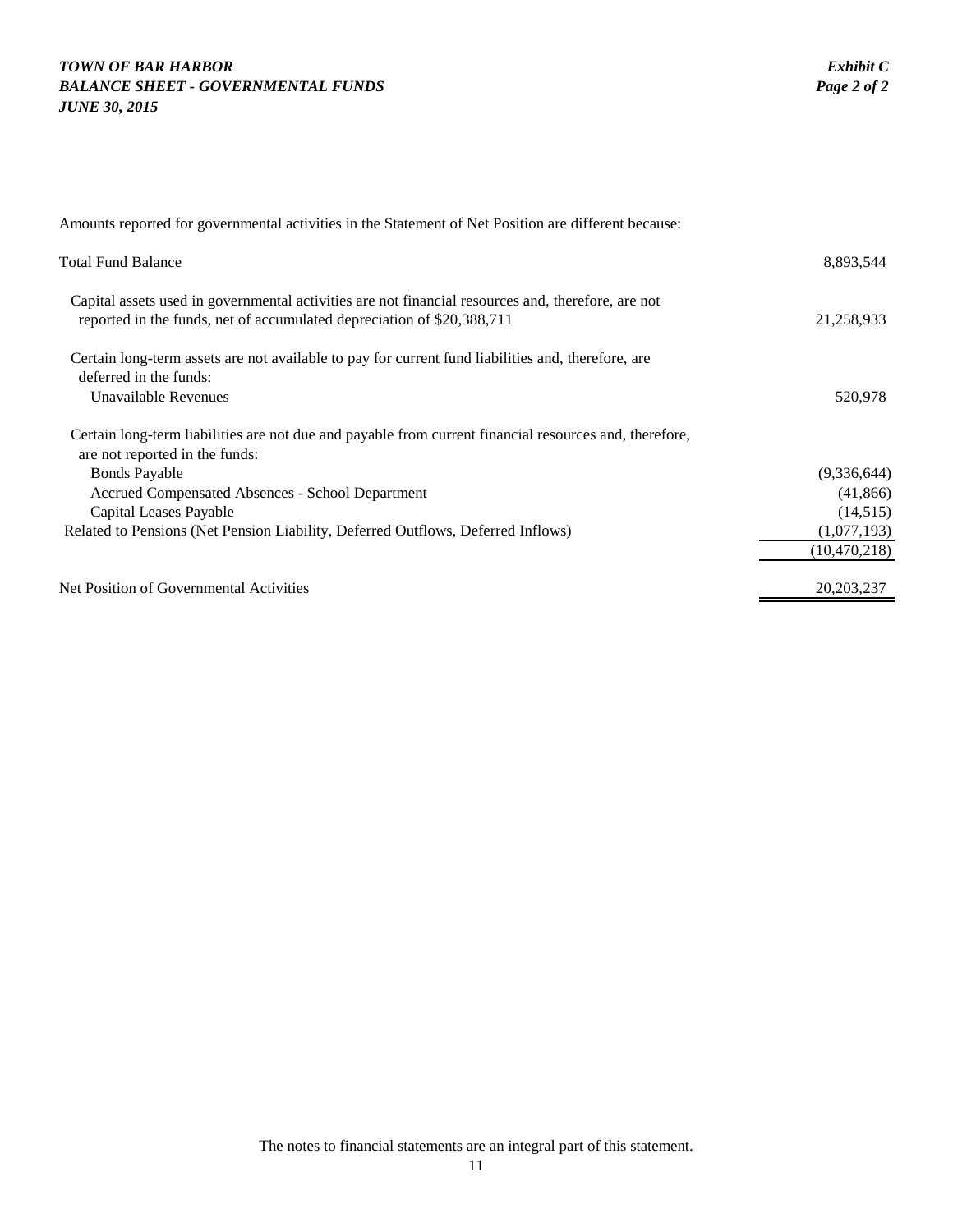## *TOWN OF BAR HARBOR Exhibit D STATEMENT OF REVENUES, EXPENDITURES AND CHANGES Page 1 of 2 IN FUND BALANCES - GOVERNMENTAL FUNDS FOR THE YEAR ENDED JUNE 30, 2015*

|                                        |                |                    | <b>Other</b> | <b>Total</b> |
|----------------------------------------|----------------|--------------------|--------------|--------------|
|                                        | <b>General</b> | $\boldsymbol{CIP}$ | Governmental | Governmental |
|                                        | <b>Fund</b>    | <b>Fund</b>        | <b>Funds</b> | <b>Funds</b> |
| Revenues                               |                |                    |              |              |
| Taxes                                  | 15,970,837     |                    |              | 15,970,837   |
| <b>Intergovernmental Revenues</b>      | 1,190,913      | 55,132             |              | 1,246,045    |
| <b>Departmental Revenues</b>           | 1,705,696      |                    |              | 1,705,696    |
| <b>Other Local Sources</b>             | 284,082        | 167,533            | 77           | 451,692      |
| <b>Total Revenues</b>                  | 19,151,528     | 222,665            | 77           | 19,374,270   |
| Expenditures                           |                |                    |              |              |
| <b>General Government</b>              | 2,667,383      |                    |              | 2,667,383    |
| <b>Public Safety</b>                   | 2,628,465      |                    |              | 2,628,465    |
| Health and Welfare                     | 130,008        |                    |              | 130,008      |
| Parks and Recreation                   | 229,730        |                    |              | 229,730      |
| <b>Island Explorer Shuttle Bus</b>     | 38,962         |                    |              | 38,962       |
| Roads and Sanitation                   | 1,916,540      |                    |              | 1,916,540    |
| Education                              | 5,987,399      |                    |              | 5,987,399    |
| Assessments                            | 3,396,884      |                    |              | 3,396,884    |
| Cruise Ship                            | 128,609        |                    |              | 128,609      |
| Capital Outlay                         |                | 3,668,976          |              | 3,668,976    |
| <b>Total Expenditures</b>              | 17,123,980     | 3,668,976          |              | 20,792,956   |
| Excess of Revenues Over (Under)        |                |                    |              |              |
| Expenditures                           | 2,027,548      | (3,446,311)        | 77           | (1,418,686)  |
| Other Financing Sources (Uses)         |                |                    |              |              |
| <b>Bond Proceeds</b>                   |                | 2,442,000          |              | 2,442,000    |
| <b>Transfers from Other Funds</b>      | 268,907        | 1,981,393          |              | 2,250,300    |
| <b>Transfers to Other Funds</b>        | (2,250,273)    |                    | (27)         | (2,250,300)  |
| <b>Total Other Financing</b>           |                |                    |              |              |
| Sources (Uses)                         | (1,981,366)    | 4,423,393          | (27)         | 2,442,000    |
| Excess of Revenues and Other Financing |                |                    |              |              |
| Sources Over (Under) Expenditures      | 46,182         | 977,082            | 50           | 1,023,314    |
| Fund Balance - July 1                  | 3,448,243      | 4,406,938          | 15,049       | 7,870,230    |
| <b>Fund Balance - June 30</b>          | 3,494,425      | 5,384,020          | 15,099       | 8,893,544    |

(Continued)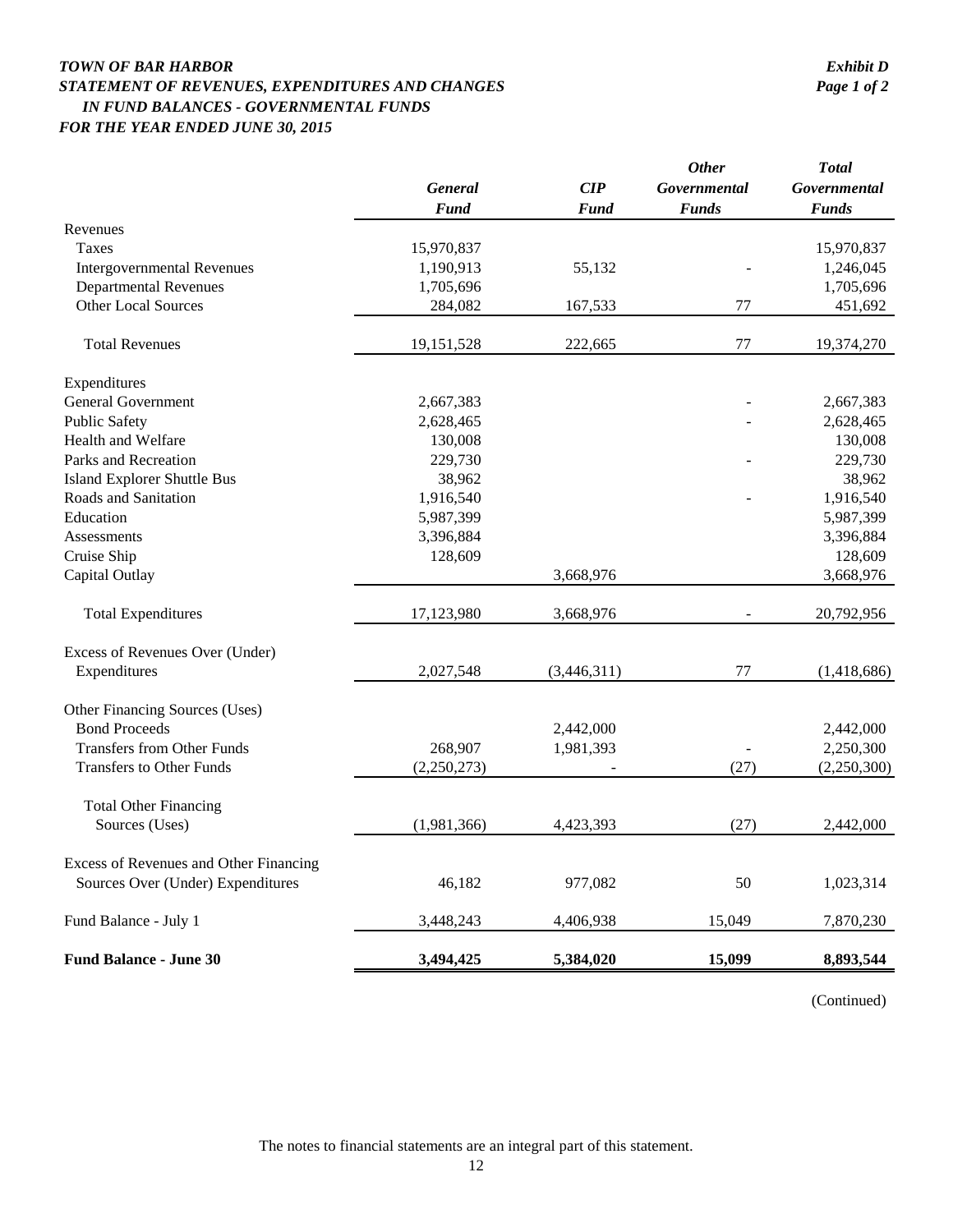| <b>TOWN OF BAR HARBOR</b><br>RECONCILIATION OF THE STATEMENT OF REVENUES, EXPENDITURES,<br>AND CHANGES IN FUND BALANCES - GOVERNMENTAL FUNDS<br><b>TO THE STATEMENT OF ACTIVITIES</b><br>FOR THE YEAR ENDED JUNE 30, 2015                                                                                                       | Exhibit D<br>Page 2 of 2                           |
|---------------------------------------------------------------------------------------------------------------------------------------------------------------------------------------------------------------------------------------------------------------------------------------------------------------------------------|----------------------------------------------------|
| Net change in fund balances - total governmental funds                                                                                                                                                                                                                                                                          | 1,023,314                                          |
| Amounts reported for governmental activities in the Statement of Activities are different because:                                                                                                                                                                                                                              |                                                    |
| Governmental funds report capital outlays as expenditures while governmental activities<br>report depreciation expense to allocate those expenditures over the life of the assets:<br>Capital asset purchases capitalized<br>Gain/(Loss) on Disposal of Assets<br>Depreciation expense                                          | 2,236,321<br>(64, 699)<br>(1,082,479)<br>1,089,143 |
| Revenues in the Statement of Activities that do not provide current financial resources<br>are not reported as revenues in the funds:<br><b>Unavailable Revenues</b><br><b>Unavailable Taxes</b>                                                                                                                                | (27,712)<br>(112, 226)                             |
|                                                                                                                                                                                                                                                                                                                                 | (139,938)                                          |
| Bond proceeds provide current financial resources to governmental funds, but issuing<br>debt increases long-term liabilities in the statement of net position. Repayment of debt<br>principal is an expenditure in the governmental funds, but the repayment reduces<br>long-term liabilities in the Statement of Net Position: |                                                    |
| <b>Bond Proceeds</b>                                                                                                                                                                                                                                                                                                            | (2,442,000)                                        |
| Capital lease obligation principal payments                                                                                                                                                                                                                                                                                     | 14,053                                             |
| General obligation bond principal payments                                                                                                                                                                                                                                                                                      | 387,321                                            |
|                                                                                                                                                                                                                                                                                                                                 | (2,040,626)                                        |
| Some expenses reported in the Statement of Activities do not require the use of<br>current financial resources and, therefore, are not reported as expenditures in<br>governmental funds:                                                                                                                                       |                                                    |
| Accrued compensated absences                                                                                                                                                                                                                                                                                                    | 4.043                                              |
| Pension Plans (Deferred Outflows, Net Pension Liability, Deferred Inflows)                                                                                                                                                                                                                                                      | (1,077,193)                                        |
|                                                                                                                                                                                                                                                                                                                                 | (1,073,150)                                        |
| Change in net position of governmental activities                                                                                                                                                                                                                                                                               | (1,141,257)                                        |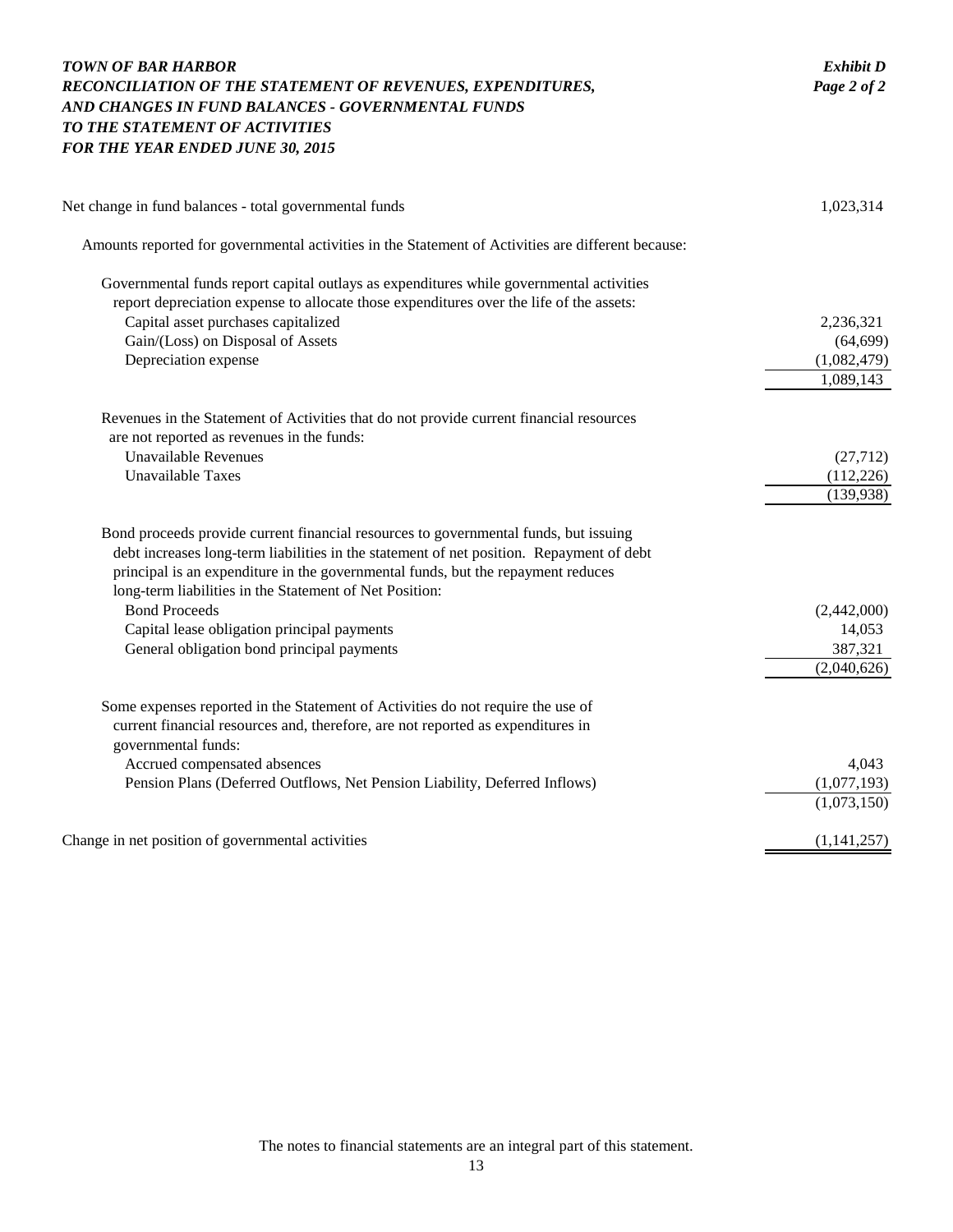#### *TOWN OF BAR HARBOR Exhibit E*

#### *STATEMENT OF NET POSITION - PROPRIETARY FUNDS JUNE 30, 2015*

|                                                                   | Wastewater               | Water             |              |
|-------------------------------------------------------------------|--------------------------|-------------------|--------------|
| <b>Assets</b>                                                     | <i><b>Enterprise</b></i> | <b>Enterprise</b> | <b>Total</b> |
| <b>Current Assets:</b>                                            |                          |                   |              |
| Cash and Equivalents                                              | 1,727,463                | 228,115           | 1,955,578    |
| Receivables                                                       |                          |                   |              |
| User Fees, net                                                    | 479,998                  | 90,321            | 570,319      |
| Liens Receivable                                                  | 52,648                   |                   | 52,648       |
| Accounts                                                          | 1,980                    | 4,851             | 6,831        |
| Inventory                                                         | 28,973                   | 155,516           | 184,489      |
| Prepaid Expenses                                                  |                          | 44,062            | 44,062       |
| <b>Total Current Assets</b>                                       | 2,291,062                | 522,865           | 2,813,927    |
| <b>Noncurrent Assets:</b>                                         |                          |                   |              |
|                                                                   |                          |                   |              |
| Capital Assets, net                                               | 10,773,546               | 9,028,917         | 19,802,463   |
| Bond Issuance Costs, net                                          |                          | 4,933             | 4,933        |
| <b>Total Noncurrent Assets</b>                                    | 10,773,546               | 9,033,850         | 19,807,396   |
| <b>Total Assets</b>                                               | 13,064,608               | 9,556,715         | 22,621,323   |
|                                                                   |                          |                   |              |
| <b>Deferred Outflows of Resources:</b>                            |                          |                   |              |
| Related to Pensions                                               | 14,608                   | 7,121             | 21,729       |
| <b>Total Deferred Outflows of Resources</b>                       | 14,608                   | 7,121             | 21,729       |
|                                                                   |                          |                   |              |
| <b>Total Assets and Deferred Outflows of Resources</b>            | 13,079,216               | 9,563,836         | 22,643,052   |
| <b>Liabilities and Net Position</b>                               |                          |                   |              |
| <b>Liabilities</b>                                                |                          |                   |              |
| <b>Accounts Payable</b>                                           | 40,405                   | 20,041            | 60,446       |
| Accrued Salaries and Benefits                                     | 13,764                   | 9,184             | 22,948       |
| <b>Accrued Interest Payable</b>                                   | 17,457                   | 20,377            | 37,834       |
| Due to Other Funds                                                | 26,579                   | 24,094            | 50,673       |
| <b>Compensated Absences Payable</b>                               | 24,656                   | 17,152            | 41,808       |
| <b>Bonds and Notes Payable</b>                                    | 522,042                  | 467,185           | 989,227      |
| <b>Total Current Liabilities</b>                                  | 644,903                  | 558,033           | 1,202,936    |
|                                                                   |                          |                   |              |
| <b>Noncurrent Liabilities:</b>                                    |                          |                   |              |
| Net Pension Liability                                             | 116,342                  | 56,700            | 173,042      |
| <b>Construction Advances</b>                                      |                          | 165,000           | 165,000      |
| Bonds and Notes Payable                                           | 2,501,710                | 5,457,508         | 7,959,218    |
| <b>Total Noncurrent Liabilities</b>                               | 2,618,052                | 5,679,208         | 8,297,260    |
| <b>Total Liabilities</b>                                          | 3,262,955                | 6,237,241         | 9,500,196    |
|                                                                   |                          |                   |              |
| <b>Deferred Inflows of Resources:</b>                             |                          |                   |              |
| Related to Pensions                                               | 132,318                  | 64,496            | 196,814      |
| <b>Total Deferred Inflows of Resources</b>                        | 132,318                  | 64,496            | 196,814      |
| <b>Net Position</b>                                               |                          |                   |              |
| Net Investment in Capital Assets                                  | 7,749,794                | 3,109,157         | 10,858,951   |
| <b>Retained Earnings</b>                                          |                          |                   |              |
| Reserved                                                          | 1,856,530                |                   | 1,856,530    |
| Unreserved                                                        | 77,619                   | 152,942           | 230,561      |
| <b>Total Net Position</b>                                         | 9,683,943                | 3,262,099         | 12,946,042   |
|                                                                   |                          |                   |              |
| Total Liabilities, Deferred Inflows of Resources and Net Position | 13,079,216               | 9,563,836         | 22,643,052   |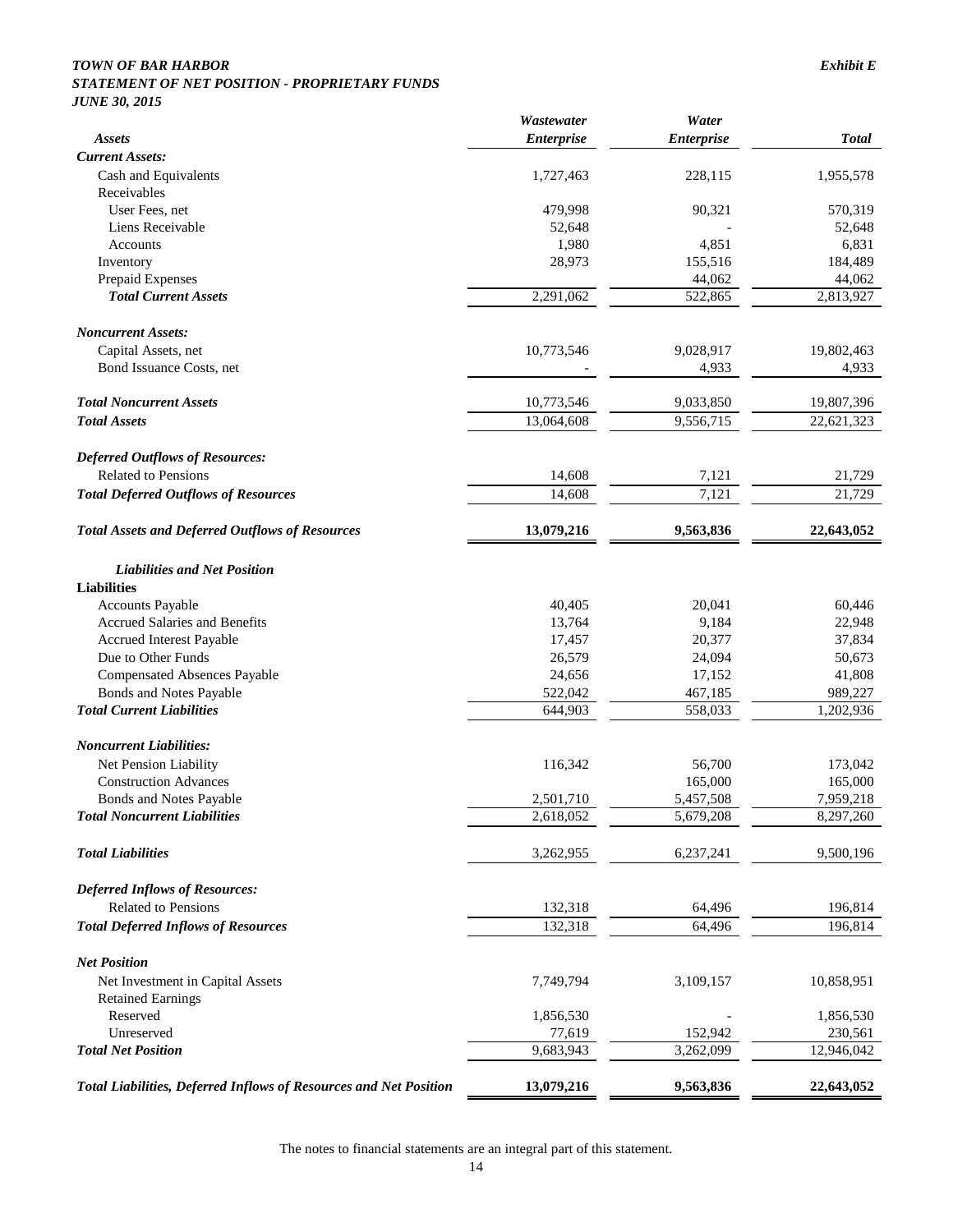## *TOWN OF BAR HARBOR Exhibit F STATEMENT OF REVENUES, EXPENSES, AND CHANGES IN FUND NET POSITION PROPRIETARY FUNDS FOR THE YEAR ENDED JUNE 30, 2015*

|                                              | <b>Proprietary Fund Types</b> |                   |              |
|----------------------------------------------|-------------------------------|-------------------|--------------|
|                                              | Wastewater                    | Water             |              |
|                                              | <b>Enterprise</b>             | <b>Enterprise</b> | <b>Total</b> |
| <b>Operating Revenues:</b>                   |                               |                   |              |
| <b>Charges for Services</b>                  | 1,249,376                     | 1,792,570         | 3,041,946    |
| Capital Charge                               | 834,147                       |                   | 834,147      |
| <b>Interest - Late Penalties</b>             | 10,781                        | 2,704             | 13,485       |
| <b>Total Operating Revenues:</b>             | 2,094,304                     | 1,795,274         | 3,889,578    |
| <b>Operating Expenditures:</b>               |                               |                   |              |
| Salaries and Benefits                        | 572,844                       | 448,176           | 1,021,020    |
| <b>Contracted Services</b>                   | 228,910                       | 236,443           | 465,353      |
| Utilities & Commodities                      | 209,527                       | 58,849            | 268,376      |
| Repairs & Maintenance                        | 120,451                       | 161,613           | 282,064      |
| Equipment                                    | 20,391                        | 22,509            | 42,900       |
| Other Expenses                               | 46,877                        | 33,688            | 80,565       |
| Depreciation and Amortization                | 528,532                       | 294,195           | 822,727      |
| Materials and Supplies                       | 102,620                       | 95,585            | 198,205      |
| <b>Total Operating Expenditures</b>          | 1,830,152                     | 1,351,058         | 3,181,210    |
| Net Operating Income                         | 264,152                       | 444,216           | 708,368      |
| Nonoperating Revenues (Expenses)             |                               |                   |              |
| <b>Interest Revenue</b>                      | 5,556                         | 1,678             | 7,234        |
| Nonutility Income, net of expense            |                               | 3,273             | 3,273        |
| <b>Water Building Proceeds</b>               |                               | 172,883           | 172,883      |
| Loss on Disposal of Assets                   | (67,906)                      |                   | (67,906)     |
| Contributions in Aid of Construction         |                               | 3,891             | 3,891        |
| <b>Related to Pensions</b>                   | (234, 052)                    | (114,075)         | (348, 127)   |
| <b>Interest Expense</b>                      | (103, 524)                    | (126, 938)        | (230, 462)   |
| <b>Total Nonoperating Revenue (Expenses)</b> | (399, 926)                    | (59, 288)         | (459, 214)   |
| Change in Net Position (net income)          | (135, 774)                    | 384,928           | 249,154      |
| <b>Total Net Position - Beginning</b>        | 9,819,717                     | 2,877,171         | 12,696,888   |
| <b>Total Net Position - Ending</b>           | 9,683,943                     | 3,262,099         | 12,946,042   |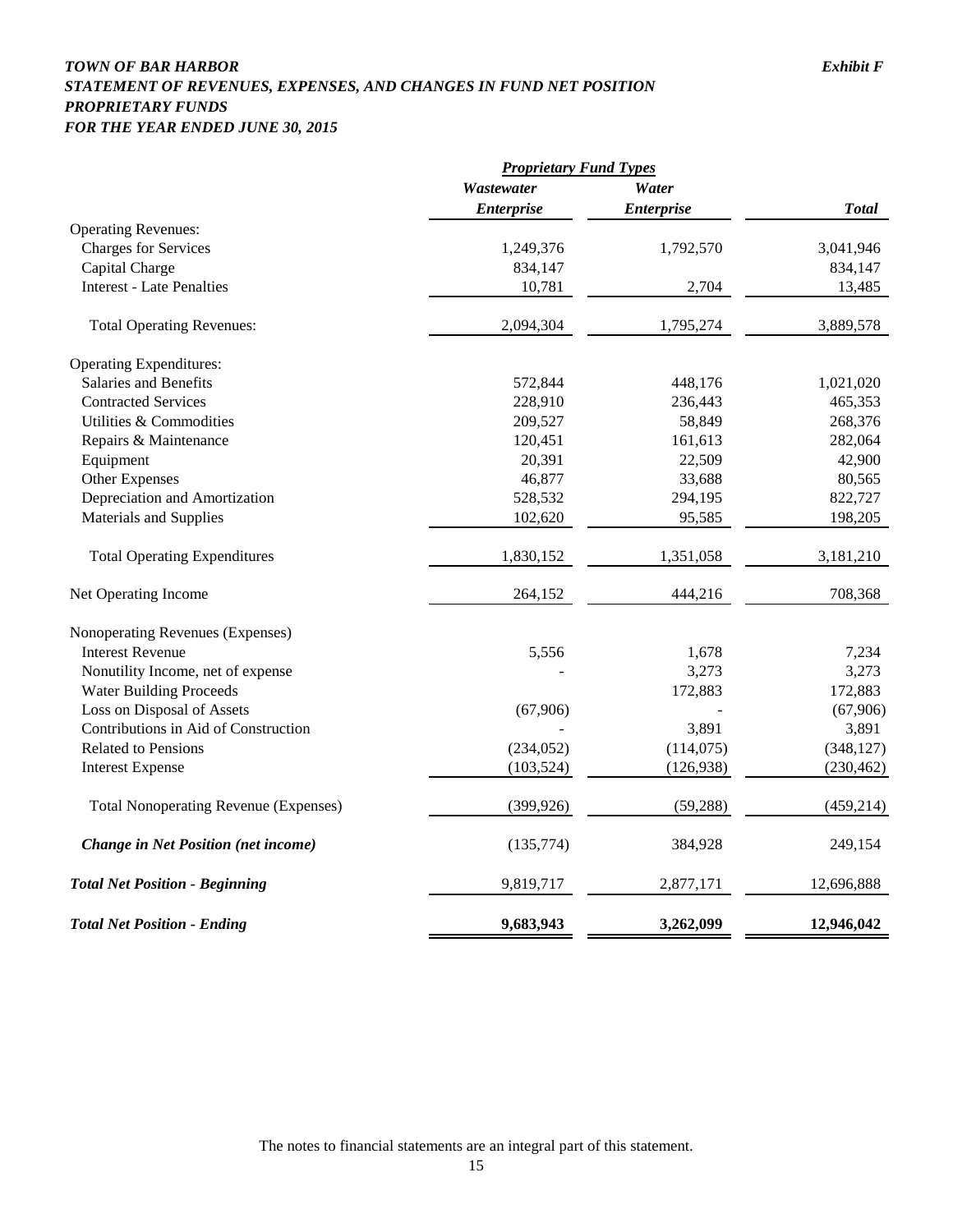## *TOWN OF BAR HARBOR Exhibit G STATEMENT OF CASH FLOWS ALL PROPRIETARY FUND TYPES FOR THE YEAR ENDED JUNE 30, 2015*

|                                                                                                                                     | <b>Proprietary Fund Types</b> |                   |              |  |
|-------------------------------------------------------------------------------------------------------------------------------------|-------------------------------|-------------------|--------------|--|
|                                                                                                                                     | Wastewater                    | Water             |              |  |
|                                                                                                                                     | <b>Enterprise</b>             | <b>Enterprise</b> | <b>Total</b> |  |
| <b>Cash Flows from Operating Activities</b>                                                                                         |                               |                   |              |  |
| <b>Received from Customers</b>                                                                                                      | 2,094,304                     | 1,795,274         | 3,889,578    |  |
| Payments to Suppliers                                                                                                               | (681, 899)                    | (574,999)         | (1,256,898)  |  |
| Payments to Employees                                                                                                               | (572, 844)                    | (448, 176)        | (1,021,020)  |  |
| Other Receipts (Payments)                                                                                                           | (46, 877)                     | (30, 415)         | (77, 292)    |  |
| Net Cash Provided by (Used in) Operating Activities                                                                                 | 792,684                       | 741,684           | 1,534,368    |  |
| <b>Cash Flows from Capital and Related Financing Activities</b>                                                                     |                               |                   |              |  |
| <b>Purchases of Capital Assets</b>                                                                                                  | (276, 330)                    | (571,087)         | (847, 417)   |  |
| Principal Received on Capital Debt Issued                                                                                           |                               |                   |              |  |
| Principal Paid on Capital Debt                                                                                                      | (505, 745)                    | (459, 913)        | (965, 658)   |  |
| Proceeds from Sale of Building                                                                                                      |                               | 172,883           | 172,883      |  |
| <b>Interest Paid on Capital Debt</b>                                                                                                | (103, 524)                    | (126, 938)        | (230, 462)   |  |
| <b>Net Cash Used in Capital and Related Financing Activities</b>                                                                    | (885, 599)                    | (985, 055)        | (1,870,654)  |  |
| <b>Cash Flows from Investing Activities</b>                                                                                         |                               |                   |              |  |
| Purchase of Investments                                                                                                             | 55,785                        | 284,883           | 340,668      |  |
| <b>Interest and Dividends</b>                                                                                                       | 5,556                         | 1,678             | 7,234        |  |
| <b>Net Cash Provided by (Used in) Investing Activities</b>                                                                          | 61,341                        | 286,561           | 347,902      |  |
| <b>Net Increase (Decrease) in Cash and Cash Equivalents</b>                                                                         | (31,574)                      | 43,190            | 11,616       |  |
| <b>Balances</b> - beginning of the year                                                                                             | 1,759,037                     | 184,925           | 1,943,962    |  |
| <b>Balances</b> - end of the year                                                                                                   | 1,727,463                     | 228,115           | 1,955,578    |  |
| <b>Reconciliation of Operating Income (Loss) to Net Cash Provided</b><br>by Operating Activities:                                   |                               |                   |              |  |
| Net Operating Income (Loss)<br>Adjustment to Reconcile Net Operating Income to Net Cash<br>Provided (Used) by Operating Activities: | 264,152                       | 444,216           | 708,368      |  |
| Depreciation and Amortization                                                                                                       | 528,532                       | 294,195           | 822,727      |  |
| (Increase) Decrease in Accounts Receivable                                                                                          | 1,360                         | (75, 713)         | (74, 353)    |  |
| (Increase) Decrease in Due To/From Other Funds                                                                                      | (860)                         | 71,766            | 70,906       |  |
| (Increase) Decrease in Inventory                                                                                                    | 2,456                         | (6, 594)          | (4,138)      |  |
| (Increase) Decrease in Prepaid Expense                                                                                              |                               | 22,141            | 22,141       |  |
| Increase (Decrease) in Accrued Wages Payable                                                                                        | 3,951                         | 1,116             | 5,067        |  |
| Increase (Decrease) in Accrued Interest Payable                                                                                     | (2,583)                       | (1,024)           | (3,607)      |  |
| Increase (Decrease) in Escrow Deposits                                                                                              |                               | (842)             | (842)        |  |
| Increase (Decrease) in Compensated Absences Payable                                                                                 | 10,320                        | (384)             | 9,936        |  |
| Increase (Decrease) in Accounts Payable                                                                                             | (10, 864)                     | (7, 193)          | (18,057)     |  |
| Increase (Decrease) in Retainage Payable                                                                                            | (3,780)                       |                   | (3,780)      |  |
| Net Cash Provided by (Used in) Operating Activities                                                                                 | 792,684                       | 741,684           | 1,534,368    |  |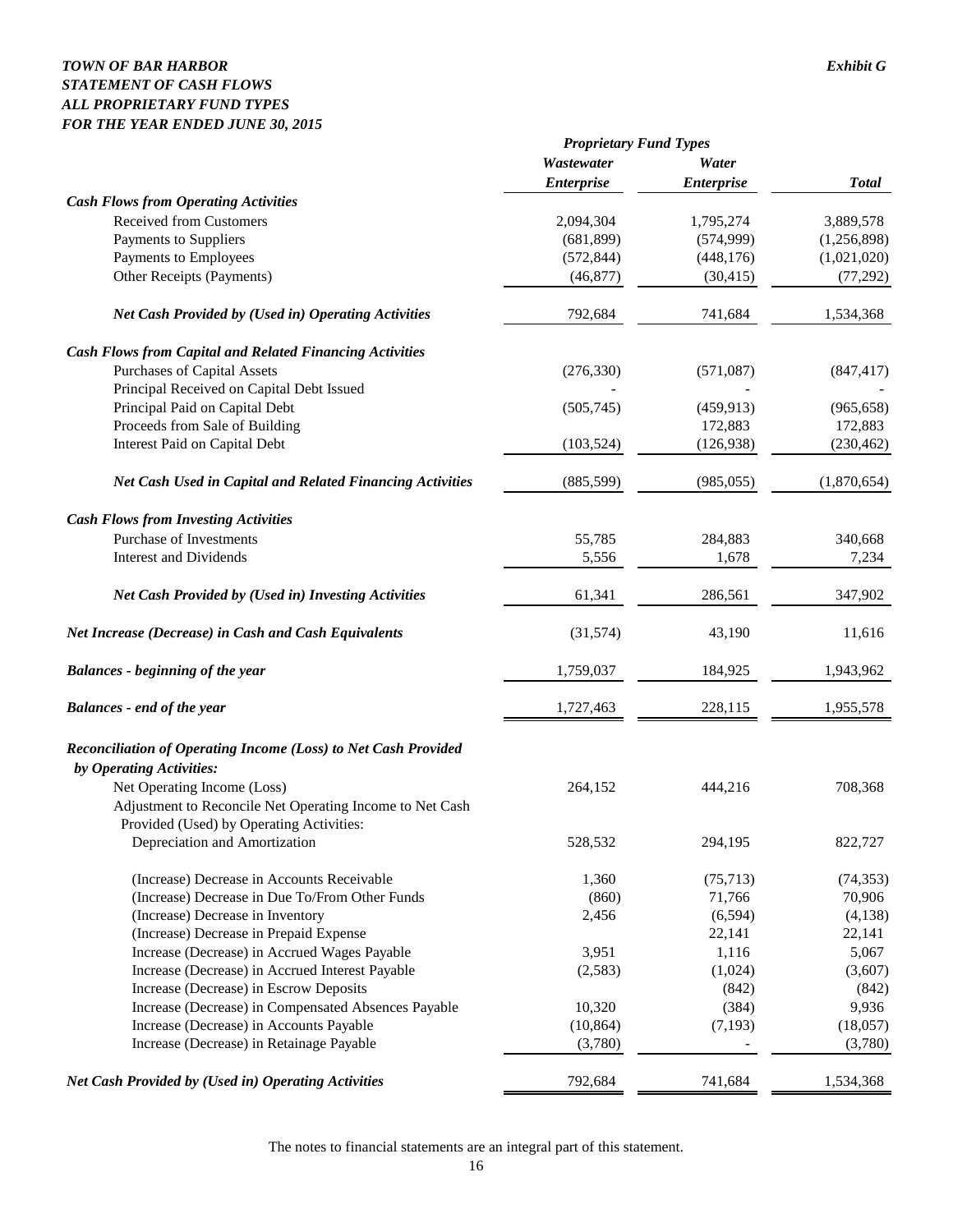## *TOWN OF BAR HARBOR Exhibit H STATEMENT OF FIDUCIARY NET POSITION - FIDUCIARY FUNDS JUNE 30, 2015*

| <b>Assets</b>                       | <b>MDI</b><br><b>Skatepark</b><br><b>Association</b> |
|-------------------------------------|------------------------------------------------------|
|                                     |                                                      |
| Due From Other Funds                | 35,183                                               |
| <b>Total Assets</b>                 | 35,183                                               |
|                                     |                                                      |
|                                     |                                                      |
| <b>Liabilities and Net Position</b> |                                                      |
| Liabilities                         |                                                      |
| Due to MDI Skatepark Association    | 35,183                                               |
| <b>Total Liabilities</b>            | 35,183                                               |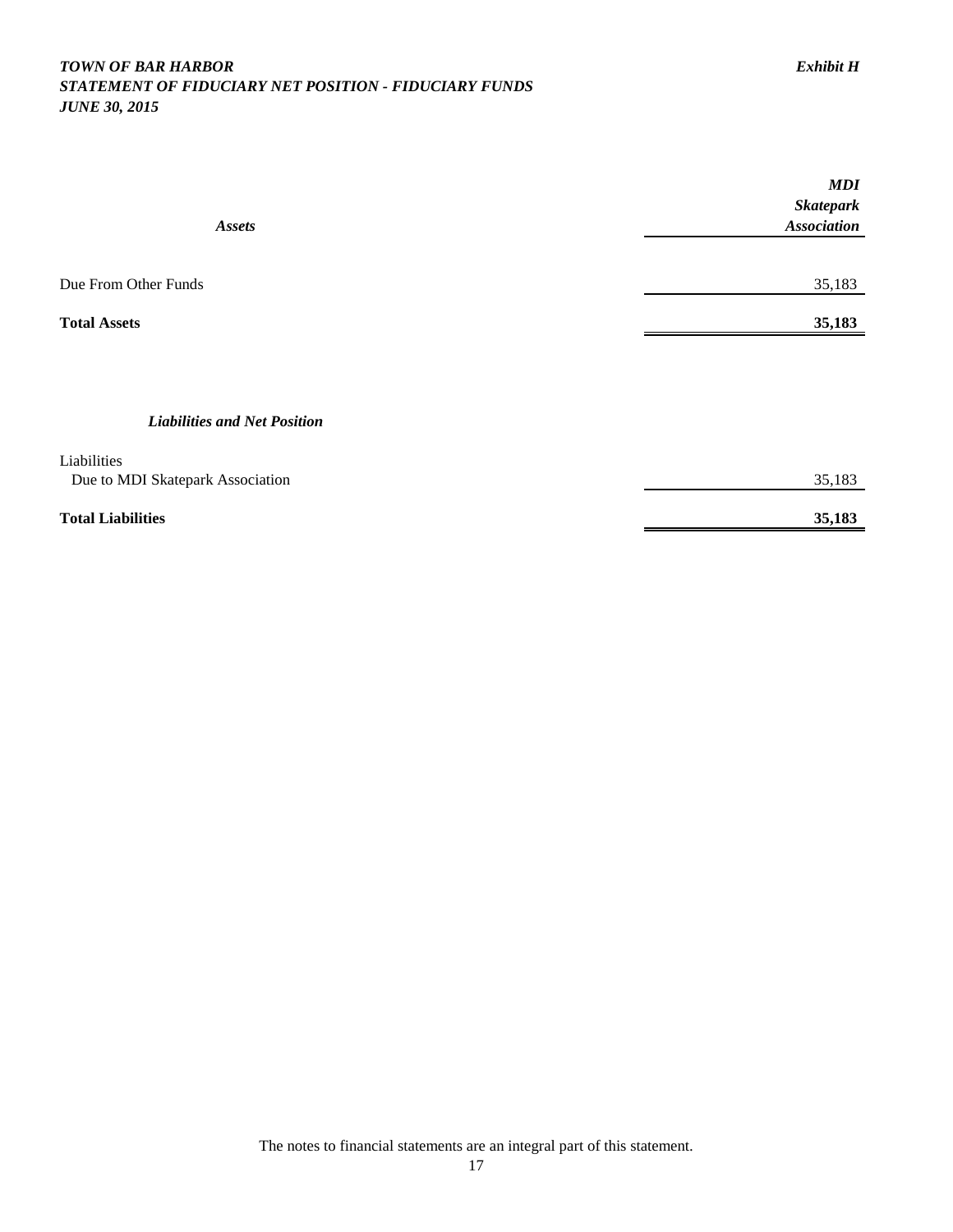## *NOTE 1 - SUMMARY OF SIGNIFICANT ACCOUNTING POLICIES*

The financial statements of the Town of Bar Harbor have been prepared in conformity with generally accepted accounting principles (GAAP) as applied to governmental units. The Governmental Accounting Standards Board (GASB) is the accepted standard-setting body for establishing governmental accounting and financial reporting principles. The more significant of the government's accounting policies are described below.

### *A. Financial Reporting Entity*

The Town of Bar Harbor operates under an elected Town Council and Town Manager form of government. The Town's Elementary School Department operates under an elected School Committee. The School Department is administered by AOS #91. The Town's major operations include public works, water, wastewater, harbor facilities, public safety, fire protection, education, and general administrative services.

For financial reporting purposes the Town includes all organizations, functions and activities in its financial statements for which it exercises oversight responsibility. Oversight responsibility as defined by the Governmental Accounting Standards Board (GASB) includes financial interdependency, selection of governing authority, designation of management, ability to significantly influence operations, and accountability for fiscal matters.

#### *B. Government-wide and Fund Financial Statements*

The government-wide financial statements (i.e. the statement of net position and the statement of activities) report information on all of the activities of the Town. Fiduciary activities, whose resources are not available to finance the Town's programs, are excluded from the government-wide statements. The material effect of interfund activity has been removed from these statements. *Governmental activities,* which normally are supported by taxes and various intergovernmental revenues, are reported separately from *business-type activities,* which rely to a significant extent on fees and charges for support.

The statement of activities demonstrates the degree to which the direct expenses of a given function or segments are offset by program revenues. *Direct expenses* are those that are clearly identifiable with a specific function or segment. Functional expenses may also include an element of indirect cost, designed to recover administrative (overhead) costs. *Program revenues* include 1) charges to customers or applicants who purchase, use, or directly benefit from goods, services, or privileges provided by a given function or segment and 2) grants and contributions that are restricted to meeting the operational or capital requirements of a particular function or segment. Taxes and other items not properly included among program revenues are reported instead as *general revenues*.

Separate financial statements are provided for governmental funds, proprietary funds and fiduciary funds, even though the latter are excluded from the government-wide financial statements. Major individual governmental funds and major individual enterprise funds are reported as separate columns in the fund financial statements. Funds are classified into the following categories: governmental, proprietary and fiduciary.

For the year ended 6/30/15, the Town implemented GASB Statement #68, which accounts for the Town's proportionate share of net pension liability for the Maine Public Employees Retirement System.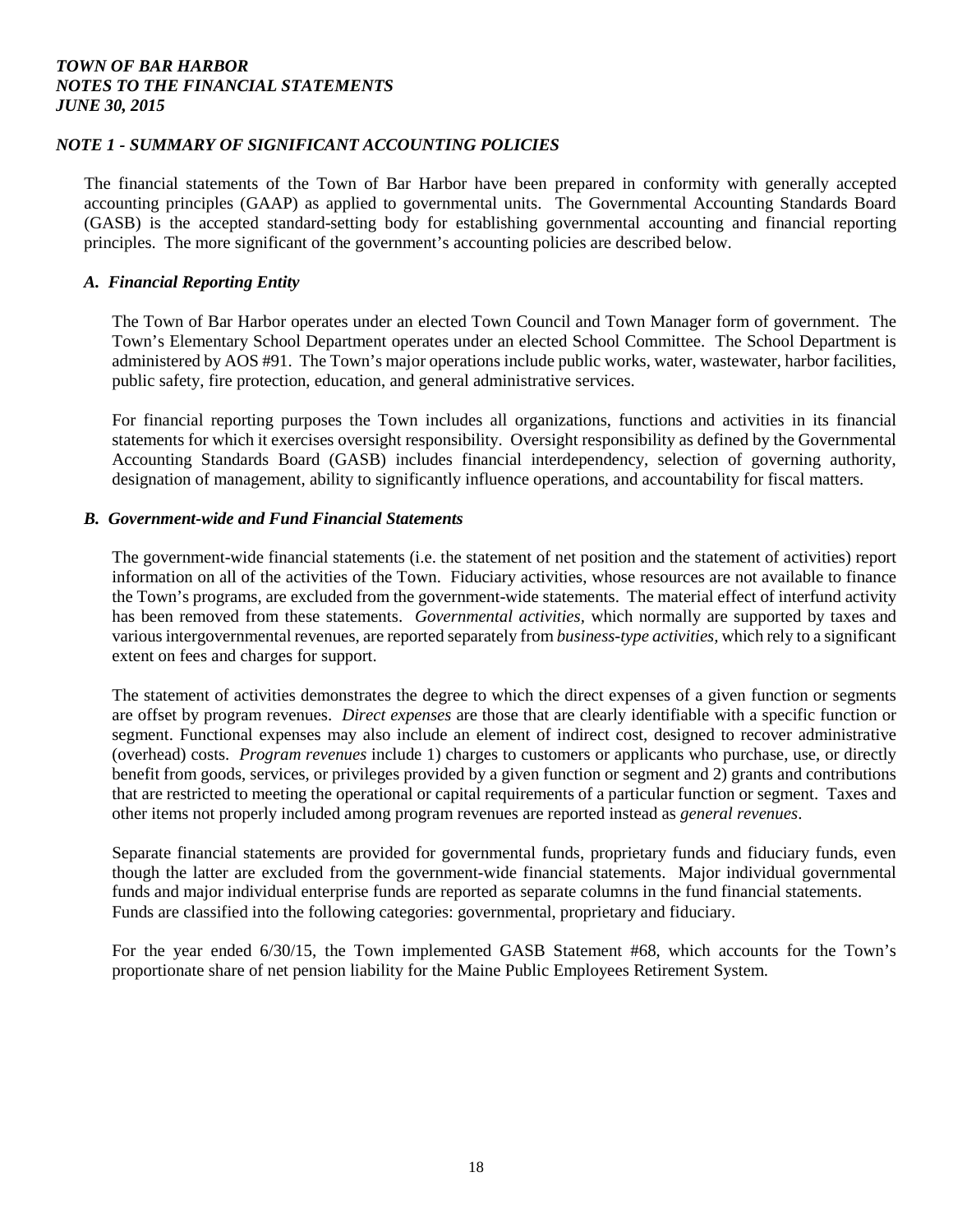## *NOTE 1 - SUMMARY OF SIGNIFICANT ACCOUNTING POLICIES (Continued)*

### *C. Measurement Focus, Basis of Accounting, and Financial Statement Presentation*

The government-wide financial statements are reported using the *total economic resources measurement focus* and the *accrual basis of accounting*, as are the proprietary fund and trust fund financial statements. Revenues are recognized when earned and expenses are recorded when a liability is incurred, regardless of the timing of related cash flows. Property taxes are recognized as revenues in the year for which they are levied. Grants and similar items are recognized as revenue as soon as all eligibility requirements have been met. Agency funds, reporting only assets and liabilities, have no measurement focus but use the accrual basis of accounting.

Governmental fund financial statements are reported using the *current financial resources measurement focus* and the *modified accrual basis of accounting*. Revenues are recognized when they are both measurable and available. Revenues are considered to be *available* when they are collectible within the current period or soon enough thereafter to pay liabilities of the current period. For this purpose, the Town considers revenues to be available if they are collected within 60 days of the end of the current fiscal period. Expenditures generally are recorded when a liability is incurred, as under accrual accounting. However, debt service expenditures, including interest on longterm debt, as well as expenditure related to compensated absences and claims and judgments are recorded only when payment is due.

Property taxes, sales taxes, interdepartmental charges, and intergovernmental revenues are all considered to be susceptible to accrual. Special assessments are recorded as revenues in the year the assessments become current. Annual installments not yet due are reflected as special assessment receivables and unearned revenues. Other revenue items are considered to be measurable and available only when cash is received by the Town.

The Town reports the following major governmental funds:

The General Fund is used to account for all or most of the Town's general activities, including the school, the revenues and expenditures of the Cruise Ship fund, the collection and disbursement of earmarked monies (special revenue funds). The General Fund is used to account for all activities of the general government not accounted in some other fund.

The CIP funds account for all the Town and School Departments major capital projects and the servicing of general long-term debt (debt service fund).

The Town reports the following major enterprise funds:

The wastewater fund accounts for the activities of the wastewater department. The Town operates the wastewater collection system and related administrative costs, including debt service.

The water fund accounts for the activities of the water department. The Town operates the water collection system and related administrative costs, including debt service.

Additionally, the Town reports the following fund types:

Permanent funds account for monies held in trust by the Town, the investment earnings from which may only be used for the operation of the program.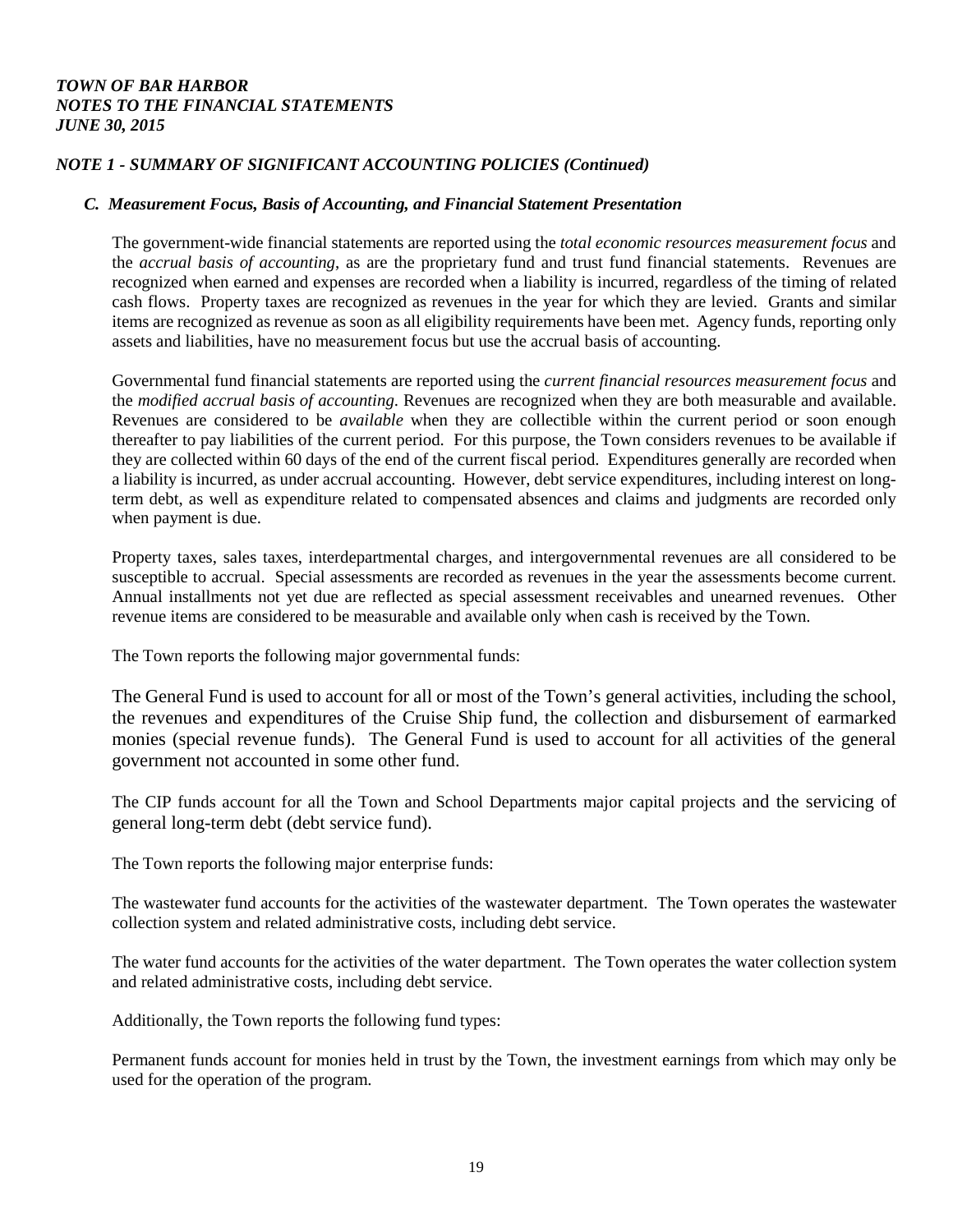## *NOTE 1 - SUMMARY OF SIGNIFICANT ACCOUNTING POLICIES (Continued)*

#### *D. Assets, Liabilities, and Net Position or Fund Equity*

#### *1. Deposits and Investments*

Governmental Accounting Standards Statement No. 40 requires the disclosure of interest rate risk, credit risk, and custodial risk. As a means of limiting its exposure to fair value losses arising from rising interest rates, the Town invests in short term repurchase obligations and short term investments held by a local banking institution. As a means of limiting its exposure credit risk, the Town limits its investments to those authorized by Maine State Statutes, which authorize the Town to make deposits/investments in insured commercial banks, insured credit unions, and direct debt securities of the United States Government unless such an investment is expressly prohibited by law. For an investment, custodial risk is the risk that in the event of the failure of the counter party the Town will not be able to recover the value of its investments or collateral securities that are in the possession of an outside party.

As a means of limiting its exposure to custodial risk, the Town requires that, at the time funds are invested, collateral for repurchase agreements be held in the Town's name by a custodial agent for the term of the agreement and investments in obligations of the United States or its agencies be held by the Federal Reserve.

#### *2. Receivables and Payables*

Transactions between funds that result in outstanding balances are reported as due to/from other funds.

Property taxes receivable not expected to be collected within 60 days from year end are classified as unavailable revenue. At June 30, \$518,371 has been so classified and reported on the general fund balance sheet.

Annual property taxes were levied on August 21, 2014, on property values assessed on April 1. Taxes were due in two installments without penalty, due on September 30 and March 31, with interest at 7.0% beginning October 1 and April 1. A 1% discount was available on the second half taxes if paid at the due date of the first half taxes. Tax liens are placed on real property within 12 months following the tax commitment date if taxes remain delinquent. The Town has the authority to foreclose on property eighteen months after the filing of the liens if the lien amount and associated costs remain unpaid.

#### *3. Inventories*

Inventories are valued at cost. The costs of governmental fund-type inventories are recorded as expenditures when consumed rather than when purchased.

#### *4. Capital Assets*

Capital assets, which property, plant, equipment, and infrastructure (e.g. roads, bridges, sidewalks, and similar items), are reported in the applicable governmental or business-type activities columns in the government-wide financial statements. Capital assets are defined by the Town as assets with an initial, individual cost of more than \$5,000 and an estimated useful life in excess of one year. Such assets are recorded at historical cost or estimated historical cost if purchased or constructed. Donated capital assets are recorded at estimated fair market value at the date of donation.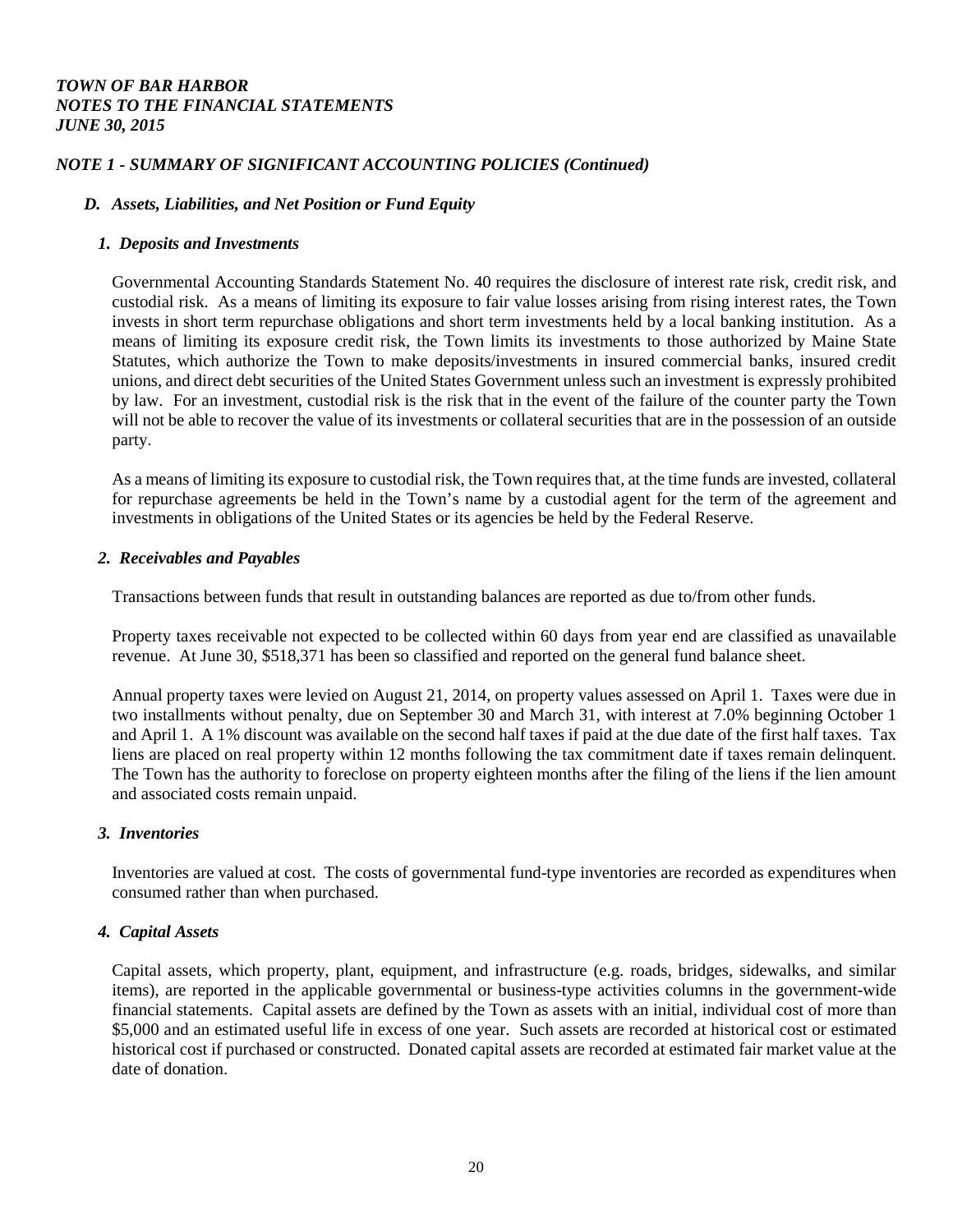## *NOTE 1 - SUMMARY OF SIGNIFICANT ACCOUNTING POLICIES (Continued)*

## *D. Assets, Liabilities and Equity (Continued)*

## *4. Capital Assets (Continued)*

The costs of normal maintenance and repairs that do not add to the value of the asset or materially extend asset lives are not capitalized. Major outlays for capital assets and improvements are capitalized as projects are constructed. Interest incurred during the construction phase of capital assets of business-type activities is included as part of the capitalized value of the asset constructed. Property, plant, and equipment are depreciated using the straight line method over the following estimated useful lives:

| <b>Assets</b>    | Years    |
|------------------|----------|
|                  |          |
| <b>Buildings</b> | $20-40$  |
| Infrastructure   | 18-77    |
| Equipment        | $3 - 20$ |

### *5. Compensated Absences*

In the fund financial statements, vested or accumulated vacation leave that is expected to be liquidated with expendable available financial resources is reported as an expenditure and a fund liability of the governmental fund that will pay it. Vested or accumulated vacation leave, holiday leave and comp time in the government-wide financial statements is recorded as an expense and liability of the fund as the benefits accrue to employees. In accordance with GASB Statement No. 16, no liability is recorded for nonvesting accumulated right to receive sick pay benefits.

## *6. Long-term Obligations*

In the government-wide financial statements, and proprietary fund types in the fund financial statements, long-term debt and other long-term obligations are reported as liabilities in the applicable governmental activities, businesstype activities or proprietary fund type financial statements. In the fund financial statements, governmental fund types recognize the face amount of debt issued as other financing sources.

Under State Law, no municipality can incur debt, which would cause its total outstanding debt, exclusive of debt incurred for school, storm or sanitary sewer, energy facilities, or municipal airports, to exceed 7.50% of its last full state valuation. A municipality may incur debt for schools not exceeding 10%, storm or sanitary sewers 7.50%, and municipal airports, water districts and special purpose districts 3% of its last full state valuation. In no event can the total debt exceed 15% of its last full valuation. Full state valuation is the valuation of taxable property as certified by the State Tax Assessor, adjusted to 100%.

At June 30, the Town of Bar Harbor is in compliance with the above requirements.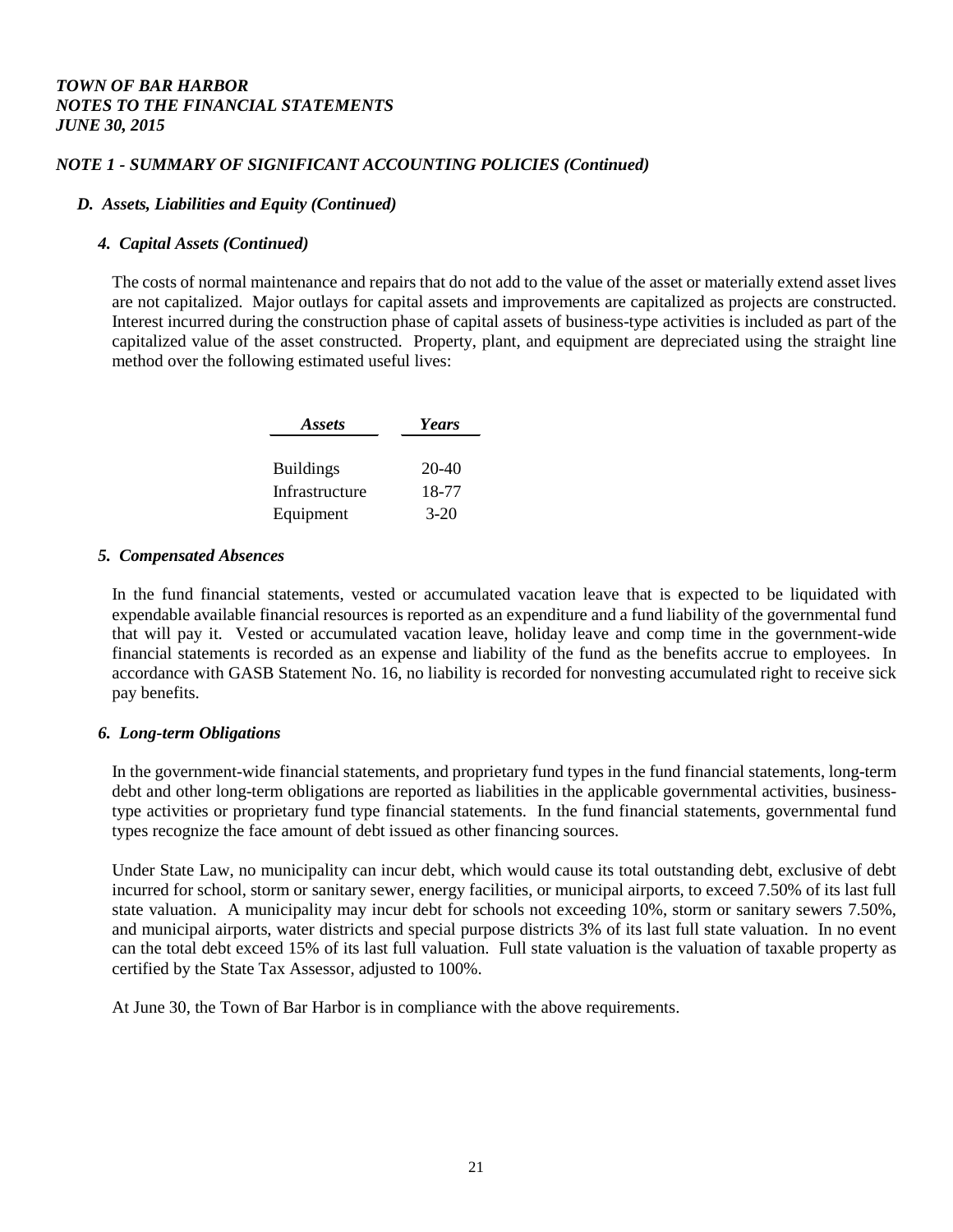## *NOTE 1 - SUMMARY OF SIGNIFICANT ACCOUNTING POLICIES (Continued)*

## *D. Assets, Liabilities and Equity (Continued)*

## *7. Fund Balances/Net Position*

## *Fund Balances*

The Town classifies governmental fund balances as follows:

*Non-spendable –* includes fund balance amounts that cannot be spent either because it is not in spendable form or because of legal or contractual constraints.

*Restricted –* includes fund balance amounts that are constrained for specific purposes which are externally imposed by providers, such as creditors or amounts constrained due to constitutional provisions or enabling legislation.

*Committed –* includes fund balance amounts that are constrained for specific purposes that are internally imposed by the government through town meeting voting and does not lapse at year-end.

*Assigned –* includes fund balance amounts that are intended to be used for specific purposes that are neither considered restricted or committed. Fund balances may be assigned by the Town Council.

*Unassigned –* includes positive fund balance within the general fund which has not been classified within the above mentioned categories and negative fund balance in other governmental funds.

The Town considers restricted, committed, assigned, and unassigned amounts to be spent in that order when expenditures for which any of those amounts are available.

The Town's fund balance policy requires at least 10% of the Town's previous year's total audited general fund revenues to be assigned as designated for working capital.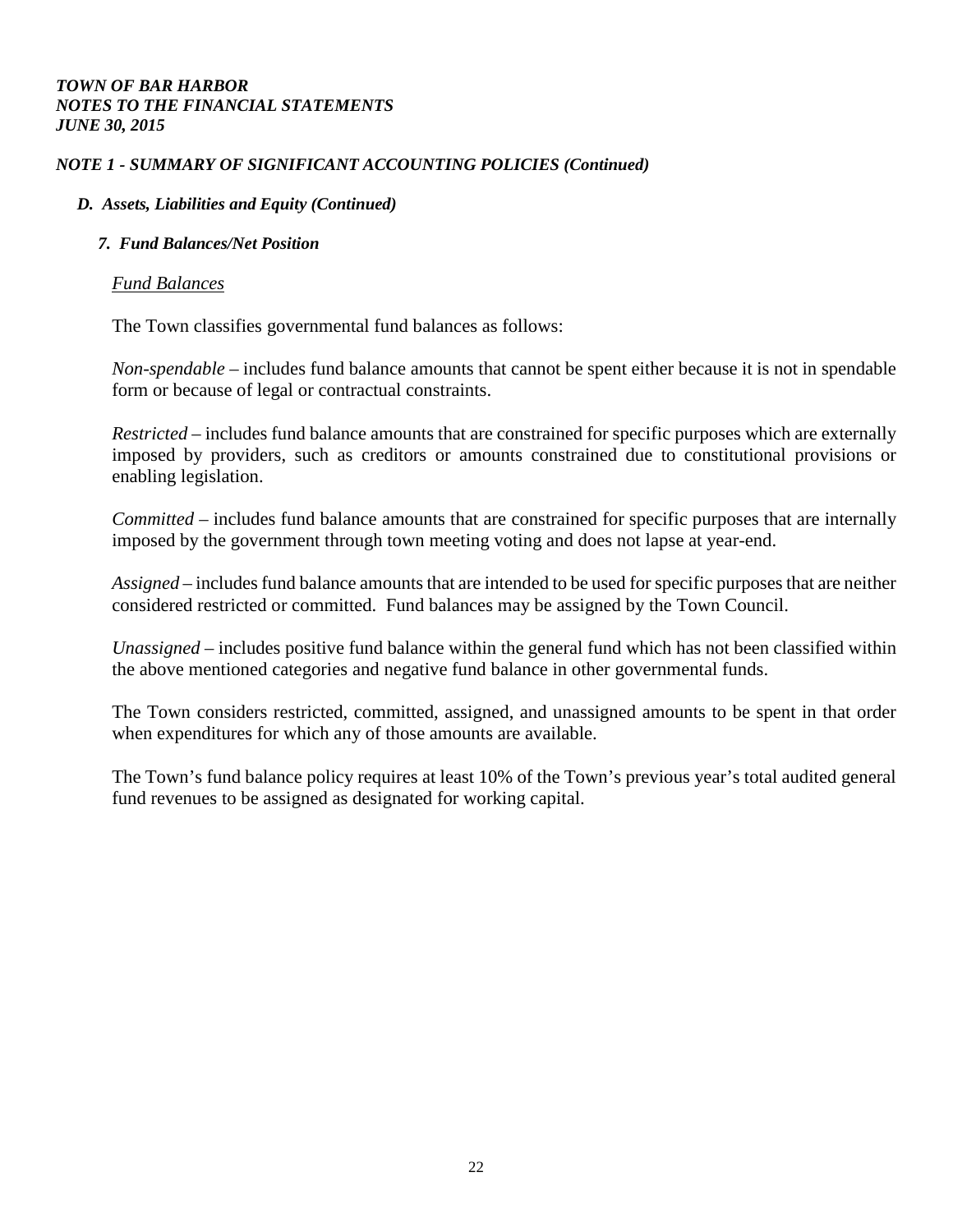## *NOTE 1 - SUMMARY OF SIGNIFICANT ACCOUNTING POLICIES (Continued)*

## *D. Assets, Liabilities and Equity (Continued)*

## *7. Fund Balances/Net Position (Continued)*

## *Fund Balances*

The Town has identified June 30, 2015 fund balances on the balance sheet as follows:

|                                     |                | Capital            | <b>Other</b> |              |
|-------------------------------------|----------------|--------------------|--------------|--------------|
|                                     | <b>General</b> | <b>Improvement</b> | Governmental |              |
|                                     | <b>Fund</b>    | <b>Projects</b>    | <b>Funds</b> | <b>Total</b> |
| <b>Nonspendable</b>                 |                |                    |              |              |
| School Lunch Inventory              | 1,853          |                    |              | 1,853        |
| Gurnee Principal                    |                |                    | 6,488        | 6,488        |
| <b>Cemetery Principal</b>           |                |                    | 5,269        | 5,269        |
|                                     | 1,853          | $\qquad \qquad -$  | 11,757       | 13,610       |
| Restricted                          |                |                    |              |              |
| Dog Control Reserve                 | 1,029          |                    |              | 1,029        |
| <b>School Restricted Funds</b>      | 695,403        |                    |              | 695,403      |
|                                     | 696,432        |                    |              | 696,432      |
| Committed                           |                |                    |              |              |
| <b>Capital Improvement Programs</b> |                | 5,384,020          |              | 5,384,020    |
|                                     |                | 5,384,020          |              | 5,384,020    |
| Assigned                            |                |                    |              |              |
| <b>Reserve for Working Capital</b>  | 1,819,000      |                    |              | 1,819,000    |
| Designated for Insurance            | 500,000        |                    |              | 500,000      |
| <b>General Fund Encumbrances</b>    | 25,374         |                    |              | 25,374       |
| Cruise Ship Fund - Encumbrances     | 16,302         |                    |              | 16,302       |
| Cruise Ship Fund                    | 113,372        |                    |              | 113,372      |
| Gurnee Scholarship                  |                |                    | 3,342        | 3,342        |
|                                     | 2,474,048      |                    | 3,342        | 2,477,390    |
| Unassigned                          |                |                    |              |              |
| General Fund                        | 322,092        |                    |              | 322,092      |
| <b>Total Fund Balance</b>           | 3,494,425      | 5,384,020          | 15,099       | 8,893,544    |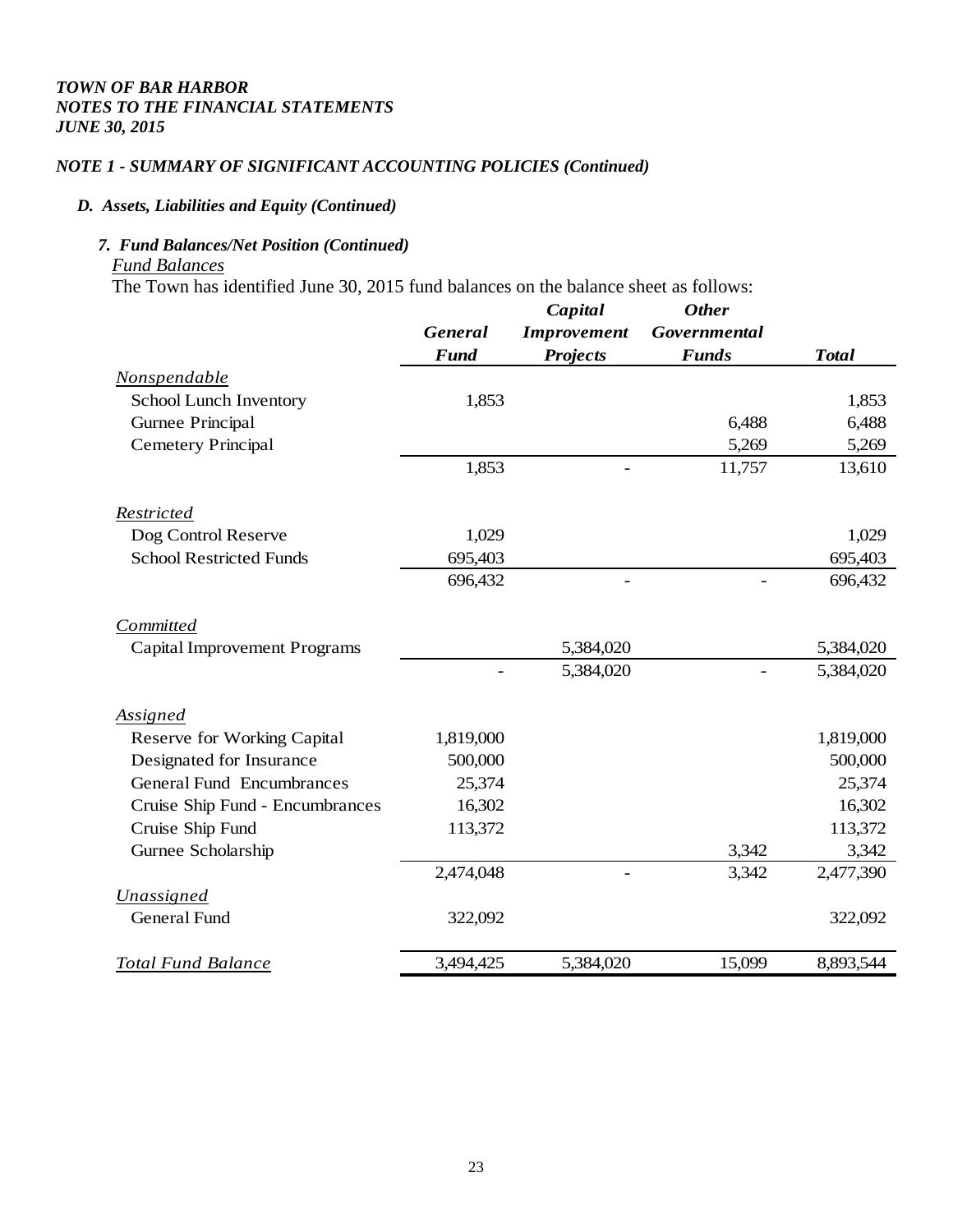## *NOTE 1 - SUMMARY OF SIGNIFICANT ACCOUNTING POLICIES (Continued)*

## *D. Assets, Liabilities and Equity (Continued)*

## *7. Fund Balances/Net Position (Continued)*

## *Net Position*

In the fund financial statements, governmental funds report reservations of fund balance for amounts that are not available for appropriation or are legally restricted by outside parties for use for a specific purpose. Designations of fund balance represent tentative management plans that are subject to change.

Net position is required to be classified into three components – net investment in capital assets; restricted; and unrestricted. These classifications are defined as follows:

*Net Investment in Capital Assets –* This component of net position consists of capital assets, net of accumulated depreciation, reduced by the outstanding balances of any bonds, mortgages, notes, or other borrowings that are attributable to the acquisition, construction, or improvements of those assets. If there are significant unspent related debt proceeds at year-end, the portion of the debt attributable to the unspent proceeds is not included in the calculation of net investment in capital assets.

*Restricted –* This component of net position consists of restrictions placed on net position use through external constraints imposed by creditors (such as debt covenants), grantors, contributors, or law or regulations of other governments, or constraints imposed by law through constitutional provisions or enabling legislation.

*Unrestricted –* This component consists of net position that does not meet the definition of "restricted" or "net investment in capital assets."

## *NOTE 2 - STEWARDSHIP, COMPLIANCE AND ACCOUNTABILITY*

## *A. Budgetary Information*

Annual budgets are adopted on a basis consistent with generally accepted accounting principles (GAAP) for the government's governmental funds. However, the Town's School Department does not budget for the revenues and expenditures associated with the employer's teacher retirement contribution made by the State of Maine on behalf of the town to the Maine Public Employees Retirement System (MPERS). School grant funds and the school lunch fund do not have legally adopted budgets. All annual appropriations lapse at fiscal year-end to the extent that they have not been encumbered.

All agencies of the government submit requests for appropriations to the government's manager commencing 6 weeks before the manager is required to submit the budget to the government's council. The manager compiles the data and submits the total budget to the council on or before the third Tuesday in January each year. The council holds public hearings, adopts the budget, and recommends it to the warrant committee on or before February 22. No later than seven days following adoption, the manager submits the budget to the warrant committee, which reviews the budget and submits its recommendation to the council at least four weeks prior to the Town Meeting. The council submits the budget to the Town Meeting along with the recommendation of the warrant committee. The Town Meeting adopts the final budget.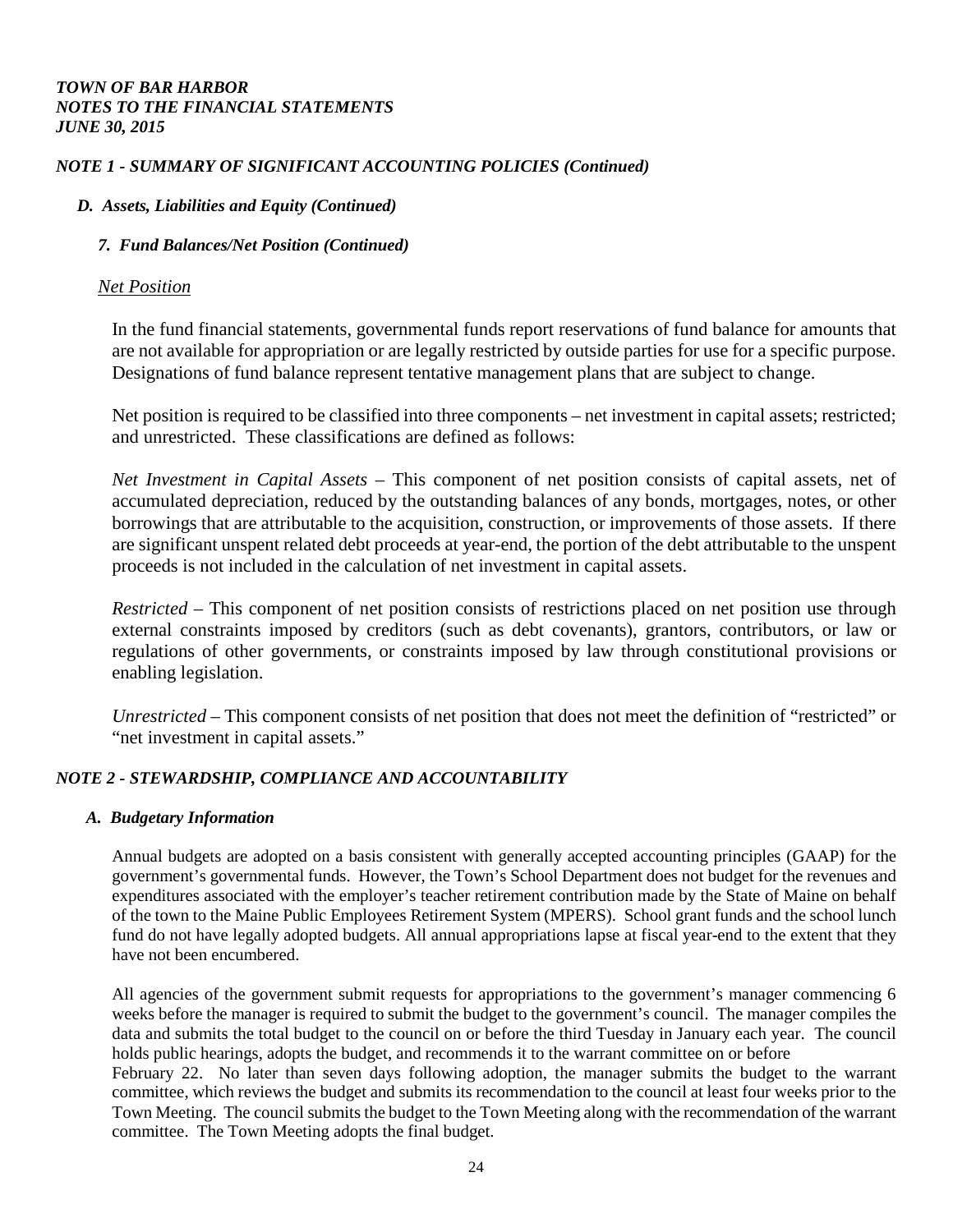## *NOTE 2 - STEWARDSHIP, COMPLIANCE AND ACCOUNTABILITY (Continued)*

### *A. Budgetary Information (Continued)*

The appropriated budget is prepared by fund, function and department. The manager and department heads may make transfers of appropriations within cost centers, but may not exceed the total cost center appropriation. The council may transfer appropriations between cost centers to the extent of any unencumbered appropriation balance.

Reserve funds, once established by the Town Meeting, may be expended with approval of the council for the purpose for which the reserve was established.

Encumbrance accounting is employed in governmental funds. Encumbrances (e.g., purchase orders, contracts) outstanding at year-end are reported as reservations of fund balance and do not constitute expenditures or liabilities because the commitments are carried forward to supplement appropriations of the subsequent year.

## *NOTE 3 - DETAILED NOTES ON ALL FUNDS AND ACCOUNT GROUPS*

### *A. Deposits and Investments*

## **Deposits**

Custodial credit risk is the risk that in the event of a bank failure, a government's deposits may not be returned to it. The Town's deposit policy for custodial credit risk requires compliance with the provisions of state law.

State Statute 5706 require banks to give bond or to pledge government securities (types of which are specifically identified in the Statutes) to the Town in the amount of the Town's deposits. The Statutes allow pledged securities to be reduced by the amount of Federal Deposit Insurance Corporation (FDIC).

One or more of the financial institutions holding the Town's cash accounts are participating in the FDIC Transaction Account Guarantee Program. Under the program, as of January 1, 2013, all interest bearing and non-interest bearing accounts, are aggregated and are insured up to \$250,000 in total by the FDIC. Any cash deposits or certificates of deposits in excess of the \$250,000 FDIC limits are covered by collateral held in a Federal Reserve pledge account or by an agent for the Town and thus no custodial risk exists.

The Town's investment policy further restricts the investment options delegated to the Town Treasurer. The Town is authorized to invest in only U.S. Treasury bills less than one year, U.S. Treasury notes 1-5 years, certificates of deposit up to \$250,000 per bank with FDIC coverage from only 5 local banks, overnight repurchase agreements or deposit accounts, investment management agreements, local government investment pools, interest bearing checking accounts, or CDARS investment options.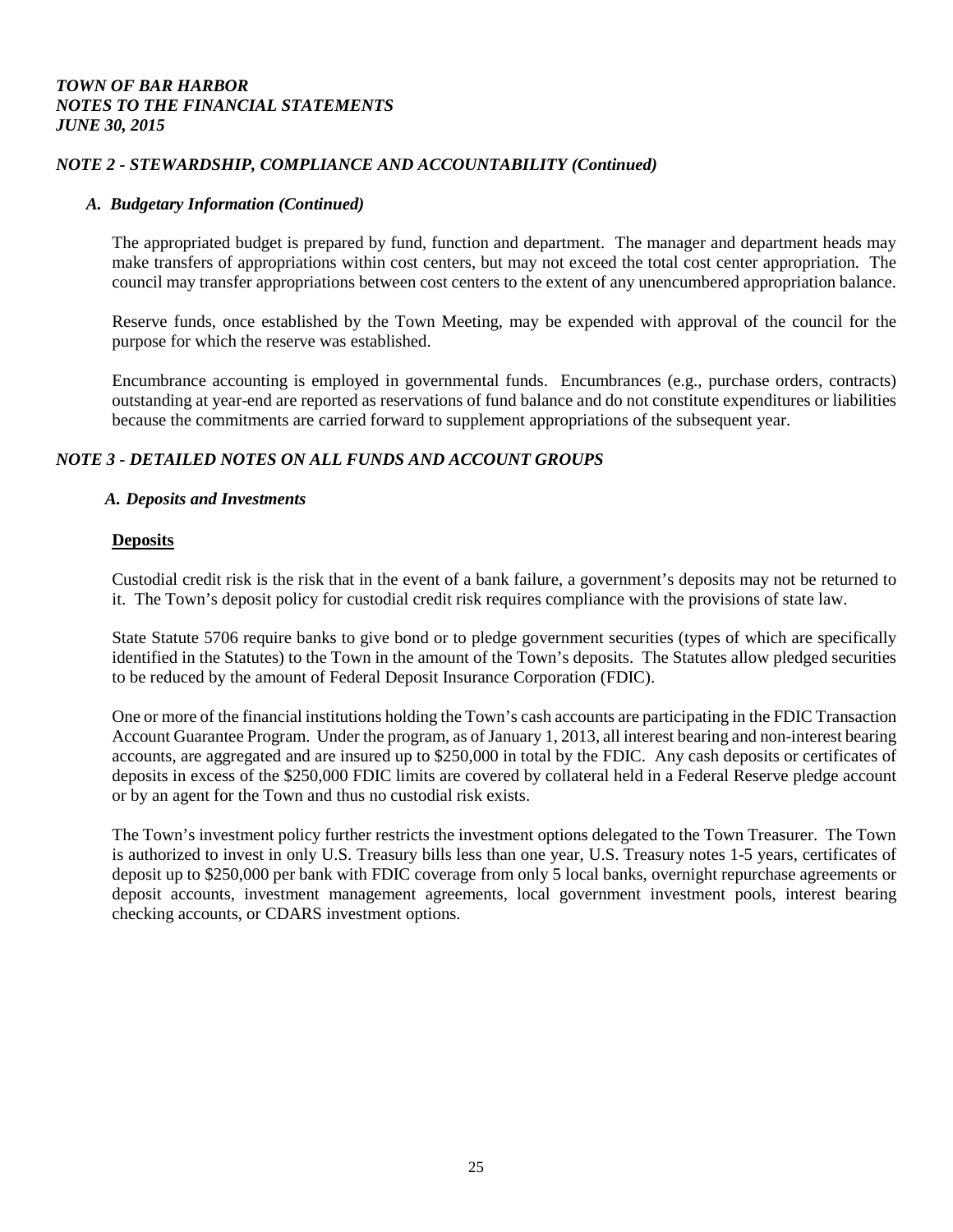## *NOTE 3 - DETAILED NOTES ON ALL FUNDS AND ACCOUNT GROUPS (Continued)*

### *A. Deposits and Investments (Continued)*

#### **Deposits (Continued)**

At year-end, the government's carrying amount of deposits was \$10,393,570 and the bank balance was \$11,156,018. The bank balance is categorized according to credit risk as follows:

Category 1 - Insured by Federal depository or credit union insurance.

Category 2 - Collateralized with securities held by the pledging financial institution's trust Department or agent in the Town's name.

Category 3 - Uninsured and uncollateralized.

|                                 | Bank           |           | Category  |   |
|---------------------------------|----------------|-----------|-----------|---|
|                                 | <b>Balance</b> |           |           | 3 |
| Cash and Equivalents 11,156,018 |                | 7,830,961 | 3,325,057 |   |

#### **Investments**

At June 30, 2015, the Towns investments, maturities and credit ratings are as follows:

|                         |           |             |                          | June 30, 2015 |                     |            |               |
|-------------------------|-----------|-------------|--------------------------|---------------|---------------------|------------|---------------|
|                         |           |             |                          |               | Maturities in Years |            |               |
|                         | Fair      |             |                          |               |                     |            | Credit Rating |
| Type                    | Value     | Less Than 1 | $1-5$                    | $6 - 10$      | More than 10        | S&P        | Moody's       |
| <b>General Town:</b>    |           |             |                          |               |                     |            |               |
| Chesapeake Energy Corp. | 49,812    | 49,812      |                          |               |                     | <b>BBB</b> | Ba3           |
| Fed Home Loan Mtg Corp  | 266,379   |             | 266,379                  |               |                     | A          | Baa3          |
| Fed National Mtg Assoc  | 248,502   |             | 248,502                  |               |                     | A          | Baa3          |
| Morgan Stanley          | 100,407   | 100,407     | $\overline{\phantom{a}}$ |               |                     | $A-$       | Baa1          |
| Mutual Funds            | 1,044,478 | 1,044,478   |                          |               |                     | not rated  | not rated     |
|                         |           |             |                          |               |                     |            |               |
| Total                   | 1,709,578 | 1,194,697   | 514,881                  |               |                     |            |               |

### **Summary of Deposits and Investment Balances**

Following is a reconciliation of the Town's deposit and investment balances as of June 30, 2015:

| Deposits and Cash on Hand | \$<br>10,393,570   |                 |                   |
|---------------------------|--------------------|-----------------|-------------------|
| Investments               | 1,709,578<br>\$    |                 |                   |
|                           | 12, 103, 148<br>۰ъ |                 |                   |
|                           |                    |                 |                   |
|                           | Government-wide    | Business-Type   |                   |
|                           | Statement of       | Statement of    |                   |
|                           | Net Position       | Net Position    | Totals            |
| Cash and Cash Equivalents | 8,437,992<br>\$    | 1,955,578<br>\$ | 10,393,570<br>\$  |
| Investments               | 1,709,578<br>\$    | \$              | 1,709,578         |
|                           | 10.147.570<br>\$   | \$<br>1.955.578 | 12.103.148<br>\$. |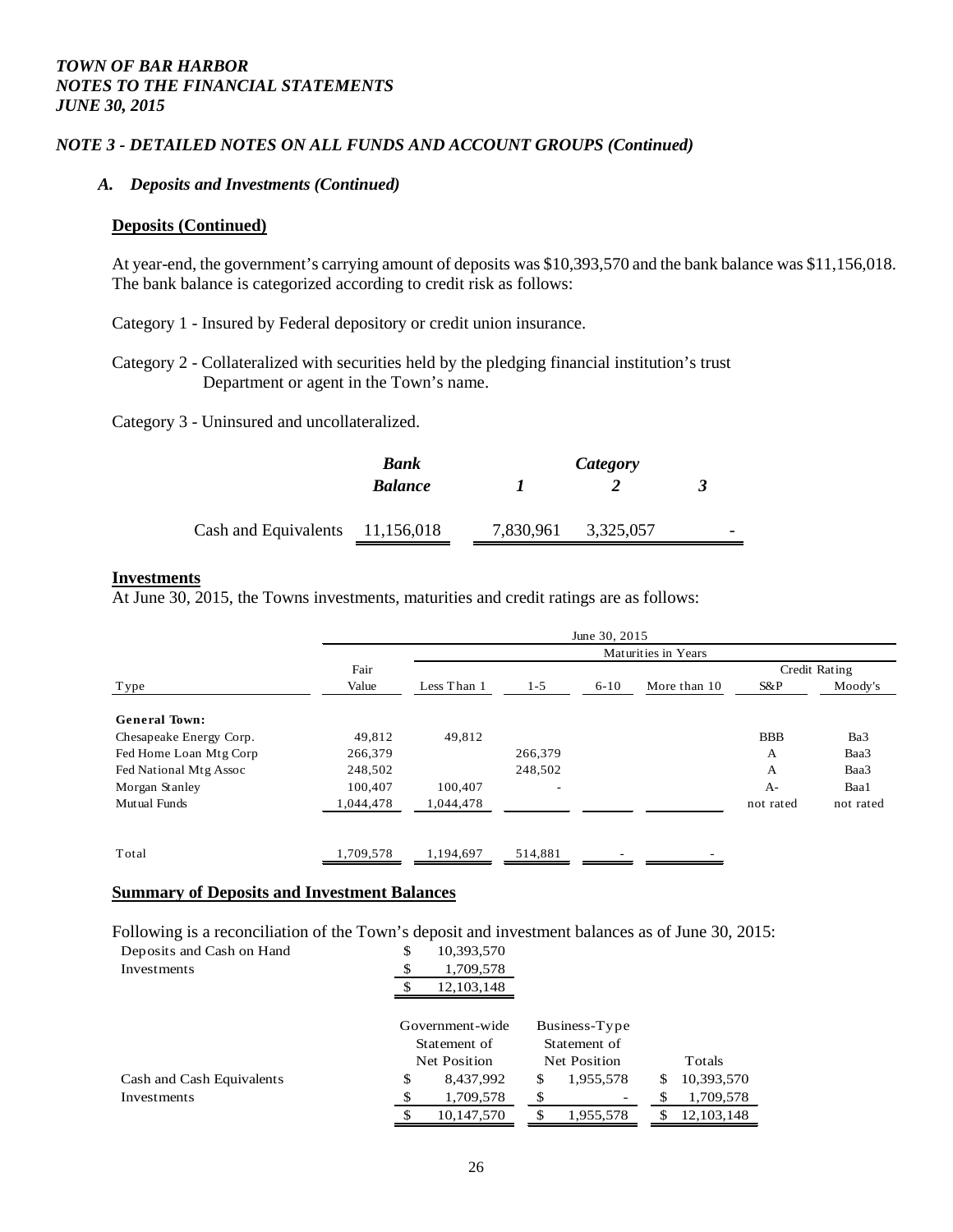## *NOTE 3 - DETAILED NOTES ON ALL FUNDS AND ACCOUNT GROUPS (Continued)*

## *B. Property Taxes*

| Property taxes were levied for the fiscal year as follows: |           |               |
|------------------------------------------------------------|-----------|---------------|
| Assessed Value                                             |           | 1,449,120,900 |
| Tax Rate (per $$1,000$ )                                   |           | 10.22         |
| Commitment                                                 |           | 14,810,016    |
| Appropriations                                             |           | 21,674,885    |
| Less:                                                      |           |               |
| <b>State Municipal Revenue Sharing</b>                     | 132,152   |               |
| <b>Estimated Revenues</b>                                  | 6,683,928 |               |
| <b>BETE Reimbursement</b>                                  | 806       |               |
| Homestead Reimbursement                                    | 47,983    |               |
|                                                            |           | 6,864,869     |
| Net Assessment for Commitment                              |           | 14,810,016    |

Uncollected real estate taxes and personal property taxes at June 30 for the current year commitment totaled \$475,035, which represents tax collection of approximately 96.8% of the current year commitment. The real estate portion of the total taxes due were placed on lien June 29, 2015. Unpaid prior year tax liens at June 30 totaled \$215,456.

## *C. Interfund Receivables and Payables*

Individual fund interfund receivable and payable balances at June 30, 2015 were as follows:

|                       | <b>Interfund</b><br>Receivable | <b>Interfund</b><br>Payable |
|-----------------------|--------------------------------|-----------------------------|
|                       |                                |                             |
| General Fund          | 50,673                         | 6,021,695                   |
| Capital Project Funds | 5,986,512                      |                             |
| Water Fund            |                                | 24,094                      |
| Wastewater Fund       |                                | 26,579                      |
| <b>Agency Fund</b>    | 35,183                         |                             |
|                       |                                |                             |
| Totals                | 6,072,368                      | 6,072,368                   |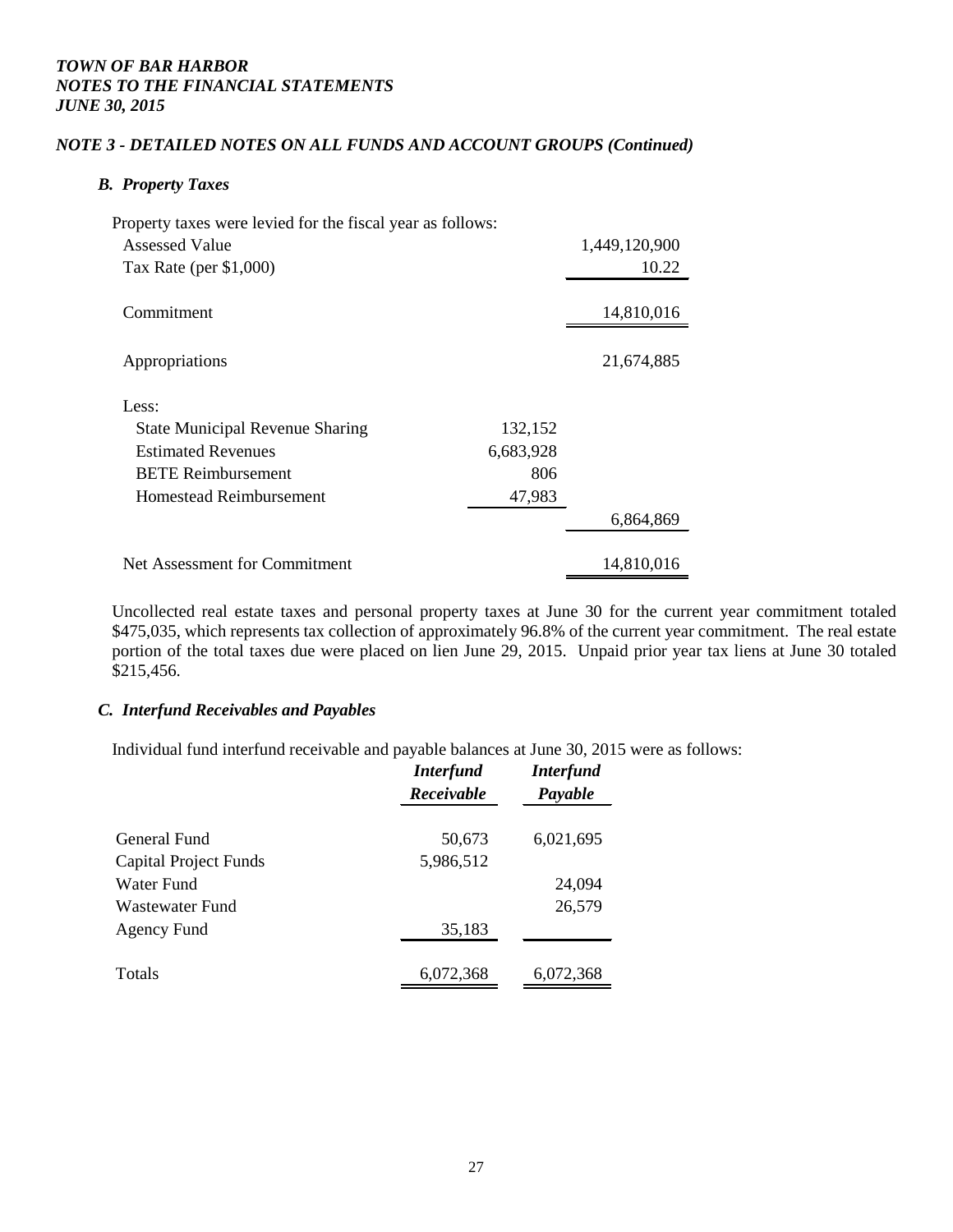## *NOTE 3 - DETAILED NOTES ON ALL FUNDS AND ACCOUNT GROUPS (Continued)*

### *C. Interfund Receivables and Payables (Continued)*

During the course of operations, numerous transactions occur between individual funds that may result in amounts owed between funds. On the Governmental Fund financial statements, the payables are classified as Due to Other Funds with offsetting receivables on the Governmental Fund financial statements classified as Due from Other Funds. \$50,673 of the above balance is expected to be repaid during the next year. The remainder represents appropriations for future projects and will be repaid upon need of the funds for those projects.

### *D. Capital Assets (Includes School)*

Capital asset activity for the year ended June 30, 2015 was as follows:

|                                        | <b>Beginning</b> |                  |                  | <b>Ending</b>  |
|----------------------------------------|------------------|------------------|------------------|----------------|
|                                        | <b>Balance</b>   | <b>Increases</b> | <b>Decreases</b> | <b>Balance</b> |
| <b>Governmental Activities;</b>        |                  |                  |                  |                |
| Capital assets not being depreciated   |                  |                  |                  |                |
| Land                                   | 2,059,514        |                  |                  | 2,059,514      |
| <b>Construction Work in Progress</b>   | 93,744           | 631,044          | (76, 972)        | 647,816        |
|                                        | 2,153,258        | 631,044          | (76, 972)        | 2,707,330      |
| Capital assets being depreciated:      |                  |                  |                  |                |
| <b>Buildings</b>                       | 11,379,206       | 981,556          | (5,100)          | 12,355,662     |
| Equipment                              | 6,364,684        | 287,452          | (180, 409)       | 6,471,727      |
| Infrastructure                         | 19,835,675       | 413,241          | (135,991)        | 20,112,925     |
| Total capital assets being depreciated | 37,579,565       | 1,682,249        | (321,500)        | 38,940,314     |
| Less accumulated depreciation for:     |                  |                  |                  |                |
| <b>Buildings</b>                       | 3,454,446        | 289,479          | (5,100)          | 3,738,825      |
| Equipment                              | 3,938,512        | 425,824          | (180, 409)       | 4,183,927      |
| Infrastructure                         | 12,170,075       | 367,176          | (71, 292)        | 12,465,959     |
| Total accumulated depreciation         | 19,563,033       | 1,082,479        | (256, 801)       | 20,388,711     |
| Net capital assets being depreciated   | 18,016,532       | 599,770          | (64, 699)        | 18,551,603     |
| <b>Governmental Activities</b>         |                  |                  |                  |                |
| Capital Assets, net                    | 20,169,790       | 1,230,814        | (141, 671)       | 21,258,933     |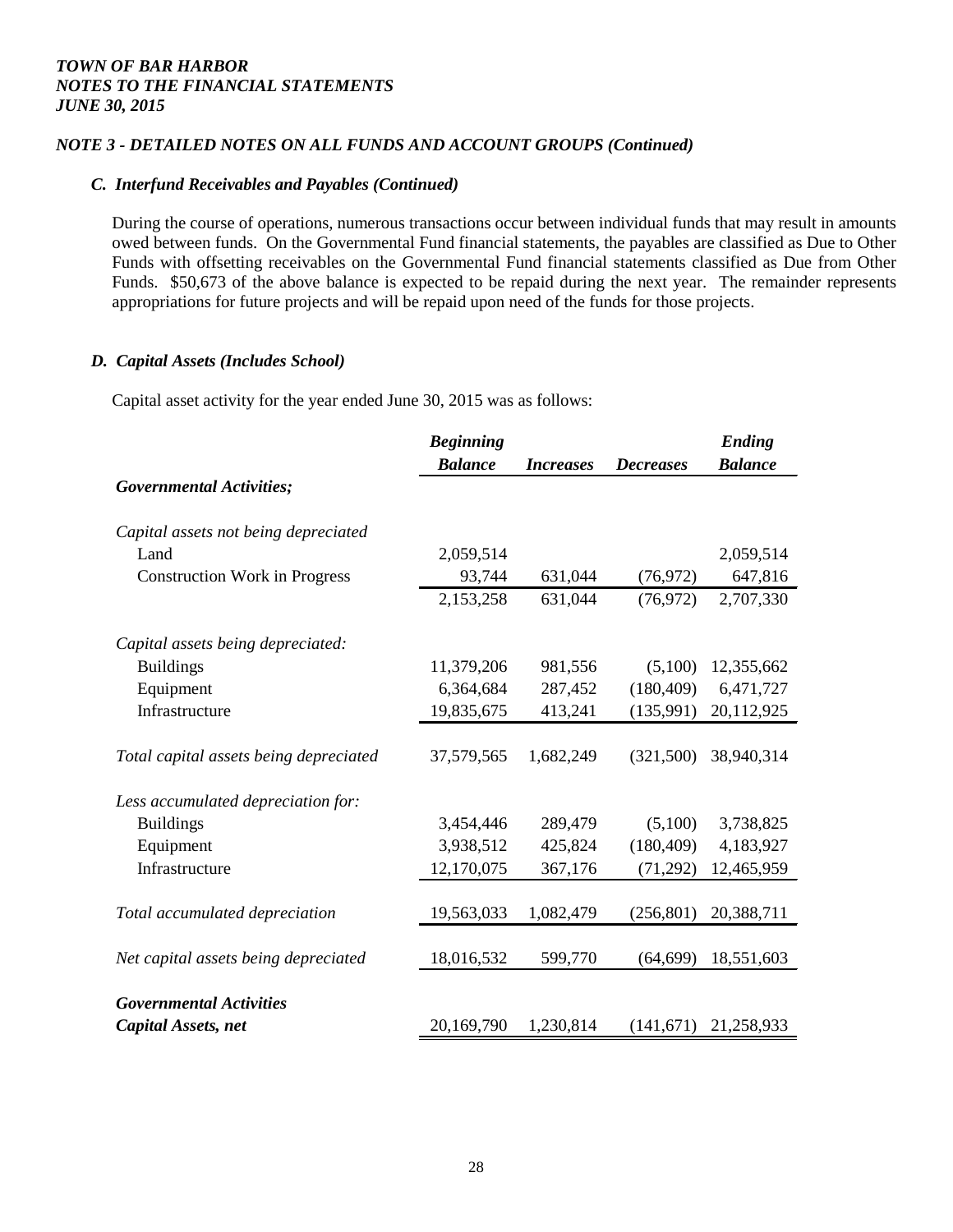## *NOTE 3 - DETAILED NOTES ON ALL FUNDS AND ACCOUNT GROUPS (Continued)*

## *D. Capital Assets (Continued)*

|                                        | <b>Beginning</b><br><b>Balance</b> | <i>Increases</i> | <b>Decreases</b> | Ending<br><b>Balance</b> |
|----------------------------------------|------------------------------------|------------------|------------------|--------------------------|
| <b>Business-type Activities;</b>       |                                    |                  |                  |                          |
| Capital assets not being depreciated   |                                    |                  |                  |                          |
| Land                                   | 164,126                            |                  | (3,100)          | 161,026                  |
| Capital assets being depreciated:      |                                    |                  |                  |                          |
| <b>Water Fund</b>                      | 11,625,758                         | 571,087          | (144, 739)       | 12,052,106               |
| Wastewater Fund                        | 19,890,773                         | 276,330          | (204, 157)       | 19,962,946               |
|                                        |                                    |                  |                  |                          |
| Total capital assets being depreciated | 31,516,531                         | 847,417          | (348, 896)       | 32,015,052               |
|                                        |                                    |                  |                  |                          |
| Less accumulated depreciation for:     |                                    |                  |                  |                          |
| <b>Water Fund</b>                      | 2,953,577                          | 291,776          | (85, 387)        | 3,159,966                |
| <b>Wastewater Fund</b>                 | 8,799,710                          | 528,532          | (114, 592)       | 9,213,650                |
|                                        |                                    |                  |                  |                          |
| Total accumulated depreciation         | 11,753,287                         | 820,308          | (199, 979)       | 12,373,616               |
|                                        |                                    |                  |                  |                          |
| Net capital assets being depreciated   | 19,763,244                         | 27,109           | (148, 917)       | 19,641,436               |
| <b>Business-type Activities</b>        |                                    |                  |                  |                          |
| Capital Assets, net                    | 19,927,370                         | 27,109           | (148, 917)       | 19,802,462               |

Depreciation expense was charged to functions/programs of the primary government as follows;

| Governmental Activities:                                    |           |
|-------------------------------------------------------------|-----------|
| General Government                                          | 145,968   |
| <b>Public Safety</b>                                        | 241,140   |
| Health and Welfare                                          | 13,937    |
| Parks and Recreation                                        | 52,669    |
| Roads and Sanitation, including infrastructure              | 500,798   |
| Education                                                   | 127,967   |
|                                                             |           |
| <b>Total Depreciation Expense - Governmental Activities</b> | 1,082,479 |
|                                                             |           |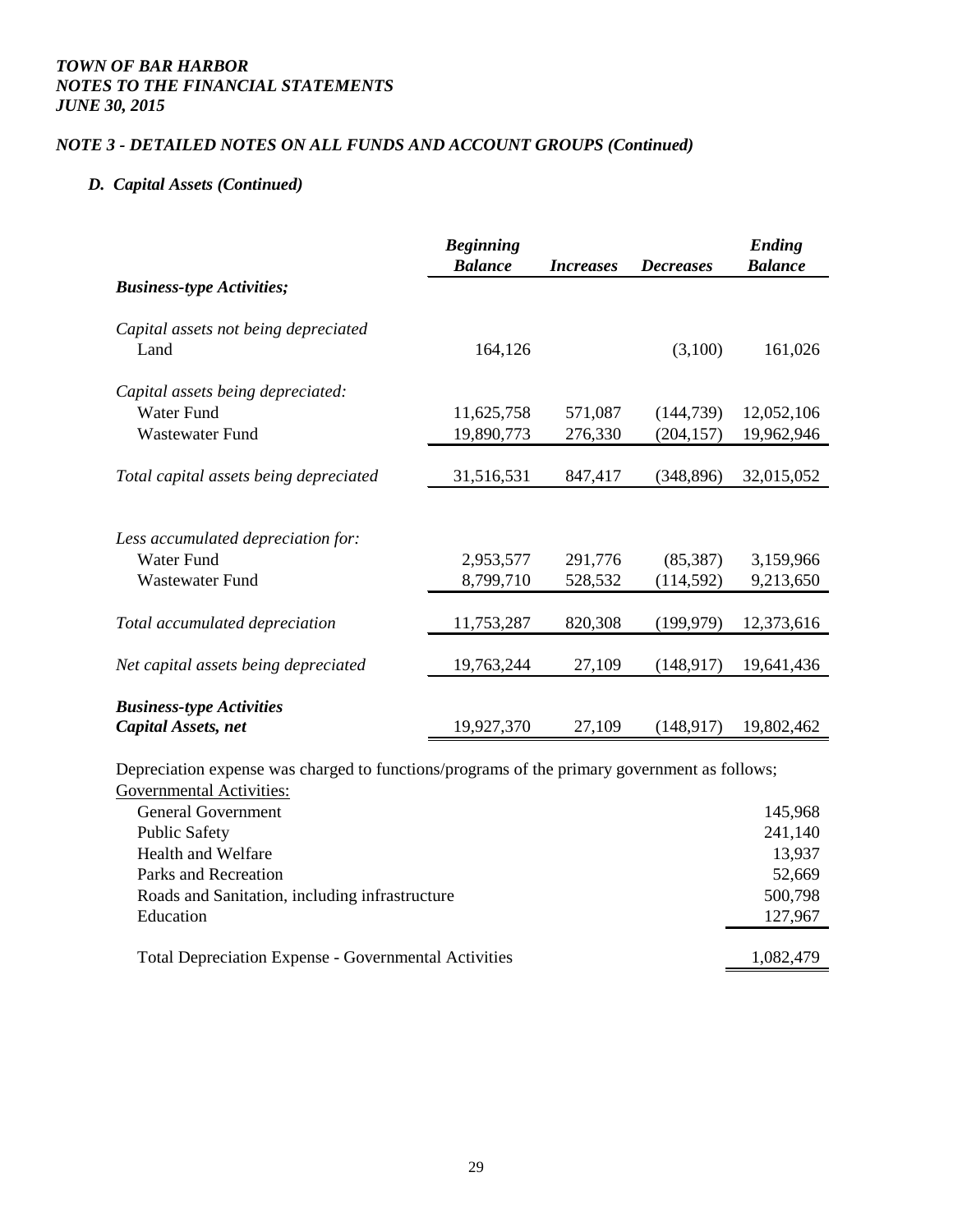## *NOTE 3 - DETAILED NOTES ON ALL FUNDS AND ACCOUNT GROUPS (Continued)*

#### *E. Capital Leases*

The Town is obligated under certain leases accounted for as capital leases. The related obligations are accounted for in General Long-Term Debt Account Group. The following is a schedule of the future minimum lease payments under these School capital leases, and the present value of the net minimum lease payments at June 30:

| Year-ended<br><b>June 30,</b>                                             | <b>Minimum</b><br>Lease<br>Payment |
|---------------------------------------------------------------------------|------------------------------------|
| 2016                                                                      | 14,992                             |
| <b>Total Minimum Lease Payments</b><br>Less: Amount Representing Interest | 14,992<br>(477)                    |
| Present Value of Future Minimum Lease Payments                            | 14,515                             |

## *F. Long-Term Debt*

*1. General Obligation Bonds and Notes.* The government issues general obligation bonds and notes to provide funds for the acquisition and construction of major capital facilities. General obligation bonds and notes are direct obligations and pledge the full faith and credit of the government. General obligation bonds and notes currently outstanding are as follows:

|                                        | <b>Maturity</b> | <i>Interest</i>         |               |
|----------------------------------------|-----------------|-------------------------|---------------|
| <b>Purpose</b>                         | <b>Date</b>     | Rate                    | <b>Amount</b> |
| <b>General Obligation</b>              |                 |                         |               |
| 2004 School Heating System             | 11/1/2024       | 4.45%                   | 494,644       |
| 2005 Agamont Park and Seawall          |                 | 10/15/2027 3.75 - 4.25% | 400,000       |
| 2010 Capital Construction, Roads, etc. | 5/1/2030        | $2.0 - 4.0\%$           | 2,775,000     |
| 2013 Public Works Complex              | 4/15/2034       | $2.0 - 4.0\%$           | 3,225,000     |
| 2014 Town Hall & Signage               | 10/15/2034      | $2.5 - 4.0\%$           | 2,442,000     |
|                                        |                 |                         |               |
|                                        |                 |                         | 9,336,644     |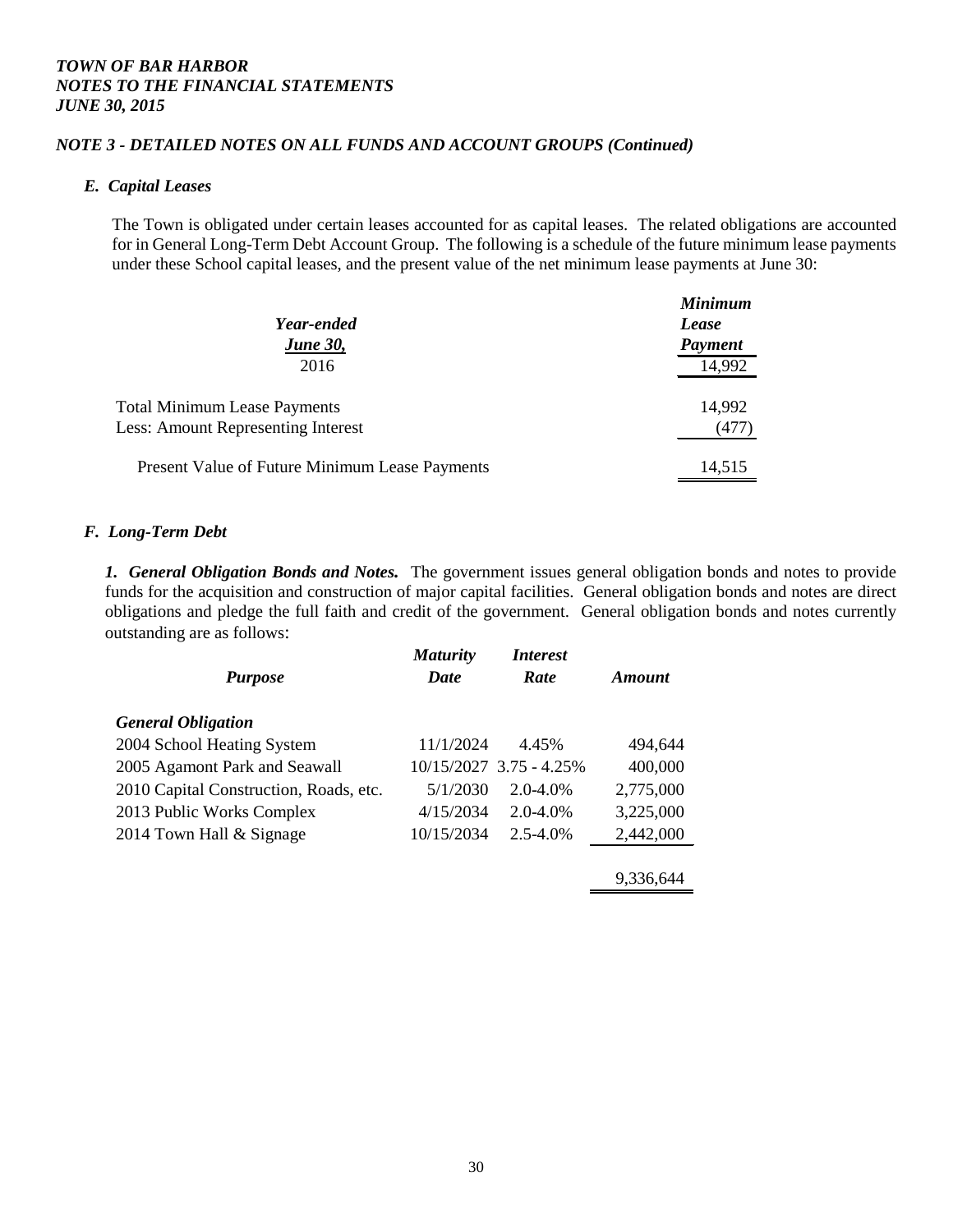## *NOTE 3 - DETAILED NOTES ON ALL FUNDS AND ACCOUNT GROUPS (Continued)*

### *F. Long-Term Debt (Continued)*

## *1. General Obligation Bonds and Notes (Continued)*

|                                         | <b>Maturity</b> | <i>Interest</i> |            |
|-----------------------------------------|-----------------|-----------------|------------|
| <b>Proprietary</b>                      | <b>Date</b>     | Rate            | Amount     |
| 1997 Wastewater Plant                   | 10/1/2017       | 3.00%           | 1,328,035  |
| 2005 Hulls Cove Wastewater Plant        | 10/15/2027      | $3.0 - 4.38\%$  | 545,000    |
| 2002 Water Tank Purchase                | 10/1/2021       | 2.673%          | 305,540    |
| 2010 Water Mains                        | 5/1/2030        | $2.0 - 4.0\%$   | 450,000    |
| 2011 Wastewater Mains Replacement       |                 |                 |            |
| and Scada System                        | 12/1/2031       | $2.0 - 3.5\%$   | 1,150,717  |
| 2011 Water Refinance. Mains Replacement |                 |                 |            |
| and Duck Brook Pump Station             | 12/1/2031       | $2.0 - 3.5\%$   | 2,749,282  |
| 2012 Safe Drinking Revolving Water Loan | 10/1/2032       | 1.000%          | 2,419,870  |
|                                         |                 |                 |            |
|                                         |                 |                 | 8,948,444  |
| <b>Total Debt</b>                       |                 |                 | 18,285,088 |

Annual debt service requirements to maturity for general obligation bonds and notes including interest of \$4,539,028 (including fees) are as follows:

| Year Ended<br><b>June 30,</b> | <b>General</b><br><i><b>Obligation</b></i><br><b>Debt</b> | <b>Proprietary</b> | <b>Total</b> |
|-------------------------------|-----------------------------------------------------------|--------------------|--------------|
|                               |                                                           |                    |              |
| 2016                          | 833,157                                                   | 1,201,047          | 2,034,204    |
| 2017                          | 823,205                                                   | 1,202,107          | 2,025,312    |
| 2018                          | 814,071                                                   | 1,192,982          | 2,007,053    |
| 2019                          | 804,396                                                   | 720,601            | 1,524,997    |
| 2020                          | 789,014                                                   | 731,392            | 1,520,406    |
| 2021-2025                     | 3,785,666                                                 | 2,726,544          | 6,512,210    |
| 2026-2030                     | 2,964,192                                                 | 1,928,160          | 4,892,352    |
| 2031-2034                     | 1,529,350                                                 | 778,232            | 2,307,582    |
| Total                         | 12,343,051                                                | 10,481,065         | 22,824,116   |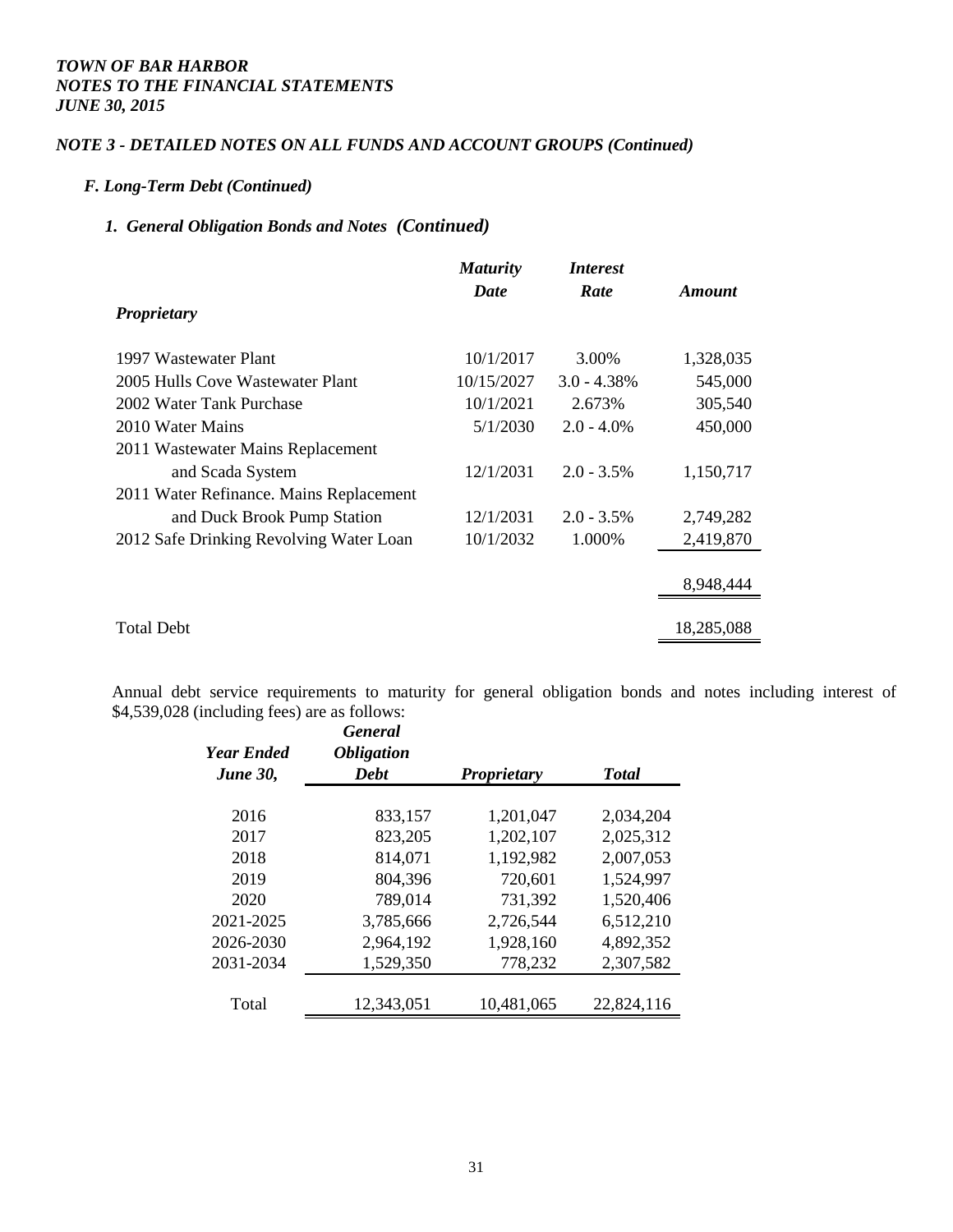## *NOTE 3 - DETAILED NOTES ON ALL FUNDS AND ACCOUNT GROUPS (Continued)*

#### *F. Long-Term Debt (Continued)*

#### *2. Changes in Long-Term Liabilities*

The following summary of long-term debt transactions of the Town of Bar Harbor for the fiscal year ended June 30, 2015:

|                                      | <b>General</b><br><i><b>Obligation</b></i> |                    |              |
|--------------------------------------|--------------------------------------------|--------------------|--------------|
|                                      | <b>Debt</b>                                | <b>Proprietary</b> | <b>Total</b> |
| Long-term Debt payable July 1, 2014  | 7,281,965                                  | 9,914,102          | 17,196,067   |
| Debt Issued                          | 2,442,000                                  |                    | 2,442,000    |
| Debt Retired                         | (387, 321)                                 | (965, 658)         | (1,352,979)  |
| Long-term Debt payable June 30, 2015 | 9,336,644                                  | 8,948,444          | 18,285,088   |

#### *G. Contributed Capital*

.

Changes in net contributed capital for the year-ended June 30, 2015 for the government's Proprietary Funds were as follows:

|                                              | Wastewater | Water    |
|----------------------------------------------|------------|----------|
| Balance - Beginning of Year                  | 2,373,338  | 211,837  |
| Additions:                                   |            | 3,892    |
| Deductions:<br><b>Retirements</b>            |            |          |
| Depreciation Provided by Contributed Capital | (80, 836)  | (10,221) |
| Balance - End of Year                        | 2,292,502  | 205,508  |

#### *H. Authorized, Unissued Debt*

The Town approved the following general obligation securities at the 6/2/15 annual town meeting:

- 1) \$1,700,000 to provide for replacement and upgrade of water mains along the Route #3 corridor being rebuilt by the Maine DOT.
- 2) \$400,000 to provide for building envelope costs to repair the Public Safety Building.

Both of the approved borrowings are authorized but unissued at 6/30/15.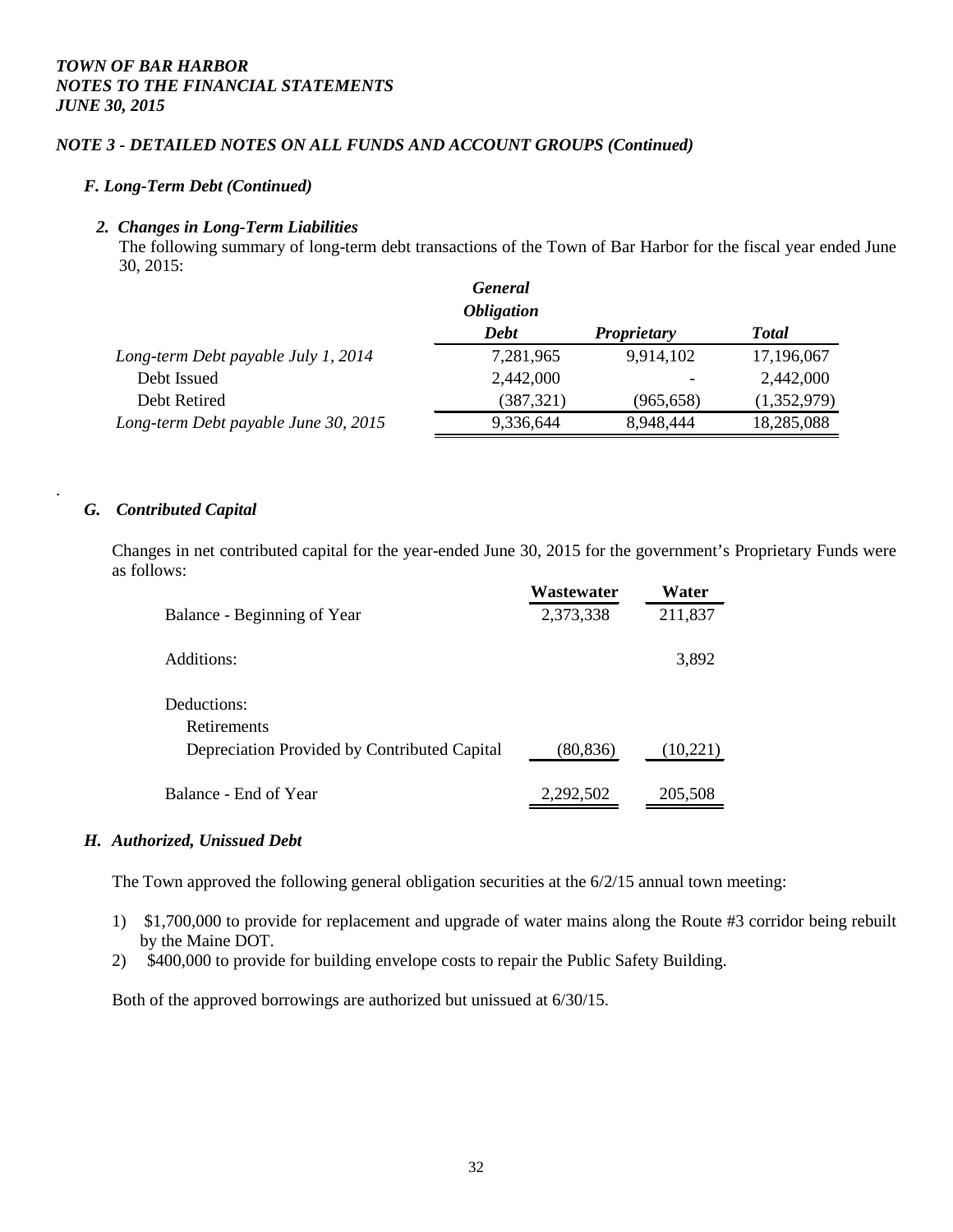#### *NOTE 4 - OTHER INFORMATION*

#### *A. Contingent Liabilities*

Amounts received or receivable from grantor agencies are subject to audit and adjustment by grantor agencies, principally the federal government. Any disallowed claims, including amounts already collected, may constitute a liability of the applicable funds. The amount, if any, of expenditures which may be disallowed by the grantor, cannot be determined at this time, although the government expects such amount, if any to be immaterial.

The government is a defendant in various lawsuits which results from the normal course of its operations. Although the outcome of these lawsuits is not presently determinable, it is the opinion of management that resolution of these matters will not have a material adverse effect on the financial condition of the government.

#### *B. Permanent Funds*

The principal amount of all Permanent Funds is restricted either by law or by terms of individual bequests in that only income earned may be expended. The government's Permanent Funds at June 30 are detailed as follows:

| <b>Purpose</b>       | Nonspendable | <b>Assigned</b> |
|----------------------|--------------|-----------------|
| <b>Cemetery Care</b> | 5,269        |                 |
| Scholarships         | 6,488        | 3,342           |
| Total                | 11,757       | 3,342           |

#### *C. Pension Plans*

#### *Plan Description*

The Town's employees are covered under the ICMA or Maine Public Employees Retirement System.

The ICMA RC (International City Management Association Retirement Corporation) is a qualified defined contribution plan created in accordance with Internal Revenue Code Section 457. The plan, available to all regular, full-time Town employees, permits them to defer a portion of their salary until future years. The deferred compensation is not available to employees until termination, retirement, death, or unforeseeable emergency as defined by the Internal Revenue Code provisions.

The plan is administered by an independent company, and the Town remits all compensation deferred to this administrator for investment as requested by the participant employees. All compensation deferred and funded under the plan, all investments purchased and all income attributable thereto are held in trust for the exclusive benefit of participants and their beneficiaries.

#### *Funding Policy*

Under the ICMA plan, covered employees contribute a percentage of their salary to the plan with the Town contributing 6.5% to 10.0%. The Town's costs for the fiscal years ended June 30, 2013, 2014 and 2015 were \$81,728, \$77,885 \$66,990 and respectively.

**Social Security** – The Town has a section 218 agreement to provide full Social Security coverage for its full time employees and at the Town's discretion may exclude part time public safety employees. This agreement was enacted July 1, 1965.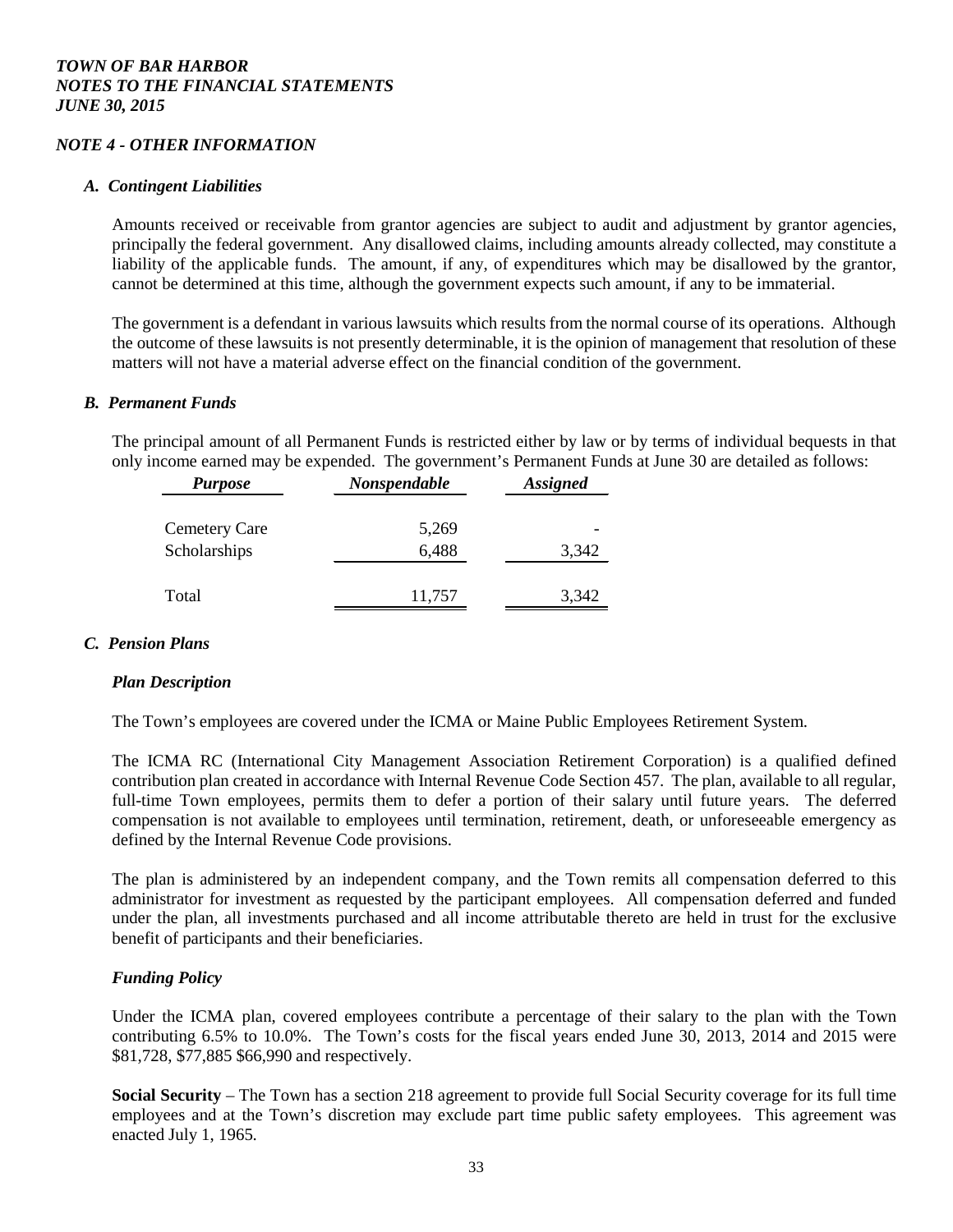### *NOTE 4 - OTHER INFORMATION (Continued)*

#### *D. Defined Benefit Pension Plans*

### *Plan Description*

Qualifying personnel of the Town of Bar Harbor participate in the Maine Public Employees Retirement System (System) State Employee and Teacher (SET) Plan and the Participating Local Districts (PLD) Consolidated Retirement Plan. Both plans are a multiple-employer, cost-sharing pension plan with a special funding situation for the SET Plan. The State of Maine is also a non-employer contributing entity for the SET Plan in that the State pays the initial unfunded actuarial liability on behalf of teachers, while school systems contribute the normal cost, calculated actuarially, for the teacher members. The System issues a financial report that includes the financial statements and required supplementary information for the plans. That report may be obtained by writing to Maine Public Employees Retirement System, PO Box 349, Augusta, Maine 04332-0349 or by calling 1-800-451-9800.

### *Pension Benefits*

SET benefit terms are established in Maine Statute. The PLD Consolidated Plan has an advisory group, also established by statute, who review the terms of the plan and periodically makes recommendations to the Legislature to amend the terms. The System's retirement programs provide defined retirement benefits based on member's average final compensation and service credit earned as of retirement. Vesting (i.e., eligibility for benefits upon reaching qualification) occur upon the earning of five years of service credit for State employees and teachers. In some cases, vesting occurs on the earning of one year of service credit immediately preceding retirement at or after normal retirement age. Normal retirement age for State employees and teachers is age 60, 62, or 65. The normal retirement age is determined by whether a member had met certain creditable service requirements on specific dates, as established by statute. For PLD members, normal retirement age is 60. The monthly benefit of members who retire before normal retirement age by virtue of having at least 25 years of service credit is reduced by a statutorily prescribed factor for each year of age that a member is below her/his normal retirement age at retirement. The System also provides disability and death benefits which are established by statute for State employees and teacher members.

Upon termination of membership, members' accumulated employee contributions are refundable with interest, credited in accordance with statute. Withdrawal of accumulated contributions results in forfeiture of all benefits and membership rights. The annual interest credited to members' accounts is set by the System's Board of Trustees.

#### *Member and Employer Contributions*

Retirement benefits are funded by contributions from members, employers, State contributions and by earnings on investments. Disability and death benefits are funded by employer normal cost contributions and by investment earnings. Member and employer contribution rates are each a percentage of applicable member compensation. Member contribution rates are defined by law or Board rule and depend on the terms of the Plan under which a member is covered. Employer contribution rates are determined through actuarial valuations. For the year ended June 30, 2015, the SET Plan member contribution rate was 7.65% and the employer contribution rate was 2.65% of applicable member compensation. The employer (School portion) is also responsible for contributing 13.5% of all federally funded member compensation. The State of Maine, as a non-employer contributing entity, pays 13.03% of the applicable member compensation into the System. For the year ended June 30, 2015, the PLD Plan member contribution rate was 7% for the Regular AC Plan and 8% for the Special 4C Plan-Public Safety. Employer contribution rates were 7.8% for the Regular AC Plan and 7.2% for the Special 4C Plan of applicable member compensation.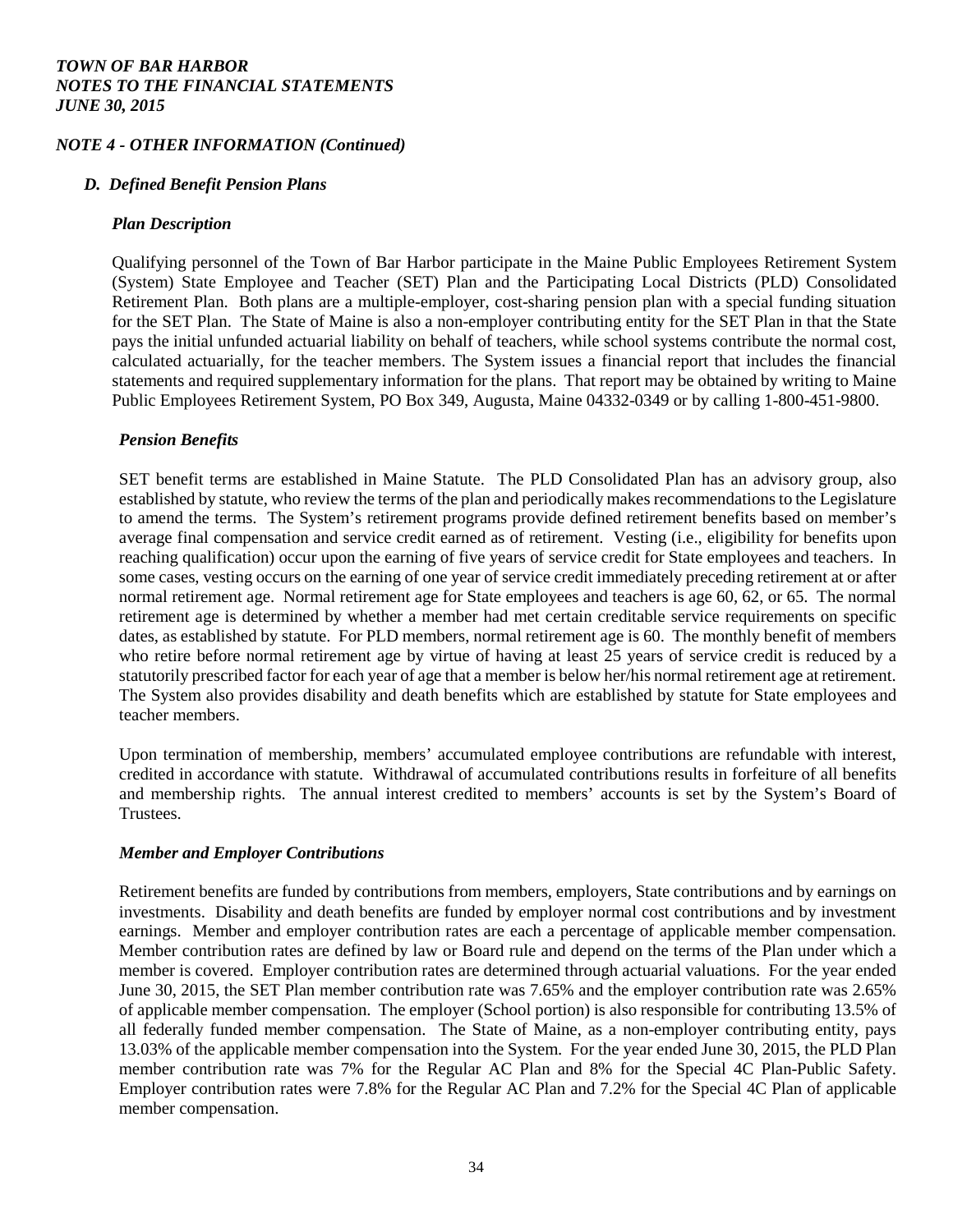## *NOTE 4 - OTHER INFORMATION (Continued)*

#### *D. Defined Benefit Pension Plans (Continued)*

### *Member and Employer Contributions (Continued)*

The required contributions paid into the System for the year ended June 30, 2015 and the previous two years are as follows:

### **SET Plan - SCHOOL ONLY:**

|                             |     |                             |    |             |      |                |               | Applicable      | Applicable                              |
|-----------------------------|-----|-----------------------------|----|-------------|------|----------------|---------------|-----------------|-----------------------------------------|
| For the year ended Employee |     |                             |    | Employer    |      | State of Maine |               | Member          | Member Federal                          |
| June $30$ ,                 |     | Contributions Contributions |    |             |      |                |               |                 | Contributions Compensation Compensation |
| 2015                        | SS. | 224,868 \$                  |    | $90.466$ \$ |      | 370.879        |               | $$2,939,456$ \; | 93,111                                  |
| 2014                        | \$. | 230.093                     | -S | 89.723      | - \$ | 382.240        | <sup>\$</sup> | 3,007,749       | 74,208                                  |
| 2013                        |     | 224.460                     | -S | 11.860      |      | 408.305        |               | \$2,934,115     | 82,824                                  |

### **PLD Plan - SCHOOL PORTION:**

| For the year ended Employee |   |        |     | Employer |     | Applicable<br>Member                     |
|-----------------------------|---|--------|-----|----------|-----|------------------------------------------|
| June $30$ ,                 |   |        |     |          |     | Contributions Contributions Compensation |
| 2015                        | S | 10,213 | \$. | 11,380   | \$. | 145,894                                  |
| 2014                        | S | 11.069 | \$. | 10.279   | \$. | 158,133                                  |
| 2013                        | S | 10.967 |     | 8.304    | \$. | 156,670                                  |

#### **PLD Plan - TOWN PORTION:**

|                             |         |          | Applicable                               |
|-----------------------------|---------|----------|------------------------------------------|
| For the year ended Employee |         | Employer | Member                                   |
| June $30$ ,                 |         |          | Contributions Contributions Compensation |
| 2015                        |         |          | $$176,184$ $$178,600$ $$2,364,202$       |
| 2014                        | 149.290 |          | $$143,403 \quad $2,173,445$              |
| 2013                        |         |          | 152,553 \$ 128,619 \$ 2,234,987          |

#### *Revenue Recognition*

Employer contributions to the System are recognized as additions in the period when they become due pursuant to formal commitments or statutory requirements. Investment income is recognized when earned and investment expenses are recorded when incurred. For the teacher group, total employer and non-employer contributions were the basis for the allocation, adjusted to remove the normal cost contributions paid by the local school systems on behalf of their employees. These leave contributions toward the unfunded liability of the Plan as the basis of allocation. This method of allocation properly distributes the collective net pension liability between the State of Maine as the non-employer contributing entity and those School Systems contributing towards the unfunded liability of the plan using grant funding.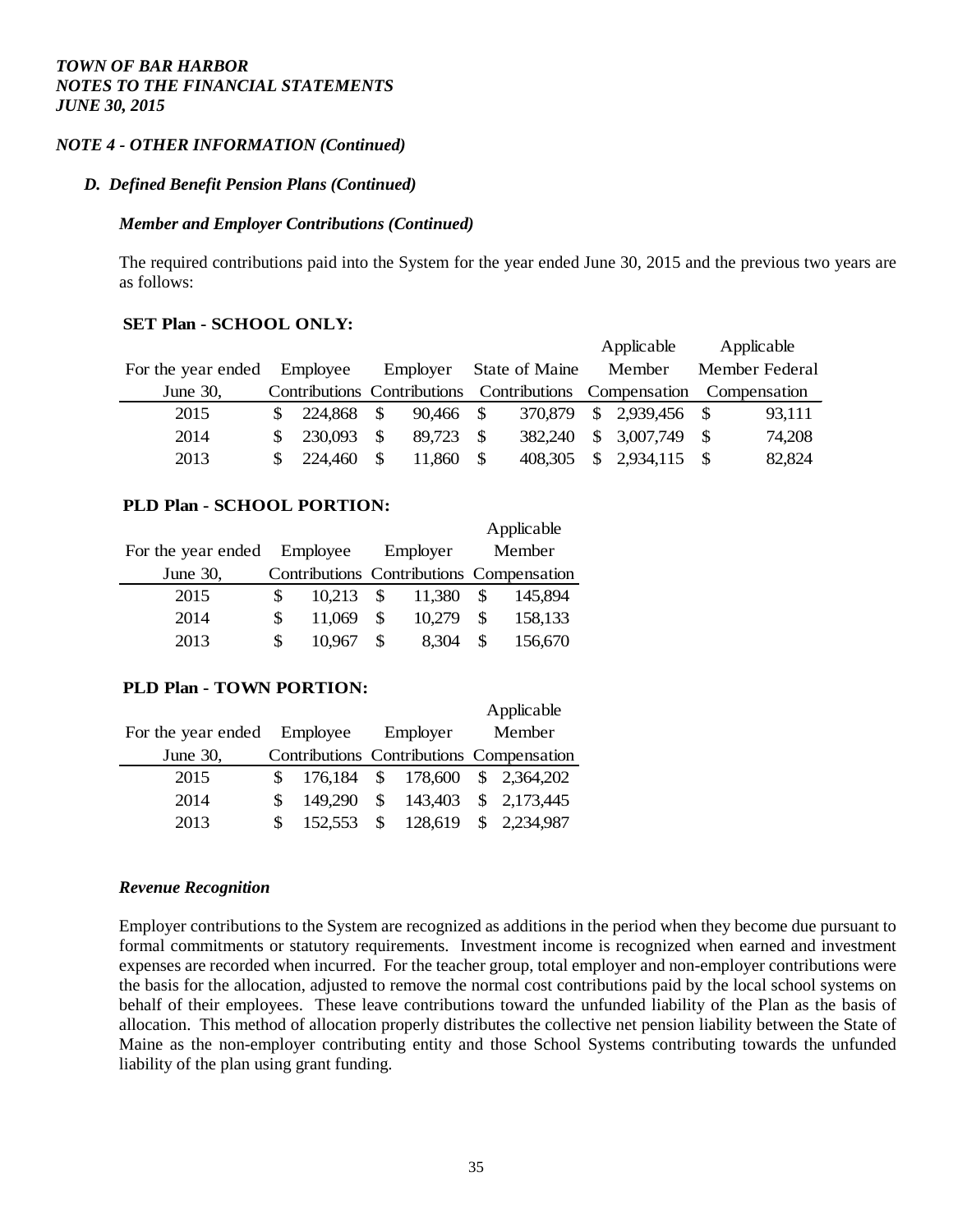## *NOTE 4 - OTHER INFORMATION (Continued)*

## *D. Defined Benefit Pension Plans (Continued)*

## *Pension Liabilities, Pension Expense, and Deferred Outflows of Resources and Deferred Inflows of Resources Related to Pensions*

As of June 30, 2015, the Town of Bar Harbor reported a net pension liability of \$69,897 for the SET Plan and \$682,301 for the PLD Plan. The net pension liability was measured as of June 30, 2014, and the total pension liability used to calculate the net pension liability was determined by actuarial valuation as of that date. The Town of Bar Harbor's proportion of the net pension liability was based on a projection of the Town's long-term share of contributions to the pension plan relative to the projected contributions of all participating members. At June 30, 2015, the Town of Bar Harbor's proportion of contributions was .00647% for the SET Plan and .443395% for the PLD Plan, which was an increase of 0.00% from its proportion measured at June 30, 2014.

For the fiscal year ended June 30, 2015, the Town of Bar Harbor recognized pension expense of \$116,728. At June 30, 2015, the Town's reported deferred outflows of resources and deferred inflows of resources related to pensions from the following sources:

|                                                                      | Deferred Outflows | Deferred Inflows |
|----------------------------------------------------------------------|-------------------|------------------|
|                                                                      | of Resources      | of Resources     |
| Differences between expected and actual experience                   | 85,677            | 349              |
| Changes in Assumption                                                | 4,814             |                  |
| Net Difference between projected and actual                          |                   |                  |
| earnings on pension plan investments                                 |                   | 754.559          |
| Changes in proportion and differences between employer contributions |                   |                  |
| and proportionate share of contributions                             | 51,678            | 60,382           |
|                                                                      | 142,169           | 815,290          |

Amounts reported as deferred outflows of resources and deferred inflows of resources related to pensions will be recognized in pension expense as follows:

| Year Ended June 30, | <b>SET Plan</b> | <b>PLD Plan</b> |
|---------------------|-----------------|-----------------|
| 2016                | 16,099          | (169, 735)      |
| 2017                | 16,100          | (169, 735)      |
| 2018                | (7, 478)        | (169,733)       |
| 2019                | (7, 478)        | (181, 162)      |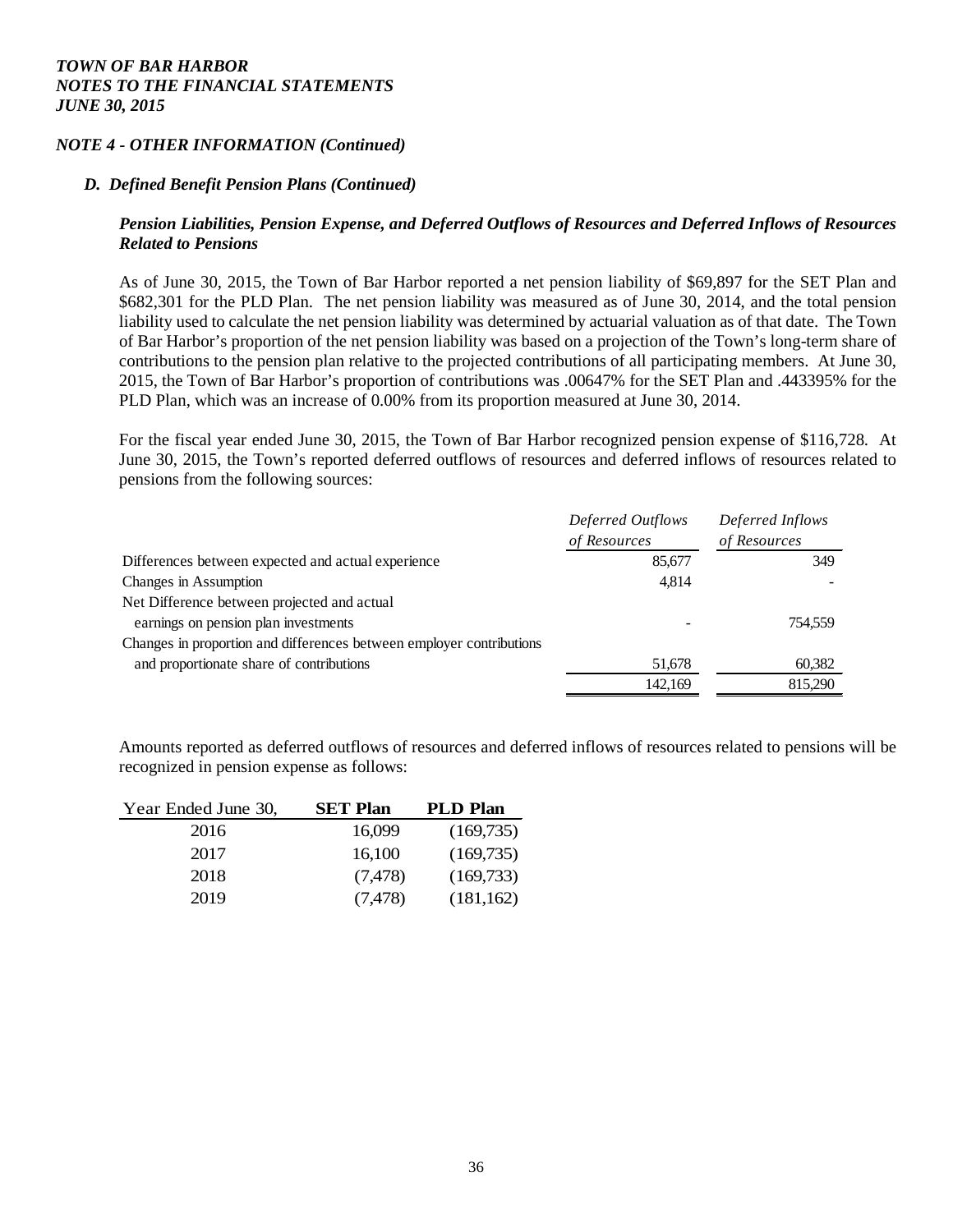## *NOTE 4 - OTHER INFORMATION (Continued)*

#### *D. Defined Benefit Pension Plans (Continued)*

### *Actuarial Assumptions*

The collective total pension liability in the June 30, 2014 actuarial valuation was determined using the following actuarial assumptions, applied to all periods included in the measurement:

|                                                              | <b>SET Plan</b>                                             | <b>PLD Plan</b>           |
|--------------------------------------------------------------|-------------------------------------------------------------|---------------------------|
| Investment Rate of Return:                                   | 7.125% per anum for $6/30/14$<br>7.25% per anum for 6/30/13 | $7.25\%$ per anum         |
|                                                              | compounded annually                                         | compounded annually       |
| Salary Increases, Mert and Inflation: 3.5% to 13.5% per year |                                                             | 3.5% to 9.5% per year     |
| Cost of Living Benefit:                                      |                                                             |                           |
|                                                              | 2.55% per annum for Teachers                                | 3.12% per annum for PLD's |

For Town employees, the mortality rate is based on the RP2000 Combined Mortality Tables for males and females using Scale AA with a two year set back.

The actuarial assumptions used in the June 30, 2014 valuation were based on the results of an actuarial experience study performed in 2011 and covered the period July 1, 2005 – June 30, 2010.

The long-term expected rate of return on pension plan investments were determined using a building-block method in which best-estimate ranges of expected future real rates of return (expected returns, net of pension plan investment expense and inflation) are developed for each major class of assets. These ranges are combined to produce the long-term expected rate of return by weighing the expected future real rates of return by the target asset allocation percentage and by adding expected inflation. Best estimates of arithmetic real rates of return for each major asset class included in the pension plan's target asset allocation as of June 30, 2014 are summarized in the following table: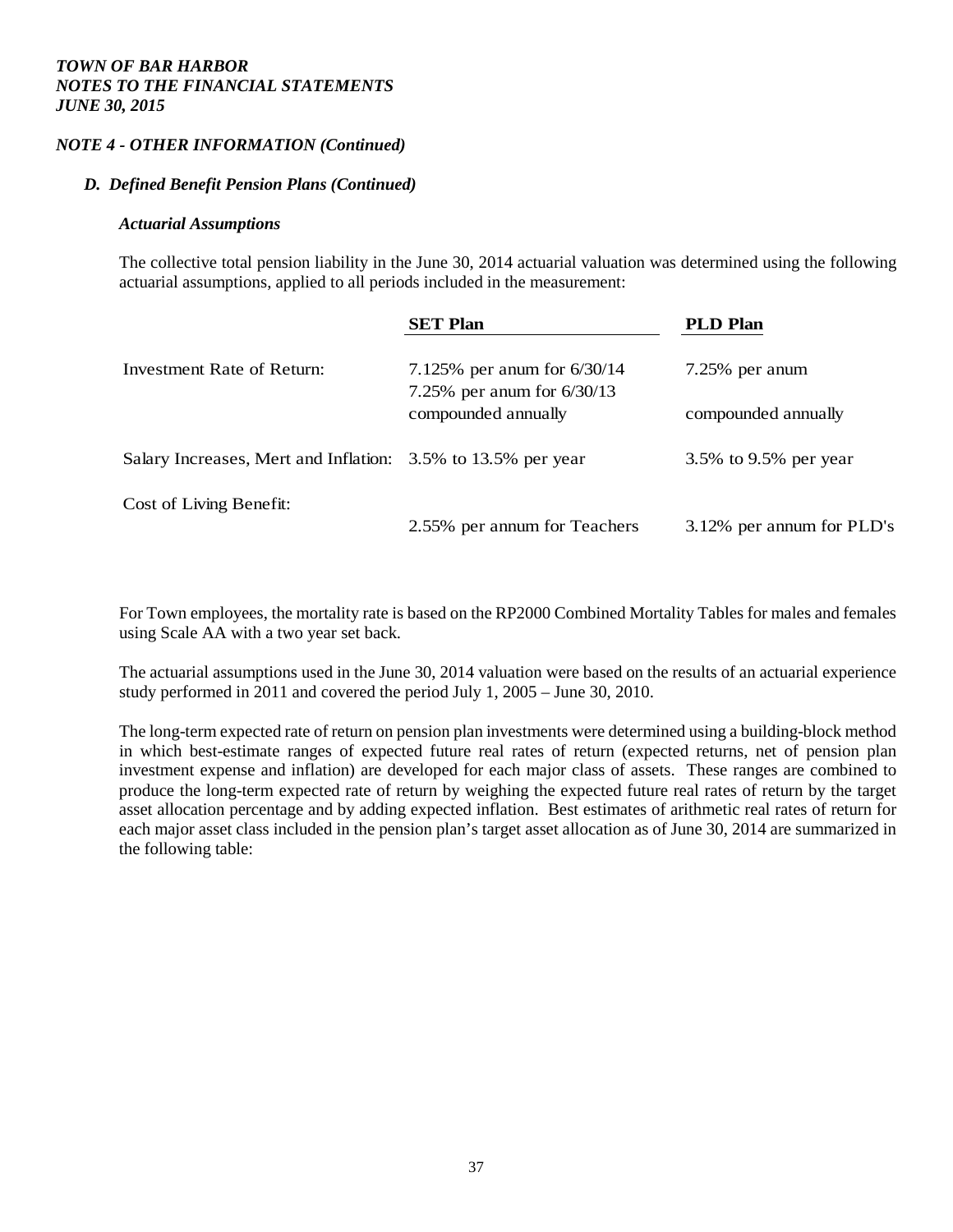## *NOTE 4 - OTHER INFORMATION (Continued)*

#### *D. Defined Benefit Pension Plans (Continued)*

### *Actuarial Assumptions (Continued)*

|                        |            | Long-Term            |
|------------------------|------------|----------------------|
|                        | Target     | <b>Expected Real</b> |
| Asset Class            | Allocation | Rate of Return       |
| <b>US Equities</b>     | 20%        | 2.5%                 |
| <b>Non-US Equities</b> | 20%        | 5.5%                 |
| Private Equity         | 10%        | 7.6%                 |
| <b>Real Assets:</b>    |            |                      |
| <b>Real Estate</b>     | 10%        | $3.7\%$              |
| Infrastructure         | 10%        | $4.0\%$              |
| <b>Hard Assets</b>     | 5%         | 4.8%                 |
| Fixed Income           | 25%        | $0.0\%$              |
|                        | 100%       |                      |

#### *Discount Rate*

The discount rate used to measure the total pension liability was 7.125% for the SET Plan and 7.25% for the PLD Plan. The projection of cash flows used to determine the discount rate assumed the plan member contributions will be made at the current contribution rate and that employer and non-employer entity contributions will be made at contractually required rates, actuarially determined. Based on these assumptions, the pension plan's fiduciary net position was projected to be available to make all projected future benefit payments to current plan members. Therefore, the long-term expected rate of return on pension plan investments was applied to all periods of projected benefit payments to determine the total pension liability.

#### *Sensitivity of the Proportionate Share of the Net Pension Liability to Changes in the Discount Rate*

The following presents the Town's proportionate share of the net pension liability calculated using the discount rate of 7.125% for the SET Plan and 7.25% for the PLD Plan as well as what the Town's proportionate share of the net pension liability would be if it were calculated using a discount rate that is 1 percentage point lower or 1 percentage point higher than the current rate:

| <b>SET Plan:</b>                                 |     |             |               | 1% Decrease Current Discount |     | 1% Increase  |
|--------------------------------------------------|-----|-------------|---------------|------------------------------|-----|--------------|
|                                                  |     | (6.125%)    |               | <i>Rate</i> $(7.125%)$       |     | (8.125%)     |
| Proportionate Share of the Net Pension Liability | \$. | 133,882     | <sup>\$</sup> | 69.897                       | \$. | 16.357       |
|                                                  |     |             |               |                              |     |              |
| <b>PLD Plan:</b>                                 |     |             |               | 1% Decrease Current Discount |     | 1% Increase  |
|                                                  |     | $(6.25\%)$  |               | <i>Rate</i> $(7.25%)$        |     | $(8.25\%)$   |
| Proportionate Share of the Net Pension Liability |     | \$2,128,579 | <sup>\$</sup> | 682.301                      |     | \$ (526,607) |

#### *Pension Plan Financial and Actuarial Information*

Additional financial information and actuarial information can be found in the Maine PERS' Actuarial Valuation Reports available online at [www.mainepers.org](http://www.mainepers.org/) or contacting the System at (207) 512-3100.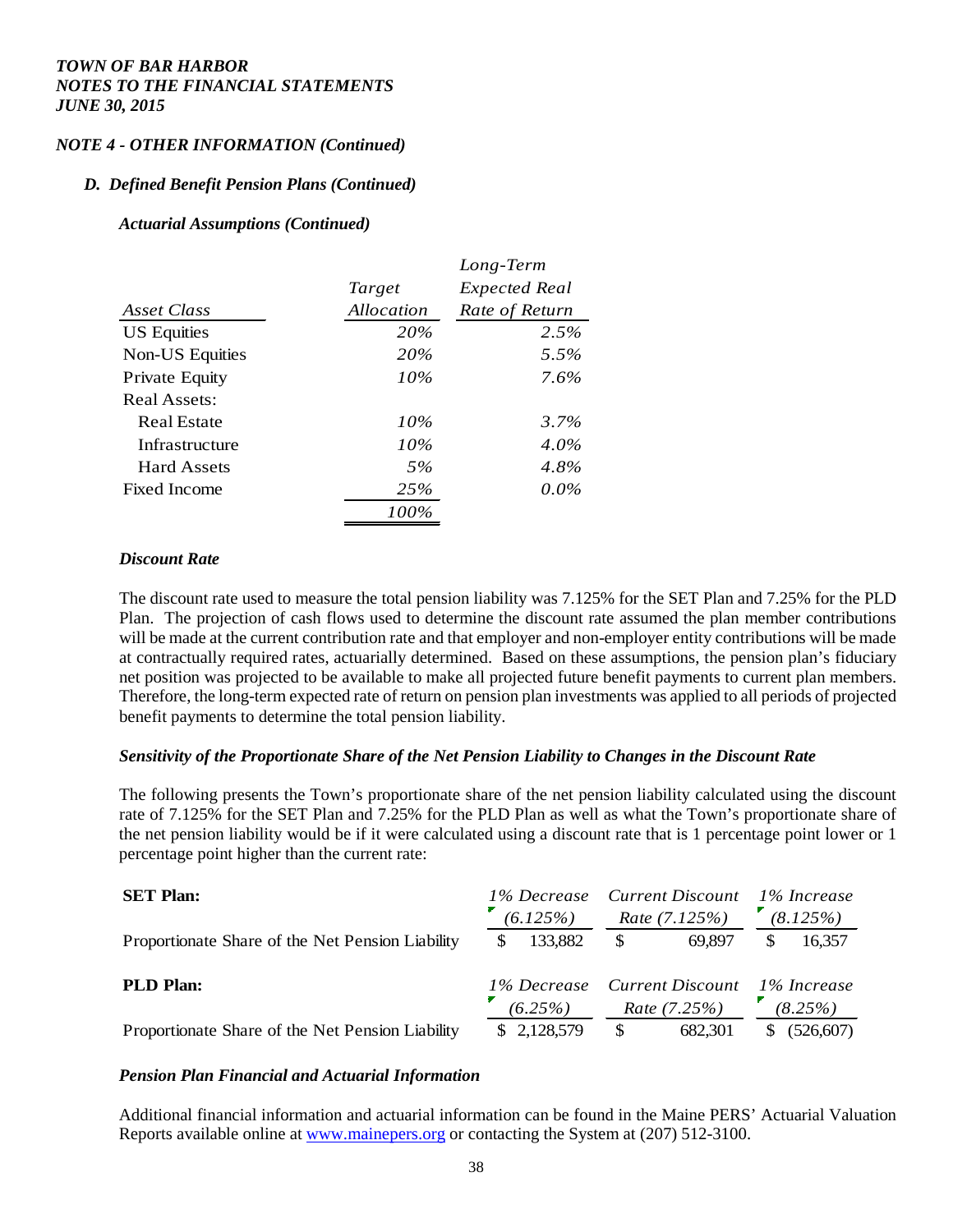### *NOTE 4 - OTHER INFORMATION (Continued)*

#### *E. Risk Management*

The town is exposed to various risks of loss related to torts; theft of, damage and destruction of assets; errors and omissions; and natural disasters for which the town participated in public entity risk pools sponsored by the Maine Municipal Association (MMA) for workers' compensation, and property damage.

Workers' Compensation - MMA's workers' compensation self-insured trust retains \$1,000,000 of risk and purchases excess insurance for claims which exceed \$1,000,000 up to a maximum coverage of \$2,000,000. All participants are jointly and severally liable; therefore, if collected claims exceed collective contributions the trust has a right to assess additional contributions to its members.

Property and Casualty - MMA's Self-Funded Risk Management Pool (Pool) was created to establish and administer a risk management service and to bring about prevention or lessening of casualty and property losses to member towns. The town pays an annual premium to the Pool for various coverage and services.

Property Coverage: Members' deductibles vary by type of coverage. The Pool retains the difference up to \$300,000 per occurrence. The first level of reinsurance provides a limit of \$700,000 on a per occurrence basis. Separate contracts are maintained to provide an additional \$500,000,000 per occurrence, bringing the total limit to \$501,000,000 for the Pool. Varying sub-limits apply for forest fire suppression, earthquake and flood, including property located in Special Flood Hazard Areas.

Liability Coverages: The Pool retains the first \$300,000 per occurrence. Separate reinsurance contracts are maintained to provide up to an additional \$700,000 per occurrence, for a total of \$2,000,000 per occurrence for claims brought outside the Maine Tort Claims Act. The Pool retains the first \$300,000 per occurrence for Maine Tort Claims Act claims with reinsurance of \$100,000 per occurrence, for a total of \$400,000; the current statutory limit. The primary reinsurer is limited to a maximum limit of liability of \$25,000,000 ultimate net loss for any one occurrence or claim made.

Public Officials and Employment Practices Liability Coverages: Member deductibles range upwards from \$1,000. The Pool retains the difference to a maximum of \$300,000 per occurrence. Separate reinsurance contracts provide up to \$2,000,000 per occurrence, \$4,000,000 annual aggregate for each member, subject to \$10,000,000 annual aggregate for the Pool.

Based on the coverage provided by the pools described above, the town is not aware of any material actual or potential claim liabilities, which should be recorded at June 30, 2015.

## *F. Other Postemployment Benefits*

The Governmental Accounting Standards Board (GASB) promulgated its Statement 45 which addressed the reporting and disclosure requirements for other post employment benefits (OPEB). GASB Statement 45, *Accounting and Financial Reporting by Employers for Postemployment Benefits Other Than Pensions*, was implemented, as required, by the Town of Bar Harbor, Maine for the year ended June 30, 2009. Under this pronouncement, it requires that the long-term cost of retirement health care and obligations for other postemployment benefits be determined on an actuarial basis and reported similar to pension plans.

The Town is a member of the Maine Municipal Employees Health Trust. The Trust is an agent multiple employer Voluntary Employee's Beneficiary Association. The Town is an individually rated member within the Association. The Trust issues a publicly available financial report. That report may be obtained by writing to the Maine Municipal Association at 60 Community Drive, Augusta, ME 04332. The Trust contracted with an outside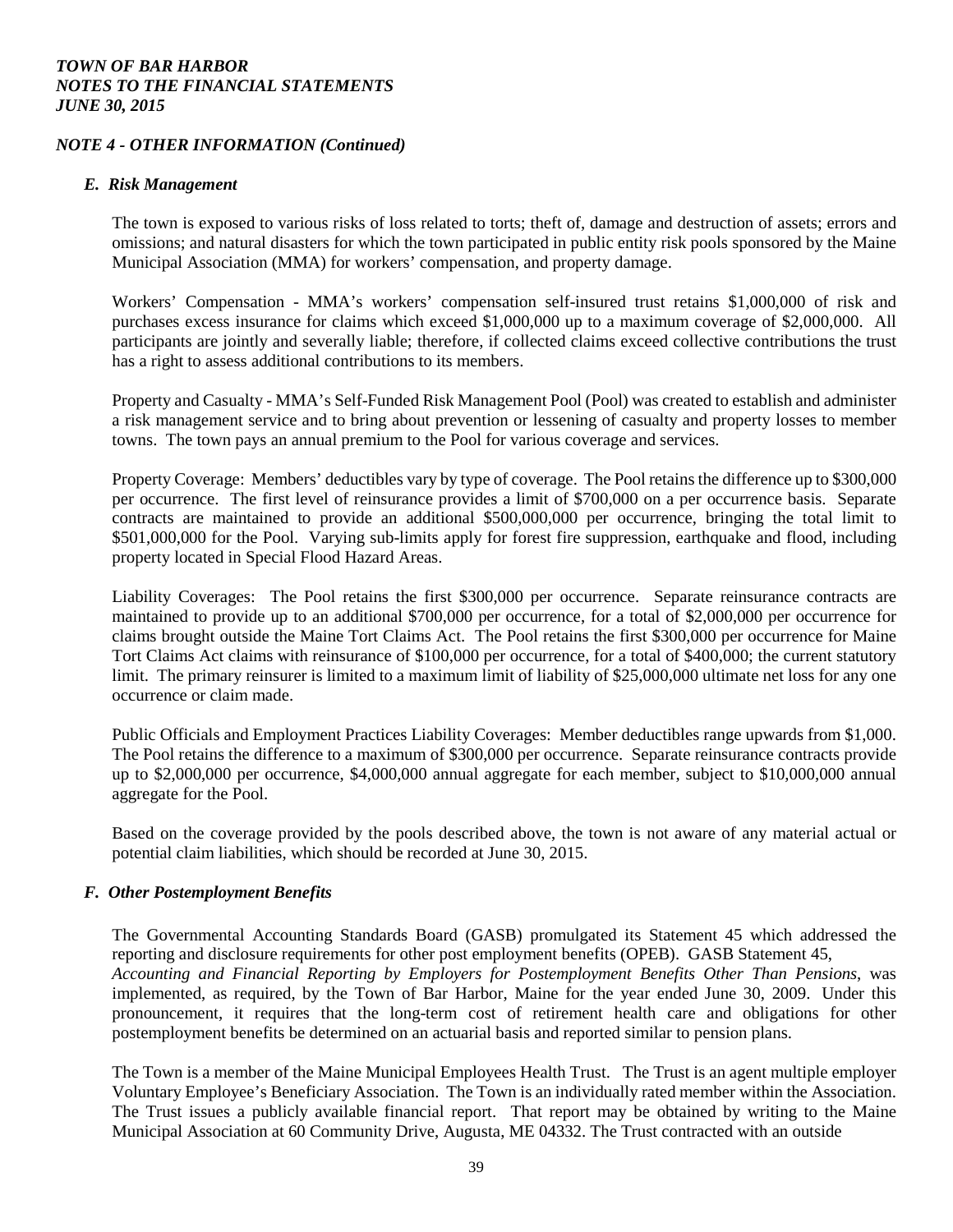### *NOTE 4 - OTHER INFORMATION (Continued)*

#### *F. Other Postemployment Benefits (Continued)*

consultant to assist in the determination and valuation of the Town's OPEB liability under GASB Statement 45. The most recent OPEB liability actuarial valuation was completed by the consultants in January 2014.

*Plan Descriptions* – In addition to providing pension benefits, the Town provides health care benefits for certain retired employees. Eligibility to receive health care benefits follows the same requirements as MainePERS. Eligible retirees are required to pay 100% of the health insurance premiums to receive health benefit coverage.

*Funding Policy and Annual OPEB Cost* – GASB Statement 45 does not mandate the prefunding of postemployment benefits liability. The Town currently plans to fund these benefits on a pay-as-you-go basis primarily from the general fund. No assets have been segregated and restricted to provide postemployment benefits. The annual required contribution (ARC), an actuarial determined rate, represents a level of funding that, if paid on an ongoing basis, is projected to cover normal cost each year and amortize unfunded actuarial liabilities over a period not to exceed thirty years.

The following table represents the OPEB costs for the years ending June 30, 2015, 2014 and 2013 and the annual required contributions:

|                          | 2015     | 2014      | 2013          |
|--------------------------|----------|-----------|---------------|
|                          |          |           |               |
|                          |          |           |               |
| Normal Cost              | \$18,158 | \$18,158  | \$19,722      |
| Amortization of unfunded | \$24,981 | \$24,981  | \$32,400      |
| Adjustment to ARC        | (9,245)  | \$(7,913) | (6,495)<br>S. |
| Interest                 | 7,248    | 6,327     | 5,524<br>S    |
| Annual OPEB cost         | 41,142   | \$41,553  | \$51,151      |

*Net OPEB Obligation* – The Town's net OPEB obligation was calculated as follows:

|                                   | 2015     | 2014     |               | 2013      |
|-----------------------------------|----------|----------|---------------|-----------|
| <b>OPEB</b> liability, July 1     | 159,858  | 136,827  |               | 112,307   |
| Annual required contribution      | 41,142   | 41,553   |               | 51,151    |
| Less: Actual member contributions | (18,330) | (18,522) | <sup>\$</sup> | (26, 631) |
| <b>OPEB</b> liability, June 30    | 182,670  | 159,858  |               | 136,827   |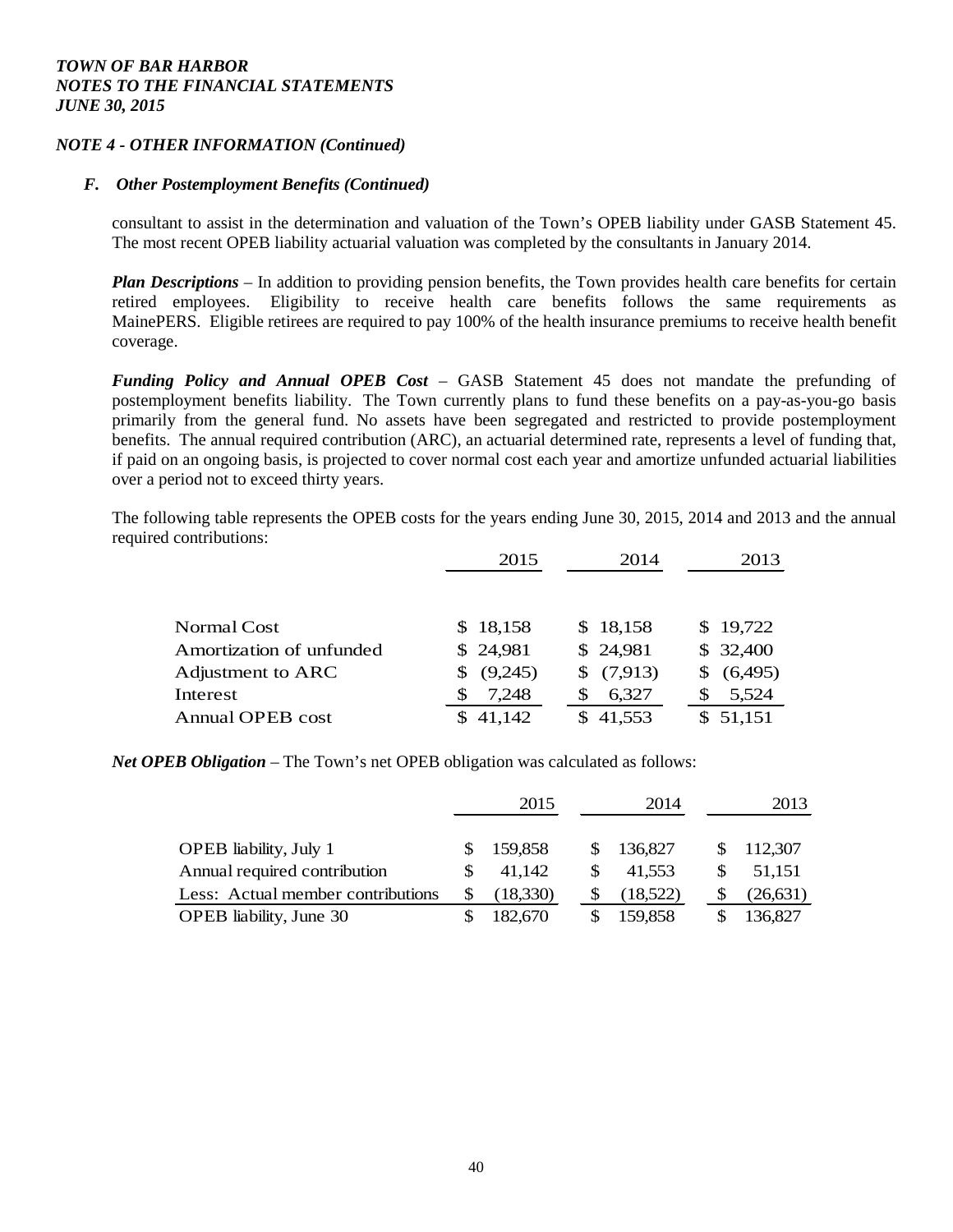## *NOTE 4 - OTHER INFORMATION (Continued)*

#### *F. Other Postemployment Benefits (Continued)*

*Funding Status and Funding Progress* – The Town's annual OPEB cost, the percentage of annual OPEB cost contributed to the plan, and the net OPEB obligation for the years ending June 30, 2015, 2014 and 2013 was as follows:

|                                      | 2015          | 2014          |    | 2013        |
|--------------------------------------|---------------|---------------|----|-------------|
| <b>Annual Required Contribution</b>  | \$<br>43,993  | \$<br>41,553  | \$ | 51,151      |
| <b>Actual Member Contributions</b>   | \$<br>18,330  | \$<br>18,522  | \$ | 26,631      |
| Percent contributed                  | 41.67%        | 44.57%        |    | 52.06%      |
| Actuarial accrued liability          | \$<br>449,253 | \$<br>449,253 | S  | 582,677     |
| <b>Plan Assets</b>                   | \$            | \$            | \$ |             |
| Unfunded actuarial accrued liability | \$<br>449,253 | \$<br>449,253 | \$ | 582,677     |
| Covered payroll                      | \$2,821,170   | \$2,821,170   |    | \$2,739,000 |
| Unfunded actuarial accrued liability |               |               |    |             |
| as a percentage of covered payroll   | 15.92%        | 15.92%        |    | 21.27%      |

Actuarial valuations involve estimates of the value of reported amounts and assumptions about the probability of events in the future. Amounts determined regarding the funded status of the plan and the annual required contributions of the employer are subject to continual revision as actual results are compared to past expectations and new estimates are made about the future. The required schedule of funding progress presented as required supplementary information provides multiyear trend information that shows whether the actuarial value of plan assets is increasing or decreasing over time relative to the actuarial accrued liability for benefits.

*Actuarial Methods and Assumptions* – Projections of benefits are based on the substantive plan (the plan as understood by the employer and plan members) and include the types of benefits in force at the valuation date and the pattern of sharing benefit costs between the Town and plan members at that point. Actuarial calculations reflect a long-term perspective and employ methods and assumptions that are designed to reduce short-term volatility in actuarial accrued liabilities and the actuarial value of plan assets. Significant methods and assumptions were as follows:

| Actuarial valuation date      | 1/1/14            |
|-------------------------------|-------------------|
| Actuarial cost method         | Projected Unit    |
| Amortization method           | Level dollar Open |
| Remaining amortization period | 30 years          |
| Actuarial assumptions:        |                   |
| Investment rate of return     | 4.0%              |
| Projected salary increases    | 3.0%              |
| Healthcare inflation rate     |                   |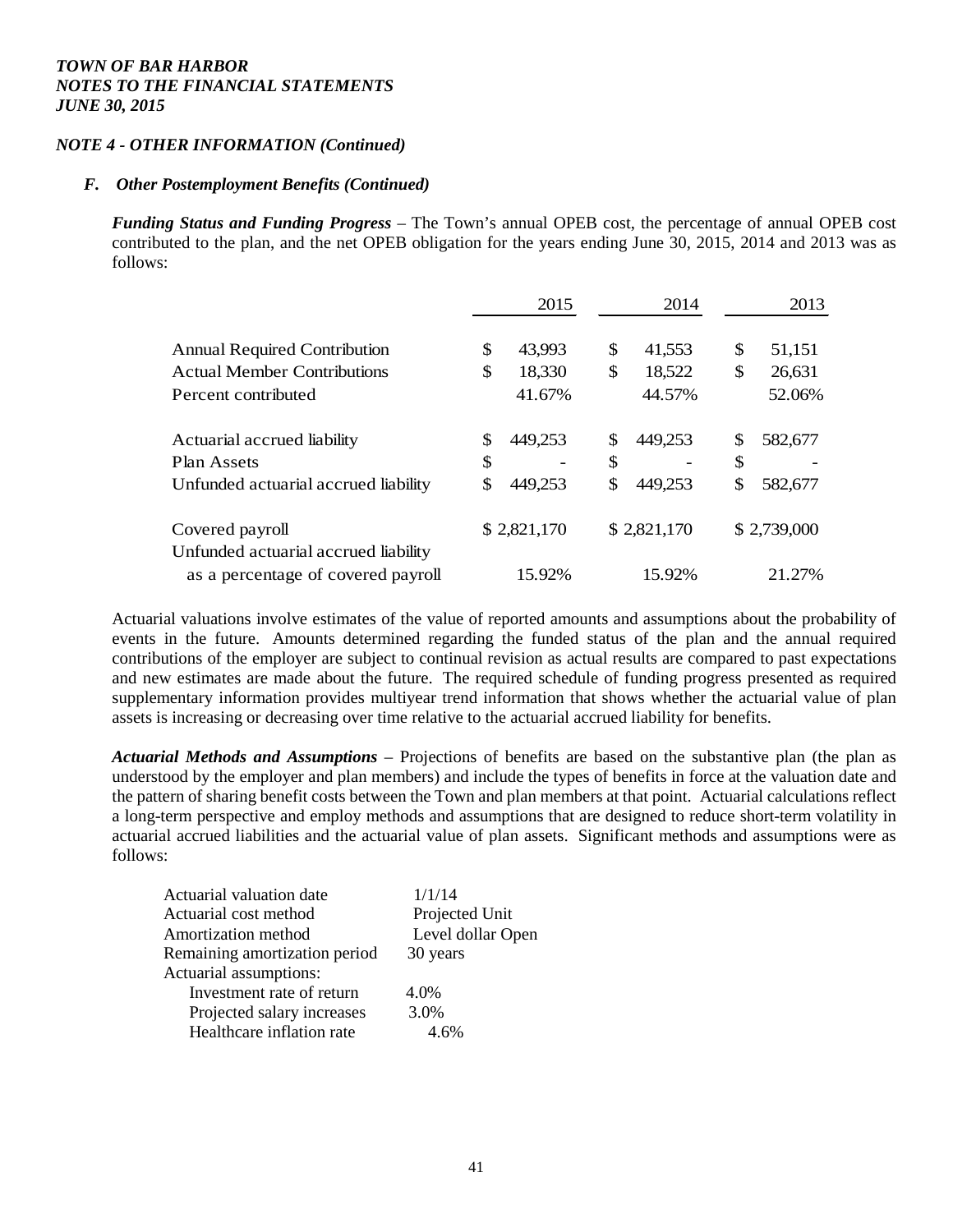## *TOWN OF BAR HARBOR Exhibit I REQUIRED SUPPLEMENTARY INFORMATION SCHEDULE OF REVENUES AND EXPENDITURES BUDGET AND ACTUAL - GENERAL FUND FOR THE YEAR ENDED JUNE 30, 2015*

|                                                  | Original      | Final         |             | Variance<br>Favorable |
|--------------------------------------------------|---------------|---------------|-------------|-----------------------|
|                                                  | <b>Budget</b> | <b>Budget</b> | Actual      | (Unfavorable)         |
| <b>Revenues</b>                                  |               |               |             |                       |
| Taxes                                            | 15,796,457    | 15,796,457    | 15,970,837  | 174,380               |
| <b>Intergovernmental Revenues</b>                | 1,195,212     | 1,223,212     | 1,190,913   | (32, 299)             |
| <b>Departmental Revenues</b>                     | 1,165,927     | 1,168,315     | 1,074,107   | (94,208)              |
| Other Local Sources                              | 267,700       | 267,700       | 276,853     | 9,153                 |
| <b>Total Revenues</b>                            | 18,425,296    | 18,455,684    | 18,512,710  | 57,026                |
| <b>Expenditures</b>                              |               |               |             |                       |
| General Government                               | 2,739,420     | 2,739,420     | 2,680,625   | 58,795                |
| <b>Public Safety</b>                             | 2,608,012     | 2,636,012     | 2,624,929   | 11,083                |
| Health and Welfare                               | 130,717       | 133,105       | 130,008     | 3,097                 |
| Parks and Recreation                             | 230,865       | 230,865       | 229,730     | 1,135                 |
| <b>Island Explorer Shuttle Bus</b>               | 38,962        | 38,962        | 38,962      |                       |
| Roads and Sanitation                             | 1,746,797     | 1,893,565     | 1,911,290   | (17, 725)             |
| Education                                        | 6,214,923     | 6,214,923     | 6,214,923   |                       |
| Assessments                                      | 3,428,930     | 3,428,930     | 3,396,884   | 32,046                |
| <b>Total Expenditures</b>                        | 17,138,626    | 17,315,782    | 17,227,351  | 88,431                |
| <b>Excess Revenues Over Expenditures</b>         | 1,286,670     | 1,139,902     | 1,285,359   | 145,457               |
| <b>Other Financing Sources</b>                   |               |               |             |                       |
| <b>Transfers from Other Funds</b>                | 267,565       | 267,565       | 268,907     | 1,342                 |
| <b>Transfers to Other Funds</b>                  | (1,820,106)   | (1,820,106)   | (1,820,106) |                       |
| <b>Total Other Financing Sources</b>             | (1, 552, 541) | (1, 552, 541) | (1,551,199) | 1,342                 |
| <b>Net Change in Fund Balance</b>                | (265, 871)    | (412, 639)    | (265, 840)  | 146,799               |
| <b>Beginning Fund Balances - Budgetary Basis</b> |               |               | 2,906,932   |                       |
| <b>Ending Fund Balances - Budgetary Basis</b>    |               |               | 2,641,092   |                       |
| <b>Adjustments to Conform to GAAP:</b>           |               |               |             |                       |
| <b>Elimination of Encumbrances</b>               |               |               | 722,630     |                       |
| <b>Ending Fund Balances - GAAP Basis</b>         |               |               | 3,363,722   |                       |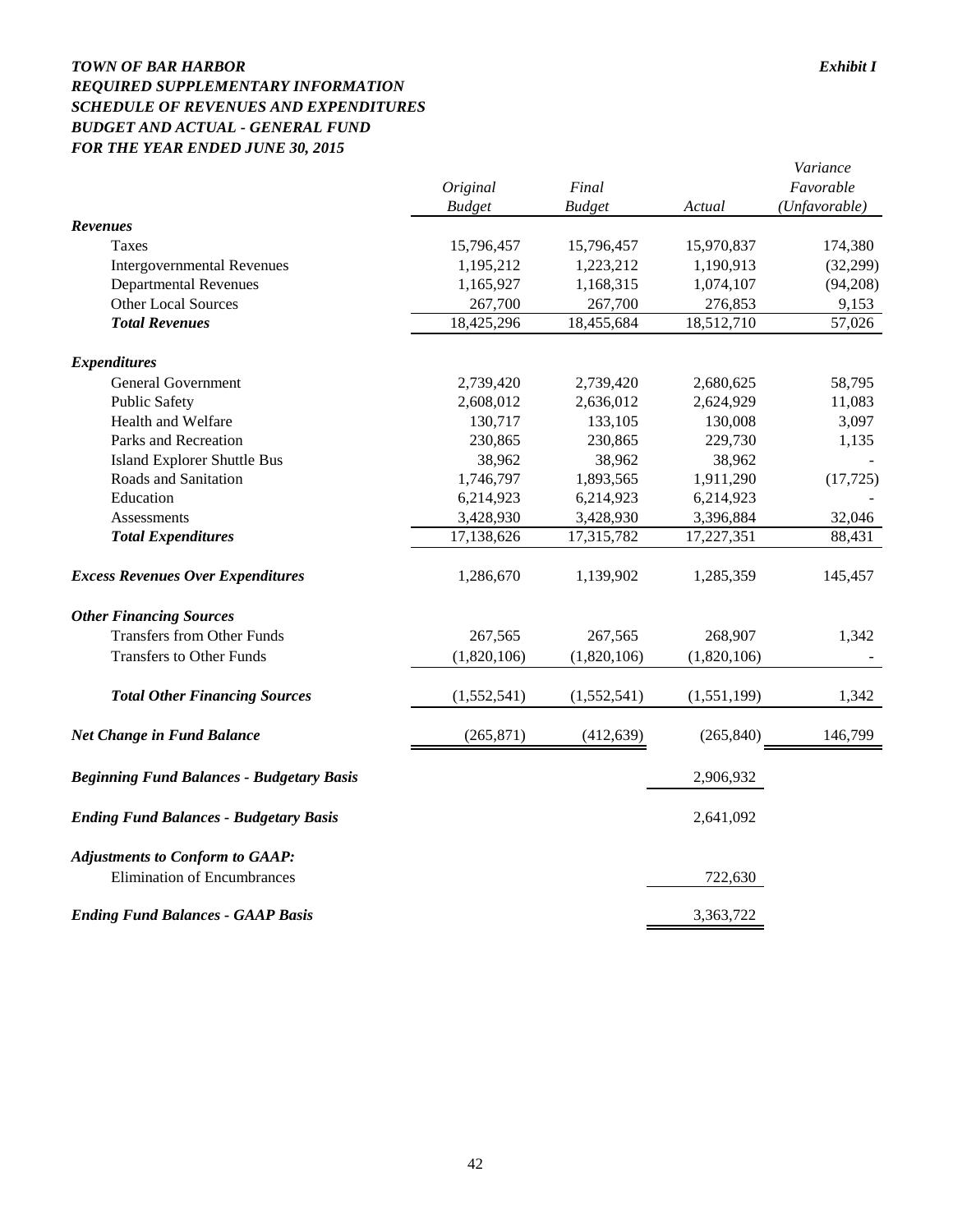## *TOWN OF BAR HARBOR Exhibit J REQUIRED SUPPLEMENTARY INFORMATION PENSION PLAN SCHEDULES - LAST 10 FISCAL YEARS*

| FOR THE YEAR ENDED JUNE 30, 2015                                                                    |                                                                                    | <b>Town Portion</b>                                                                 | <b>School Portion</b>                                                               |
|-----------------------------------------------------------------------------------------------------|------------------------------------------------------------------------------------|-------------------------------------------------------------------------------------|-------------------------------------------------------------------------------------|
| Schedule 1 - Proportionate Share of the Net Pension Liability:                                      | <b>State Employees and</b><br><b>Teachers Plan</b><br>For the Fiscal<br>Year Ended | <b>Participating Local</b><br><b>Districts Plan</b><br>For the Fiscal<br>Year Ended | <b>Participating Local</b><br><b>Districts Plan</b><br>For the Fiscal<br>Year Ended |
|                                                                                                     | June 30, 2015                                                                      | June 30, 2015                                                                       | June 30, 2015                                                                       |
| Proportion of net pension liability                                                                 | 0.0065%                                                                            | 0.4434%                                                                             | 0.4434%                                                                             |
| Proportionate share of net pension liability                                                        | \$69,897                                                                           | \$633,175                                                                           | \$49,126                                                                            |
| Covered employee payroll                                                                            | \$2,939,456                                                                        | \$2,364,202                                                                         | \$145,894                                                                           |
| Proportionate share of the net pension liability as a<br>percentage of its covered employee payroll | 2.38%                                                                              | 26.78%                                                                              | 33.67%                                                                              |
| Plan Total Pension Liability                                                                        | \$12,320,158,783                                                                   | \$2,609,657,845                                                                     | \$2,609,657,845                                                                     |
| Plan Fiduciary Net Position                                                                         | \$10,337,615,927                                                                   | \$2,455,776,671                                                                     | \$2,455,776,671                                                                     |
| Plan Net Pension Liability                                                                          | \$1,982,542,856                                                                    | \$153,881,174                                                                       | \$153,881,174                                                                       |
| Plan Fiduciary Net Position as a %<br>Of the Total Pension Liability                                | 83.908%                                                                            | 94.103%                                                                             | 94.103%                                                                             |
| Plan Covered Employee Payroll                                                                       | \$1,676,857,294                                                                    | \$460,029,637                                                                       | \$460,029,637                                                                       |
| Plan Net Pension Liability as a %<br>Of the Covered Employee Payroll                                | 118.230%                                                                           | 33.450%                                                                             | 33.450%                                                                             |

*\* Amounts presented for each fiscal year were determined as of June 30. A full year schedule will be displayed as it becomes available.*

#### *Schedule 2 - Schedule of School Department Contributions:*

|                                                                     | For the Fiscal<br>Year Ended<br>June 30, 2015 | For the Fiscal<br>Year Ended<br>June 30, 2015 | For the Fiscal<br>Year Ended<br>June 30, 2015 |
|---------------------------------------------------------------------|-----------------------------------------------|-----------------------------------------------|-----------------------------------------------|
| Contractually required contribution                                 | \$90,466                                      | \$176,184                                     | \$11,380                                      |
| Contribution in relation to the contractually required contribution | $($ \$90,466)                                 | (\$176,184)                                   | (\$11,380)                                    |
| Contribution deficiency                                             | \$0                                           | \$0                                           | \$0                                           |
| Covered employee payroll                                            | \$2,939,456                                   | \$2,364,202                                   | \$145,894                                     |
| Contributions as a percentage of covered employee payroll           | 3.08%                                         | 7.45%                                         | 7.80%                                         |

*\* Amounts presented for each fiscal year were determined as of June 30. A full year schedule will be displayed as it becomes available.*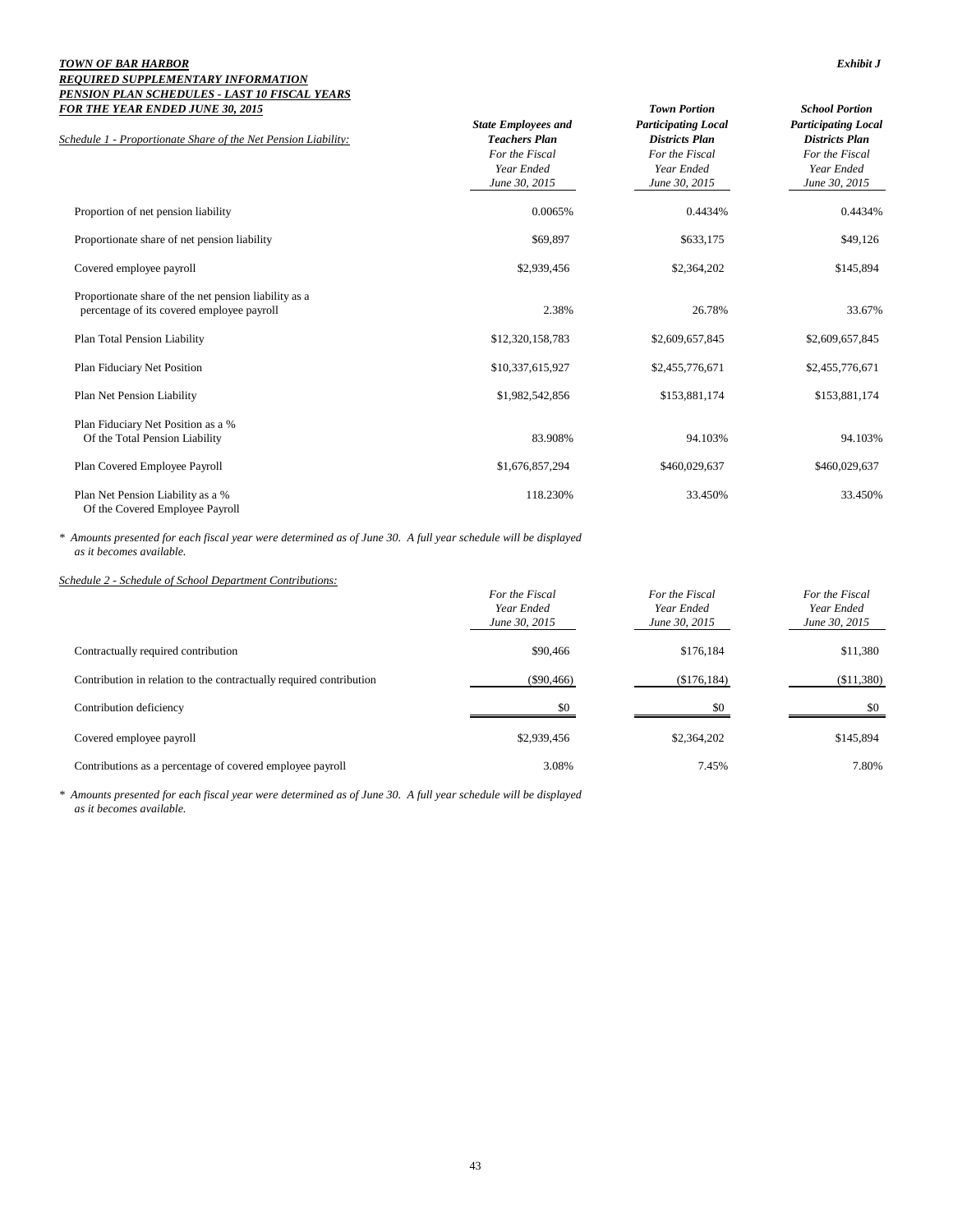## *TOWN OF BAR HARBOR Exhibit A-1 GENERAL FUND STATEMENT OF ESTIMATED AND ACTUAL REVENUES FOR THE YEAR ENDED JUNE 30, 2015*

|                                              |                  |            | Over(Under)   |
|----------------------------------------------|------------------|------------|---------------|
|                                              | <b>Estimated</b> | Actual     | <b>Budget</b> |
| <b>Taxes</b>                                 |                  |            |               |
| Property                                     | 14,810,016       | 14,957,966 | 147,950       |
| Auto Excise                                  | 899,966          | 918,181    | 18,215        |
| <b>Boat Excise</b>                           | 13,338           | 13,095     | (243)         |
| Interest/Fees on Taxes                       | 73,137           | 81,595     | 8,458         |
|                                              | 15,796,457       | 15,970,837 | 174,380       |
| <b>Intergovernmental Revenues</b>            |                  |            |               |
| <b>State of Maine</b>                        |                  |            |               |
| Municipal Revenue Sharing                    | 132,152          | 124,871    | (7,281)       |
| General Assistance                           | 338              | 1,028      | 690           |
| Tree Growth                                  | 4,395            | 4,036      | (359)         |
| Veterans Reimbursement                       | 2,087            | 2,121      | 34            |
| Homestead Reimbursement                      | 47,983           | 35,399     | (12, 584)     |
| <b>BETE Reimbursement</b>                    | 807              | 865        | 58            |
| <b>State Grants</b>                          | 2                |            | (2)           |
| <b>Other Grants</b>                          | 1                |            | (1)           |
| <b>Elementary School Subsidy</b>             | 953,791          | 953,791    |               |
| Federal<br>Police Drug Officer Reimbursement | 28,001           | 28,000     | (1)           |
| Acadia National Park - PILT                  | 53,655           | 40,802     | (12, 853)     |
|                                              |                  |            |               |
|                                              | 1,223,212        | 1,190,913  | (32, 299)     |
| <b>Departmental Revenues</b>                 |                  |            |               |
| Ambulance/Fire                               |                  |            |               |
| Ambulance Service                            | 406,761          | 351,027    | (55, 734)     |
| Police                                       |                  |            |               |
| Police Detail                                | 7,911            | 5,790      | (2,121)       |
| Parking Tickets                              | 58,257           | 37,515     | (20, 742)     |
| All Other                                    | 9,813            | 6,375      | (3, 438)      |
| Planning / Code                              |                  |            |               |
| <b>Building Permits</b>                      | 120,411          | 144,366    | 23,955        |
| <b>Plumbing Permits</b>                      | 27,000           | 18,888     | (8,112)       |
| <b>Electrical Inspections</b>                | 25,603           | 22,630     | (2,973)       |
| <b>Vacation Rental Permits</b>               | 1,561            | 900        | (661)         |
| Plan Board/Subdivision & Rezoning            | 4,252            | 3,802      | (450)         |
| Site Plan Review                             | 14,282           | 2,852      | (11, 430)     |
| All Other                                    | 4,636            | 4,305      | (331)         |
| Harbor Fees                                  |                  |            |               |
| Docking                                      | 32,252           | 33,602     | 1,350         |
| Moorings                                     | 4,684            | 5,815      | 1,131         |
| All Other                                    | 11,867           | 14,934     | 3,067         |
| Solid Waste                                  |                  |            |               |
| Sale of Recyclables                          | 88,417           | 64,424     | (23,993)      |
| All Other                                    | 338              | 10         | (328)         |
| Public Works                                 |                  |            |               |
| All Other                                    | 9,799            | 10,451     | 652           |
| Parks and Recreation                         |                  |            |               |
| Park and Recreation Fees                     | 500              | 950        | 450           |
| Fire Department                              | $\mathbf{1}$     | 25         | 24            |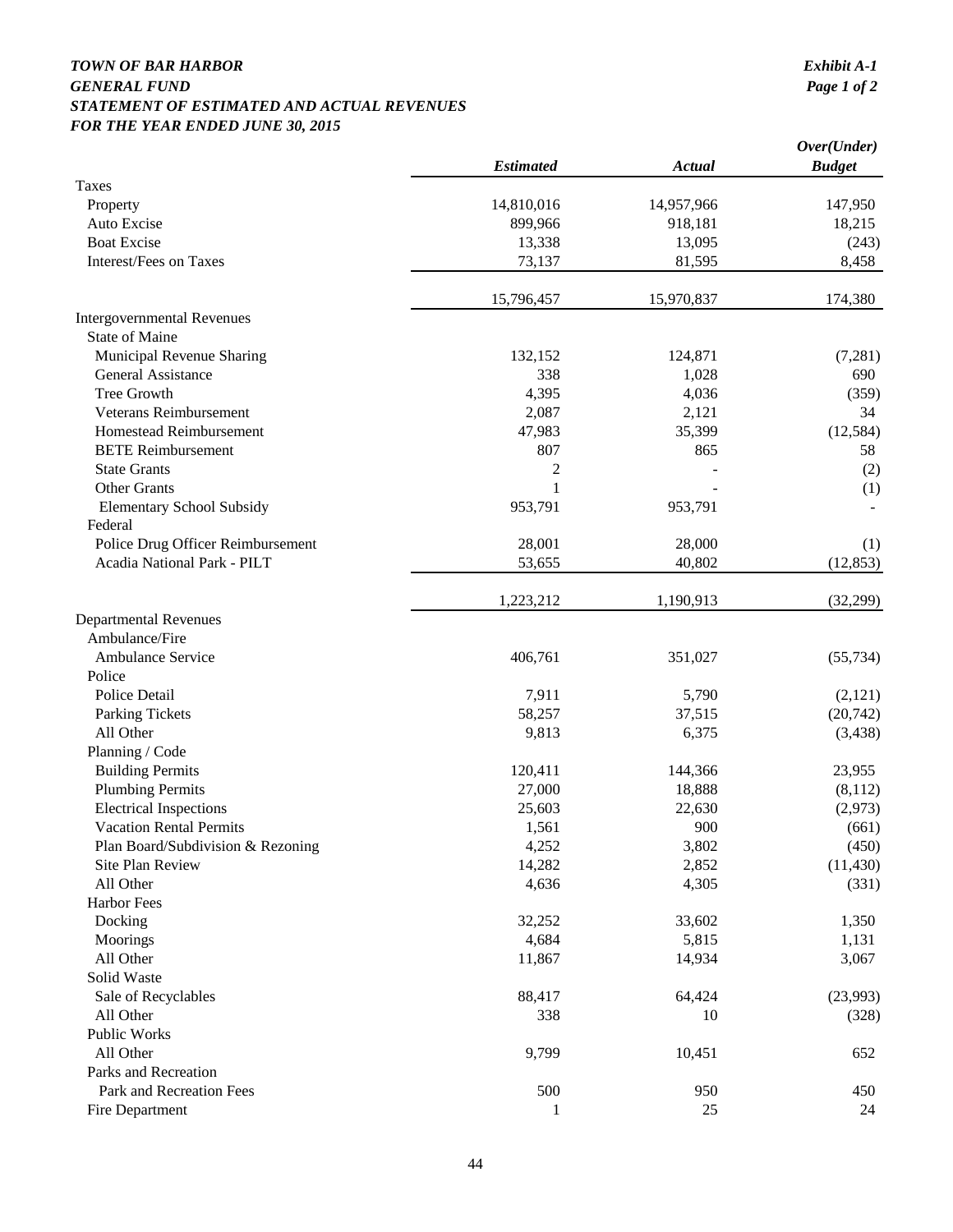## *TOWN OF BAR HARBOR Exhibit A-1 GENERAL FUND STATEMENT OF ESTIMATED AND ACTUAL REVENUES FOR THE YEAR ENDED JUNE 30, 2015*

|                                                                           |                  |               | Over(Under)   |
|---------------------------------------------------------------------------|------------------|---------------|---------------|
|                                                                           | <b>Estimated</b> | <b>Actual</b> | <b>Budget</b> |
| Departmental Revenues (Continued)                                         |                  |               |               |
| Finance                                                                   |                  |               |               |
| <b>Administrative Services</b>                                            | 182,459          | 182,459       |               |
| <b>Auto Registrations</b>                                                 | 16,079           | 16,067        | (12)          |
| Boat/RV Registrations/Snowmobile Fees                                     | 1,377            | 1,541         | 164           |
| Municipal Building Leases                                                 | 27,775           | 33,416        | 5,641         |
| <b>Town Clerk</b>                                                         |                  |               |               |
| Clerk's Fees                                                              | 18,214           | 17,169        | (1,045)       |
| All Other                                                                 | 9,357            | 10,085        | 728           |
| <b>Elementary School</b>                                                  | 84,709           | 84,709        |               |
|                                                                           | 1,168,315        | 1,074,107     | (94,208)      |
| <b>Other Local Sources</b>                                                |                  |               |               |
| Interest on Investments                                                   | 25,000           | 21,265        | (3,735)       |
| Kids Corner Lease                                                         | 5,400            | 5,450         | 50            |
| <b>Island Explorer Lease</b>                                              | 18,462           | 18,462        |               |
| <b>Other Rentals</b>                                                      | 2,635            | 2,770         | 135           |
| Jackson Laboratory - PILT                                                 | 77,116           | 83,429        | 6,313         |
| Housing Authority - PILT                                                  | 24,902           | 27,778        | 2,876         |
| Other - PILT                                                              | 14,375           | 18,195        | 3,820         |
| Cable TV Franchise                                                        | 88,174           | 84,774        | (3,400)       |
| <b>Insurance Dividends</b>                                                | 10,630           | 14,575        | 3,945         |
| Sale of Fixed Assets                                                      | $\mathbf{1}$     |               | (1)           |
| All Other                                                                 | 1,005            | 155           | (850)         |
|                                                                           | 267,700          | 276,853       | 9,153         |
| <b>Operating Transfers In</b>                                             |                  |               |               |
| Cemetery Income                                                           | 18               | 27            | 9             |
| Cruise Ship Fund                                                          | 261,994          | 261,994       |               |
| Dog Control Reserve                                                       | 2,848            | 3,661         | 813           |
| <b>Shellfish Conservation</b>                                             | 2,705            | 3,225         | 520           |
|                                                                           | 267,565          | 268,907       | 1,342         |
|                                                                           |                  |               |               |
| Total Revenues, Operating Transfers and<br><b>Other Financing Sources</b> | 18,723,249       | 18,781,617    | 58,368        |
|                                                                           |                  |               |               |
| Beginning Fund Balance Used                                               | 412,639          |               |               |
| Total                                                                     | 19,135,888       |               |               |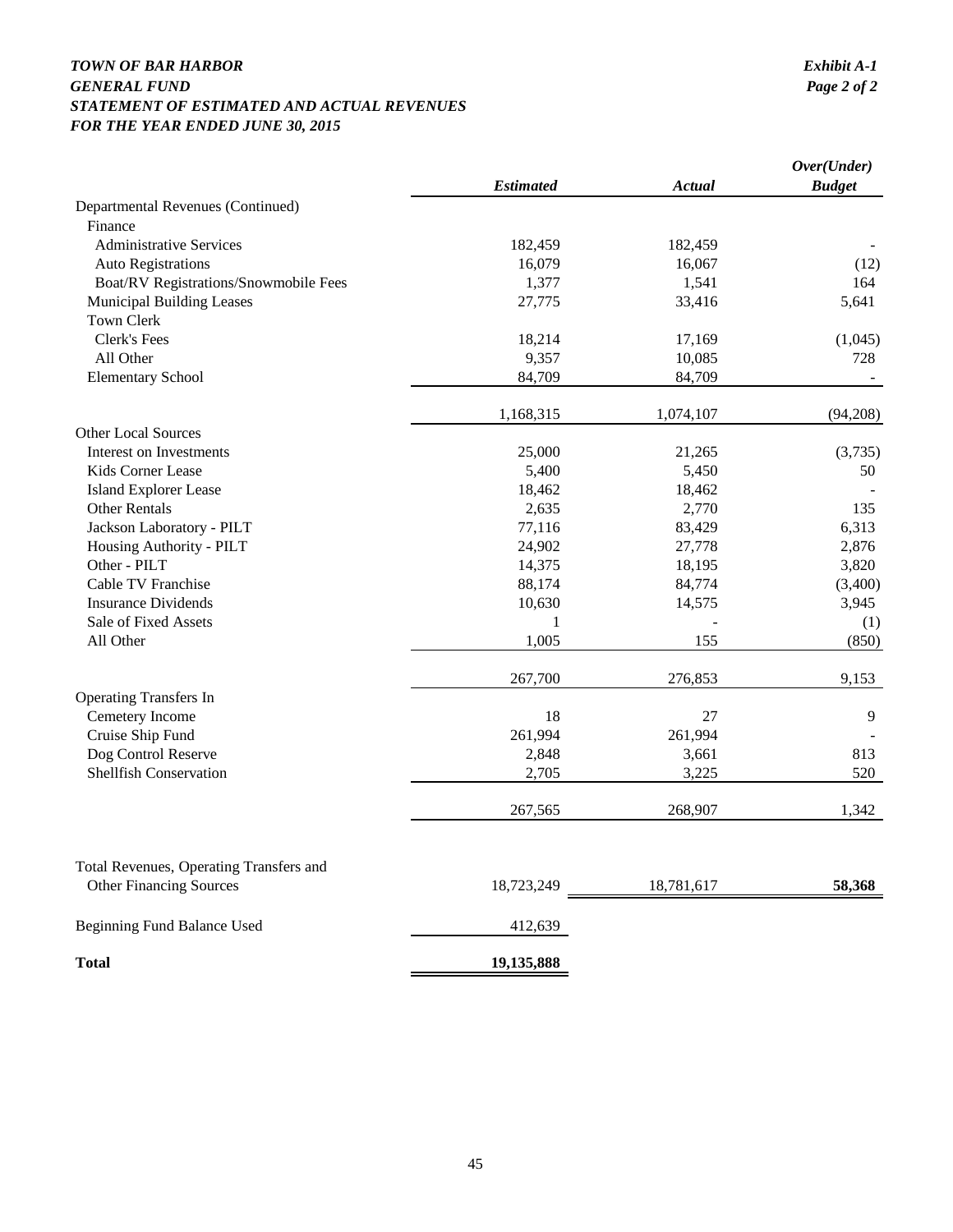## *TOWN OF BAR HARBOR Exhibit A-2*

#### *GENERAL FUND Page 1 of 2 STATEMENT OF APPROPRIATIONS, EXPENDITURES AND ENCUMBRANCES FOR THE YEAR ENDED JUNE 30, 2015 (Over)*

|                               | <b>Encumbered</b> |                       | <b>Expenditures</b>  | <b>Encumbered</b> | <b>Under</b>  |
|-------------------------------|-------------------|-----------------------|----------------------|-------------------|---------------|
|                               | From 6/30/14      | <b>Appropriations</b> | <b>Net of Refund</b> | to $6/30/16$      | <b>Budget</b> |
| <b>General Government</b>     |                   |                       |                      |                   |               |
| Town Council                  |                   | 37,681                | 37,388               |                   | 293           |
| Town Manager                  |                   | 132,110               | 131,270              |                   | 840           |
| Town Clerk                    | 3,600             | 124,989               | 123,202              | 1,944             | 3,443         |
| Finance                       |                   | 317,117               | 322,362              |                   | (5,245)       |
| Legal Counsel                 | 1,194             | 14,907                | 36,982               |                   | (20, 881)     |
| Elections                     |                   | 12,964                | 12,156               |                   | 808           |
| Technology                    |                   | 158,275               | 147,667              | 12,592            | (1,984)       |
| Municipal Building            |                   | 75,963                | 96,879               |                   | (20,916)      |
| Town Offices                  |                   | 31,231                | 35,269               |                   | (4,038)       |
| <b>Employee Benefits</b>      |                   | 1,356,875             | 1,252,045            |                   | 104,830       |
| Insurance                     |                   | 79,432                | 86,069               |                   | (6, 637)      |
| Assessing                     | 3,900             | 133,405               | 116,759              | 3,600             | 16,946        |
| Code Enforcement              |                   | 81,254                | 91,282               |                   | (10,028)      |
| Planning                      | 1,200             | 133,460               | 91,360               | 5,000             | 38,300        |
| 27th Pay Period               |                   | 13,628                | 18,749               |                   | (5,121)       |
| <b>Vacation Accruals</b>      |                   | 12,185                | 35,190               |                   | (23,005)      |
| Abatements/Discount on Taxes  |                   | 23,944                | 32,754               |                   | (8, 810)      |
|                               | 9,894             | 2,739,420             | 2,667,383            | 23,136            | 58,795        |
| <b>Public Safety</b>          |                   |                       |                      |                   |               |
| Ambulance                     |                   | 428,131               | 404,660              |                   | 23,471        |
| Fire Department               |                   | 807,627               | 807,486              |                   | 141           |
| Police Department             | 5,431             | 980,254               | 983,866              | 2,238             | (419)         |
| <b>Public Safety Building</b> |                   | 37,987                | 42,602               |                   | (4,615)       |
| <b>Street Lights</b>          |                   | 70,475                | 69,069               |                   | 1,406         |
| Dispatch                      |                   | 204,773               | 204,277              |                   | 496           |
| Harbor Division               |                   | 106,765               | 116,162              |                   | (9, 397)      |
|                               | 5,431             | 2,636,012             | 2,628,122            | 2,238             | 11,083        |
| Health and Welfare            |                   |                       |                      |                   |               |
| General Assistance            |                   | 675                   | 1,170                |                   | (495)         |
| Cooperating Agencies          |                   | 45,231                | 45,231               |                   |               |
| <b>Emergency Management</b>   |                   | 428                   |                      |                   | 428           |
| <b>Comfort Station</b>        |                   | 86,771                | 83,607               |                   | 3,164         |
|                               |                   | 133,105               | 130,008              |                   | 3,097         |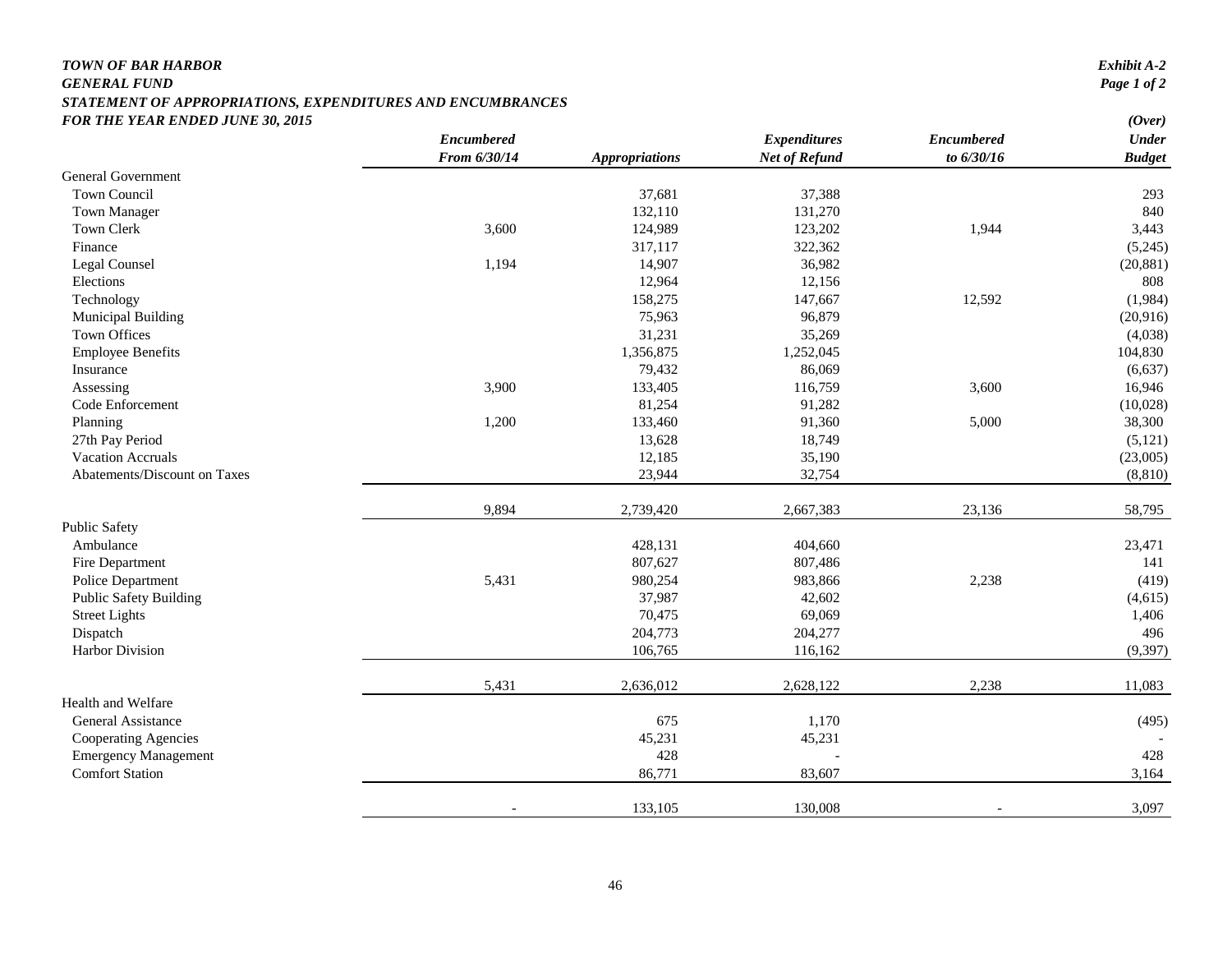### *TOWN OF BAR HARBOR Exhibit A-2 GENERAL FUND Page 2 of 2 STATEMENT OF APPROPRIATIONS, EXPENDITURES AND ENCUMBRANCES FOR THE YEAR ENDED JUNE 30, 2015*

|                                                        | <b>Encumbered</b><br>From 6/30/14 | <b>Appropriations</b> | <b>Expenditures</b><br><b>Net of Refund</b> | Encumbered<br>to 6/30/16 | (Over)<br><b>Under</b><br><b>Budget</b> |
|--------------------------------------------------------|-----------------------------------|-----------------------|---------------------------------------------|--------------------------|-----------------------------------------|
| Parks and Recreation                                   |                                   |                       |                                             |                          |                                         |
| Parks & Recreation                                     |                                   | 230,865               | 229,730                                     |                          | 1,135                                   |
|                                                        |                                   | 230,865               | 229,730                                     |                          | 1,135                                   |
| <b>Island Explorer Shuttle Bus</b>                     |                                   | 38,962                | 38,962                                      |                          |                                         |
| Roads and Sanitation                                   |                                   |                       |                                             |                          |                                         |
| Public Works                                           |                                   | 144,587               | 144,809                                     |                          | (222)                                   |
| <b>Highway Division</b>                                | 5,250                             | 1,125,220             | 1,160,595                                   |                          | (30, 125)                               |
| Solid Waste                                            |                                   | 623,758               | 611,136                                     |                          | 12,622                                  |
|                                                        | 5,250                             | 1,893,565             | 1,916,540                                   |                          | (17, 725)                               |
| Education                                              |                                   |                       |                                             |                          |                                         |
| <b>Elementary School</b>                               | 469,732                           | 6,214,923             | 5,987,399                                   | 697,256                  |                                         |
| <b>Total Appropriations, Expenditures</b>              |                                   |                       |                                             |                          |                                         |
| and Encumbrances                                       | 490,307                           | 13,886,852            | 13,598,144                                  | 722,630                  | 56,385                                  |
| Assessments                                            |                                   |                       |                                             |                          |                                         |
| Regional School District                               |                                   | 2,831,141             | 2,831,140                                   |                          | 1                                       |
| County Tax                                             |                                   | 565,744               | 565,744                                     |                          |                                         |
| Overlay                                                |                                   | 32,045                |                                             |                          | 32,045                                  |
|                                                        |                                   | 3,428,930             | 3,396,884                                   |                          | 32,046                                  |
| <b>Operating Transfers Out</b><br>Maine Forestry Grant |                                   |                       |                                             |                          |                                         |
| Capital Improvements Program                           |                                   | 1,820,106             | 1,820,106                                   |                          |                                         |
|                                                        |                                   | 1,820,106             | 1,820,106                                   |                          |                                         |
| <b>Totals</b>                                          | 490,307                           | 19,135,888            | 18,815,134                                  | 722,630                  | 88,431                                  |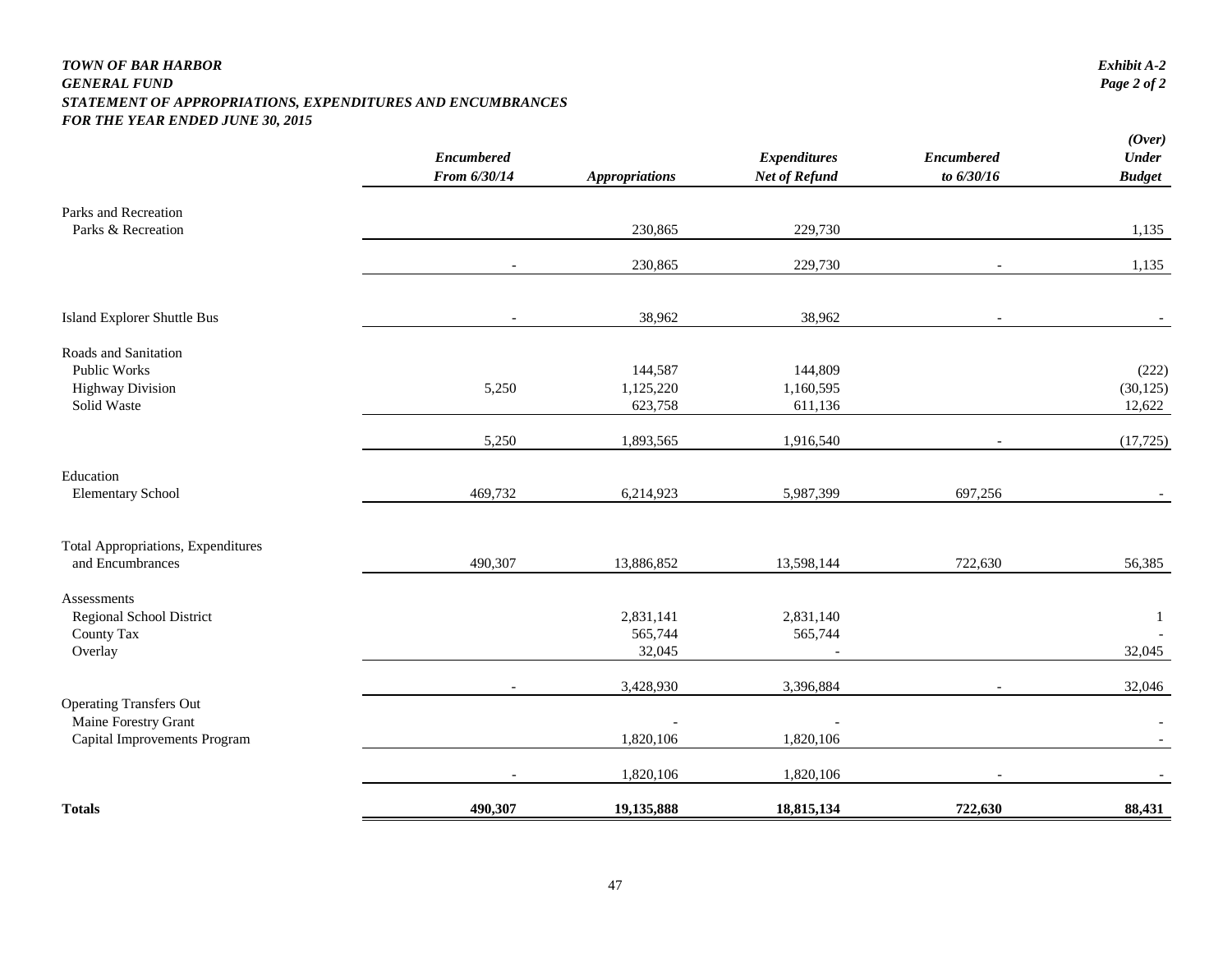## *TOWN OF BAR HARBOR Exhibit A-3 GENERAL FUND STATEMENT OF CHANGES IN UNASSIGNED FUND BALANCE FOR THE YEAR ENDED JUNE 30, 2015*

| Unassigned Fund Balance, July 1                                                        | 623,932  |            |
|----------------------------------------------------------------------------------------|----------|------------|
| Unassigned Fund Balance, June 30                                                       | 322,092  |            |
| <b>Increase (Decrease)</b>                                                             |          | (301, 840) |
| <b>Analysis of Change</b>                                                              |          |            |
| Additions                                                                              |          |            |
| <b>Budget Summary</b><br>Revenue Surplus (Exhibit A-1)                                 | 58,368   |            |
| <b>Unexpended Balance of Appropriations</b><br>(Exhibit A-2)                           | 56,385   |            |
| Unexpended Balance (Overdraft) of Assessments<br>and Operating Transfers (Exhibit A-2) | 32,046   |            |
| (Increase) Decrease in Assigned Fund Balances                                          | (36,000) |            |
| <b>Budget Surplus</b>                                                                  |          | 110,799    |
| Deductions<br>Fund Balance Used to Fund Appropriations                                 |          | (412, 639) |
| <b>Increase (Decrease)</b>                                                             |          | (301, 840) |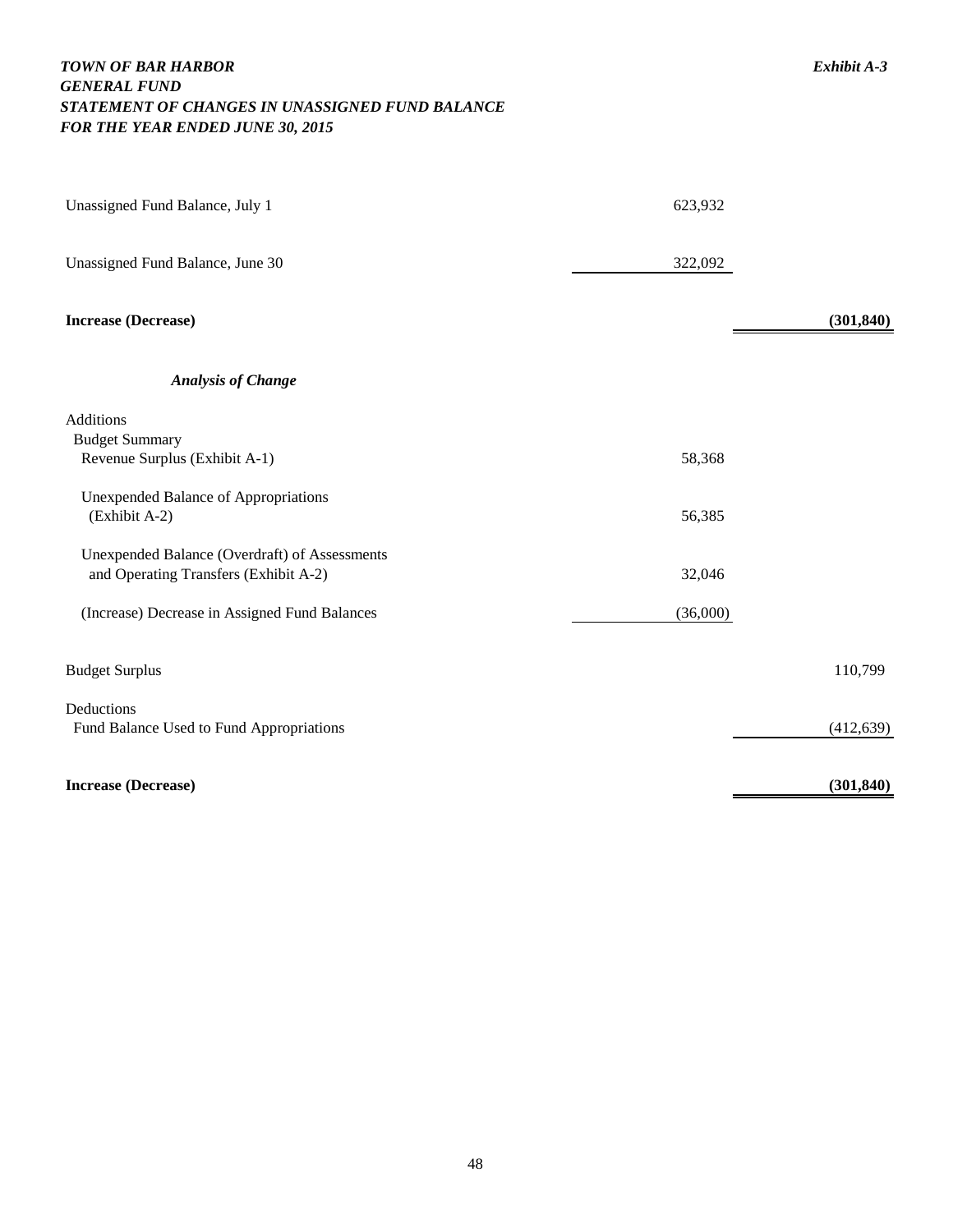## *TOWN OF BAR HARBOR Exhibit A-4 GENERAL RESERVES AND COMMITTED FUNDS COMBINING BALANCE SHEET JUNE 30, 2015*

| <b>Assets</b>                          | <b>Dog</b><br>Control<br>Reserve | <b>Cruise</b><br><b>Ship</b><br><b>Fund</b> | <b>Total</b> |  |
|----------------------------------------|----------------------------------|---------------------------------------------|--------------|--|
| <b>Accounts Receivable</b>             |                                  | 44,176                                      | 44,176       |  |
| Due from Other Funds                   | 1,029                            | 85,498                                      | 86,527       |  |
| <b>Total Assets</b>                    | 1,029                            | 129,674                                     | 130,703      |  |
| <b>Liabilities &amp; Fund Balances</b> |                                  |                                             |              |  |
| Liabilities                            |                                  |                                             |              |  |
| <b>Unearned Revenue</b>                |                                  |                                             |              |  |
| Accounts Payable                       |                                  |                                             |              |  |
| <b>Total Liabilities</b>               |                                  |                                             |              |  |
| <b>Fund Balances</b>                   |                                  |                                             |              |  |
| Restricted                             | 1,029                            |                                             | 1,029        |  |
| Assigned - Encumbrances                |                                  | 16,302                                      | 16,302       |  |
| Assigned                               |                                  | 113,372                                     | 113,372      |  |
| <b>Total Fund Balances</b>             | 1,029                            | 129,674                                     | 130,703      |  |

**Total Liabilities & Fund Balances** 1,029 129,674 130,703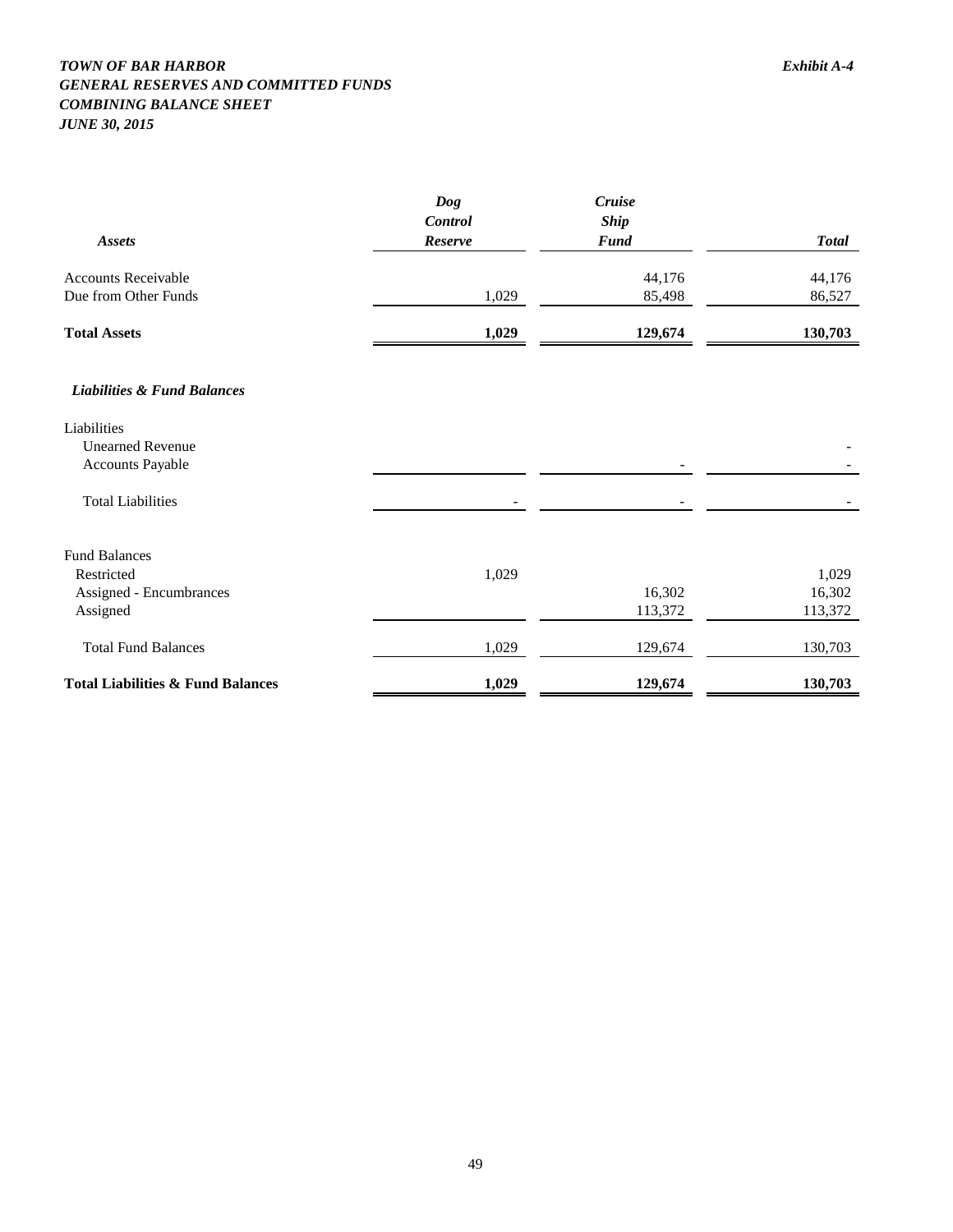## *TOWN OF BAR HARBOR Exhibit A-5 GENERAL RESERVES AND COMMITTED FUNDS COMBINING STATEMENT OF REVENUES, EXPENDITURES AND CHANGES IN FUND BALANCES FOR THE YEAR ENDED JUNE 30, 2015*

|                                   | Dog<br><b>Control</b><br>Reserve | <b>Shellfish</b><br>Conservation<br>Reserve | Cruise<br><b>Ship</b><br><b>Fund</b> | <b>Total</b> |
|-----------------------------------|----------------------------------|---------------------------------------------|--------------------------------------|--------------|
| Revenues                          |                                  |                                             |                                      |              |
| Dog Fees                          | 3,661                            |                                             |                                      | 3,661        |
| Shellfish Fees/Fines              |                                  | 3,568                                       |                                      | 3,568        |
| Port Fees                         |                                  |                                             | 262,264                              | 262,264      |
| Cruise Ship Passenger Fees        |                                  |                                             | 369,325                              | 369,325      |
| <b>Total Revenues</b>             | 3,661                            | 3,568                                       | 631,589                              | 638,818      |
| Expenditures                      |                                  |                                             |                                      |              |
| <b>Public Safety</b>              |                                  | 343                                         |                                      | 343          |
| Cruise Ship Operating             |                                  |                                             | 128,609                              | 128,609      |
| <b>Total Expenditures</b>         |                                  | 343                                         | 128,609                              | 128,952      |
| Excess of Revenues Over (Under)   |                                  |                                             |                                      |              |
| Expenditures                      | 3,661                            | 3,225                                       | 502,980                              | 509,866      |
| Other Financing Sources (Uses)    |                                  |                                             |                                      |              |
| <b>Transfers from Other Funds</b> |                                  |                                             |                                      |              |
| <b>Transfers to Other Funds</b>   | (3,661)                          | (3,225)                                     | (423, 281)                           | (430, 167)   |
| <b>Total Other Financing</b>      |                                  |                                             |                                      |              |
| Sources (Uses)                    | (3,661)                          | (3,225)                                     | (423, 281)                           | (430, 167)   |
| Excess of Revenues and Other      |                                  |                                             |                                      |              |
| <b>Financing Sources (Uses)</b>   |                                  |                                             |                                      |              |
| Over Expenditures                 |                                  |                                             | 79,699                               | 79,699       |
| Fund Balance - July 1             | 1,029                            |                                             | 49,975                               | 51,004       |
| <b>Fund Balance - June 30</b>     | 1,029                            |                                             | 129,674                              | 130,703      |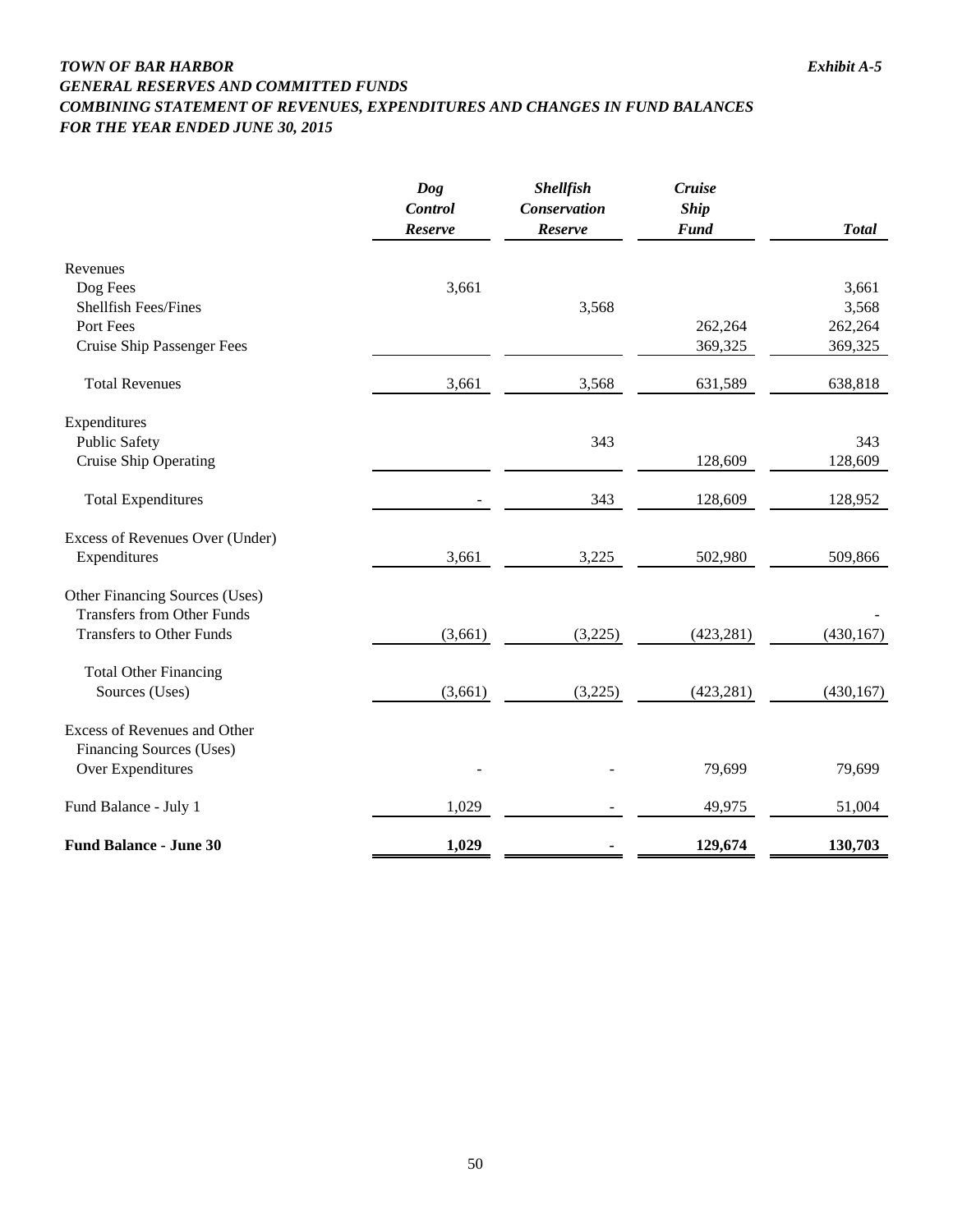## *TOWN OF BAR HARBOR Exhibit B-1 CAPITAL IMPROVEMENTS PROGRAM Page 1 of 3 SCHEDULE OF ACTIVITY*

| FOR THE YEAR ENDED JUNE 30, 2015                  |                |               |                  |                  |                | <b>Transfers</b>  |                |
|---------------------------------------------------|----------------|---------------|------------------|------------------|----------------|-------------------|----------------|
|                                                   | <b>Balance</b> |               | Revenues and     | Expenditures/    | <b>Balance</b> | From (To)         | <b>Balance</b> |
| <b>Town Projects</b>                              | July 1         | <b>Budget</b> | <b>Transfers</b> | <b>Transfers</b> | (Over) Under   | <b>Unassigned</b> | June 30        |
| Technology                                        |                |               |                  |                  |                |                   |                |
| Copier Equipment                                  |                | 4,195         |                  |                  | 4,195          |                   | 4,195          |
| Wide Format Scanner & GIS Equipment               | 21,480         | 3,352         |                  |                  | 24,832         | (24, 832)         |                |
| WAN & Cable TV System                             | 28,593         | 2,206         |                  | (7,106)          | 23,693         |                   | 23,693         |
| Audio Visual Equipment                            | 1,220          | 305           |                  |                  | 1,525          |                   | 1,525          |
| Document Imaging System                           | 5,019          | 2,000         |                  |                  | 7,019          |                   | 7,019          |
| <b>Computer Servers</b>                           | 10,427         | 14,000        |                  | (7,021)          | 17,406         |                   | 17,406         |
| <b>Computer Servers-Finance</b>                   |                | 5,947         |                  |                  | 5,947          |                   | 5,947          |
| Website Improvements                              | 1,096          | 10,000        |                  | (10,702)         | 394            |                   | 394            |
| Town Wide Phone System                            |                | 3,800         |                  |                  | 3,800          |                   | 3,800          |
| Security camera System                            |                |               |                  |                  |                | 20,709            | 20,709         |
| Aerial Photography Update                         | 19,144         | 5,929         |                  | (3,600)          | 21,473         | (21, 473)         |                |
| <b>Municipal Building</b>                         |                |               |                  |                  |                |                   |                |
| <b>Building Renovation</b>                        | 157            | 2,200,000     |                  | (963, 373)       | 1,236,784      |                   | 1,236,784      |
| Code Enforcement                                  |                |               |                  |                  |                |                   |                |
| Pickup Inspection Truck                           | 14,221         | 1,867         |                  |                  | 16,088         |                   | 16,088         |
| Assessing                                         |                |               |                  |                  |                |                   |                |
| GIS Wide Format Scanner                           |                |               |                  |                  |                | 24,832            | 24,832         |
| Vehicle Purchase                                  | 2,753          | 2,667         |                  |                  | 5,420          |                   | 5,420          |
| Aerial Photography                                |                |               |                  |                  |                | 21,473            | 21,473         |
| Planning                                          |                |               |                  |                  |                |                   |                |
| <b>Backyard Parking</b>                           | 38,000         |               |                  | (38,000)         |                |                   |                |
| Ambulance                                         |                |               |                  |                  |                |                   |                |
| <b>Ambulance Reserve</b>                          | 35,216         | 31,975        |                  |                  | 67,191         |                   | 67,191         |
| Defibrillators                                    | 27,220         | 3,330         |                  |                  | 30,550         |                   | 30,550         |
| Jaws of Life                                      | 8,488          |               |                  |                  | 8,488          | (8, 488)          |                |
| Fire Department                                   |                |               |                  |                  |                |                   |                |
| Fire Engine #2                                    | 78,428         | 8,466         |                  |                  | 86,894         |                   | 86,894         |
| Fire Engine #3 Reserve                            | 40,302         | 8,236         |                  |                  | 48,538         |                   | 48,538         |
| Fire Engine #4                                    | 139,780        | 99,909        |                  |                  | 239,689        |                   | 239,689        |
| Fire Engine #5                                    | 97,370         | 7,401         |                  | (9,251)          | 95,520         |                   | 95,520         |
| Fire Truck - Crew's                               | 2,728          | 2,728         |                  |                  | 5,456          |                   | 5,456          |
| Fire Pickup Truck Reserve                         | 3,977          | 4,336         |                  |                  | 8,313          |                   | 8,313          |
|                                                   | 15,698         |               |                  |                  | 15,698         |                   | 15,698         |
| Thermal Imaging Camera<br>SCBA's & Cascade System | 14,758         | 5,558         |                  |                  | 20,316         |                   | 20,316         |
| <b>Rescue Tools</b>                               |                |               |                  |                  |                | 8,488             | 8,488          |
|                                                   |                |               |                  |                  |                |                   |                |
| Police Department                                 |                |               |                  |                  |                |                   |                |
| Computers & Software                              |                |               |                  |                  |                |                   |                |
| Radio Base Station & Console                      | 33,292         | 22,657        |                  | (7,776)          | 48,173         |                   | 48,173         |
| Speed Trailer & Monitor                           | 4,079          | 412           |                  |                  | 4,491          |                   | 4,491          |
| Cruiser Replacement                               | 7,265          | 26,011        |                  | (26, 196)        | 7,080          |                   | 7,080          |
| Cruiser Equipment                                 | 8,986          | 4,100         |                  | (13,033)         | 53             |                   | 53             |
| Security camera System                            | 19,041         | 1,668         |                  |                  | 20,709         | (20,709)          |                |
| <b>Night Vision Units</b>                         | 10,359         | 1,291         |                  |                  | 11,650         |                   | 11,650         |
| Port Security Boat                                | 17,638         | 8,819         |                  |                  | 26,457         |                   | 26,457         |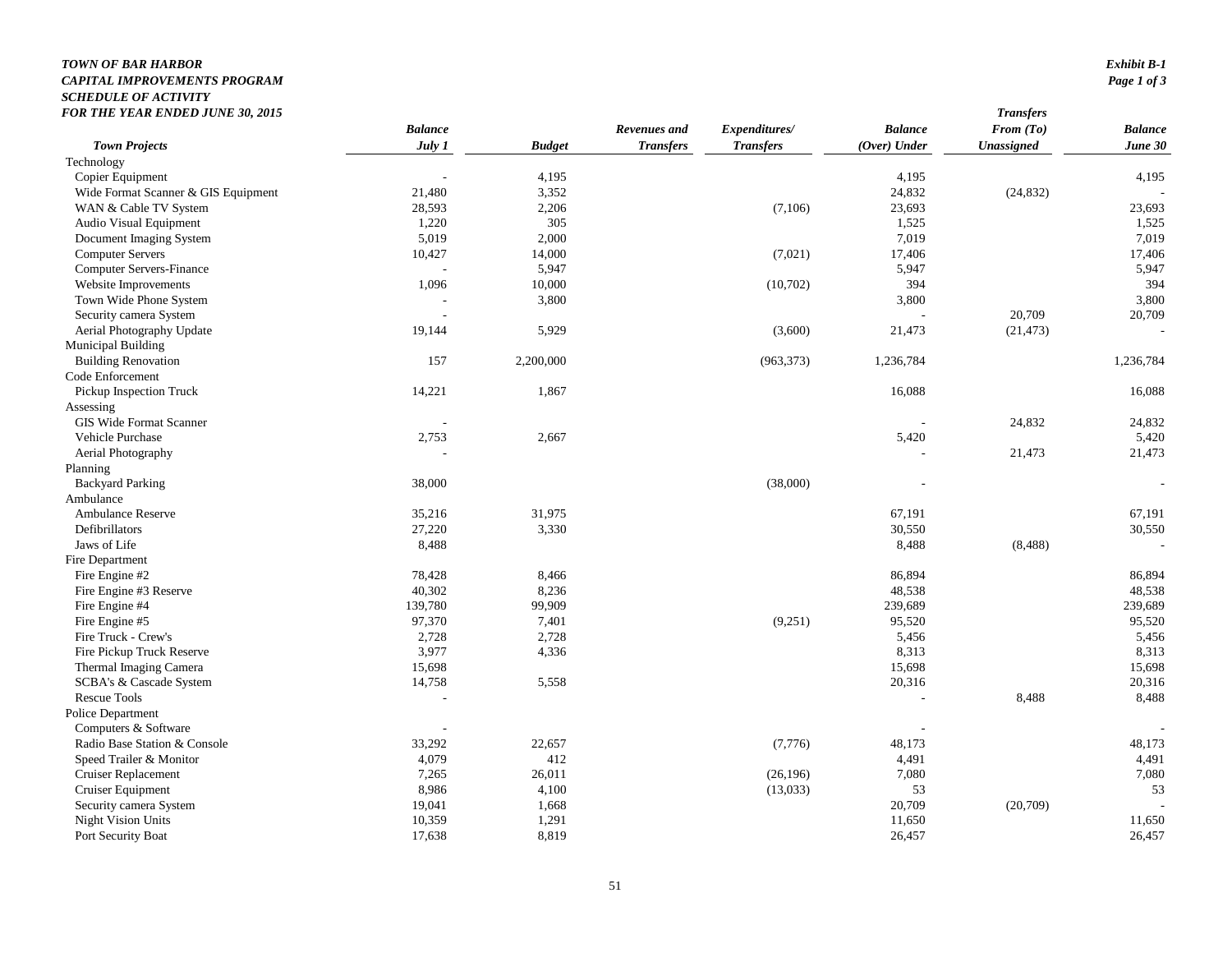## *TOWN OF BAR HARBOR Exhibit B-1 CAPITAL IMPROVEMENTS PROGRAM SCHEDULE OF ACTIVITY*

| <b>FOR THE YEAR ENDED JUNE 30, 2015</b> |                |               |                  |                  |                | <b>Transfers</b>  |                |
|-----------------------------------------|----------------|---------------|------------------|------------------|----------------|-------------------|----------------|
|                                         | <b>Balance</b> |               | Revenues and     | Expenditures/    | <b>Balance</b> | From (To)         | <b>Balance</b> |
| <b>Town Projects (Continued)</b>        | July 1         | <b>Budget</b> | <b>Transfers</b> | <b>Transfers</b> | $(Over)$ Under | <b>Unassigned</b> | June 30        |
| <b>Public Safety Building</b>           |                |               |                  |                  |                |                   |                |
| Public Safety Bldg. Generator           | 7,609          | 667           |                  |                  | 8,276          |                   | 8,276          |
| School Shelter Generator                | 2,668          | 667           |                  |                  | 3,335          |                   | 3,335          |
| <b>Building Renovations</b>             | 30,912         | 21,600        |                  | (40, 264)        | 12,248         |                   | 12,248         |
| Harbor Department                       |                |               |                  |                  |                |                   |                |
| Harbor Master Boat & Trailer            | 14,544         |               |                  |                  | 14,544         |                   | 14,544         |
| New Floats                              | 14,553         | 8,405         |                  |                  | 22,958         |                   | 22,958         |
| Gangway Replacement                     | 15,480         | 3,455         |                  |                  | 18,935         |                   | 18,935         |
| Pier Renovations                        |                | 12,894        |                  |                  | 12,894         |                   | 12,894         |
| Parks & Recreation                      |                |               |                  |                  |                |                   |                |
| Museum in the Streets                   | 1,113          | 530           |                  |                  | 1,643          |                   | 1,643          |
| Albert Meadow-Grant's Park              | 11,065         | 5,741         |                  |                  | 16,806         |                   | 16,806         |
| Tree Planting                           | 7,420          | 8,000         |                  | (886)            | 14,534         |                   | 14,534         |
| Mt. Desert Cemetery                     | 60,728         |               |                  |                  | 60,728         |                   | 60,728         |
| Park Equipment                          | 8,837          | 2,000         |                  |                  | 10,837         |                   | 10,837         |
| Launch Ramp-Hadley Point                | 2,992          | 1,496         |                  |                  | 4,488          |                   | 4,488          |
| Village Green Bandstand                 | 3,699          | 1,233         |                  |                  | 4,932          |                   | 4,932          |
| <b>Glen Mary Renovations</b>            | 24,233         | 6,152         |                  |                  | 30,385         |                   | 30,385         |
| Harborview Park                         | 185,867        |               |                  |                  | 185,867        |                   | 185,867        |
| <b>Comfort Stations</b>                 |                |               |                  |                  |                |                   |                |
| New Restrooms Construction              | 88,081         | 25,999        |                  | (93, 757)        | 20,323         |                   | 20,323         |
| Public Works / Highway                  |                |               |                  |                  |                |                   |                |
| Air Compressor                          | 5,700          | 750           |                  |                  | 6,450          |                   | 6,450          |
| Backhoe Reserve (Cat & Deere)           | 23,892         | 47,221        |                  |                  | 71,113         |                   | 71,113         |
| <b>Brush Chipper</b>                    | 23,355         | 1,243         |                  |                  | 24,598         |                   | 24,598         |
| Downtown Signage                        |                | 242,250       |                  | (164, 665)       | 77,585         |                   | 77,585         |
| <b>Grader Reserve</b>                   | 124,335        | 2,620         |                  |                  | 126,955        |                   | 126,955        |
| <b>Hydraulic Lifts</b>                  | 3,095          | 1,000         |                  |                  | 4,095          |                   | 4,095          |
| Front End Loader Reserve                | 125,584        | 12,863        |                  |                  | 138,447        |                   | 138,447        |
| Road Improvement Program                | 1,249,843      | 295,691       |                  | (1,038,195)      | 507,339        |                   | 507,339        |
| <b>Sidewalk Plow</b>                    | 13,244         | 13,244        |                  |                  | 26,488         |                   | 26,488         |
| <b>Sidewalk Reconstruction Program</b>  | 343,410        | 90,621        |                  | (105, 453)       | 328,578        |                   | 328,578        |
| Washer, Steam Pressure                  | 10,611         | (207)         |                  |                  | 10,404         |                   | 10,404         |
| Street Sweeper (Broom)                  | 69,980         | 7,733         |                  |                  | 77,713         |                   | 77,713         |
| Street Sweeper (Vacuum)                 | 15,204         | 18,079        |                  |                  | 33,283         |                   | 33,283         |
| <b>Public Works Complex</b>             | 188,152        |               |                  | (60,016)         | 128,136        |                   | 128,136        |
| Tag Trailer                             | 12,424         | 680           |                  |                  | 13,104         |                   | 13,104         |
| Water Truck                             | 2,000          | 1,000         |                  |                  | 3,000          |                   | 3,000          |
| Route #3 Construction                   | 328,580        | 211,420       |                  |                  | 540,000        |                   | 540,000        |
| <b>Light Truck Purchase</b>             | 104,449        | 48,414        |                  | (59, 933)        | 92,930         |                   | 92,930         |
| <b>Plow Truck Reserve</b>               | 131,693        | 66,857        |                  | (155, 712)       | 42,838         |                   | 42,838         |
| <b>Bobcat Loader</b>                    | 27,579         | 1,272         |                  |                  | 28,851         |                   | 28,851         |
| Roller, Vibratory                       | 31,623         | 2,437         |                  |                  | 34,060         |                   | 34,060         |
| Waste Oil Furnace                       | 2,577          | 1,342         |                  |                  | 3,919          |                   | 3,919          |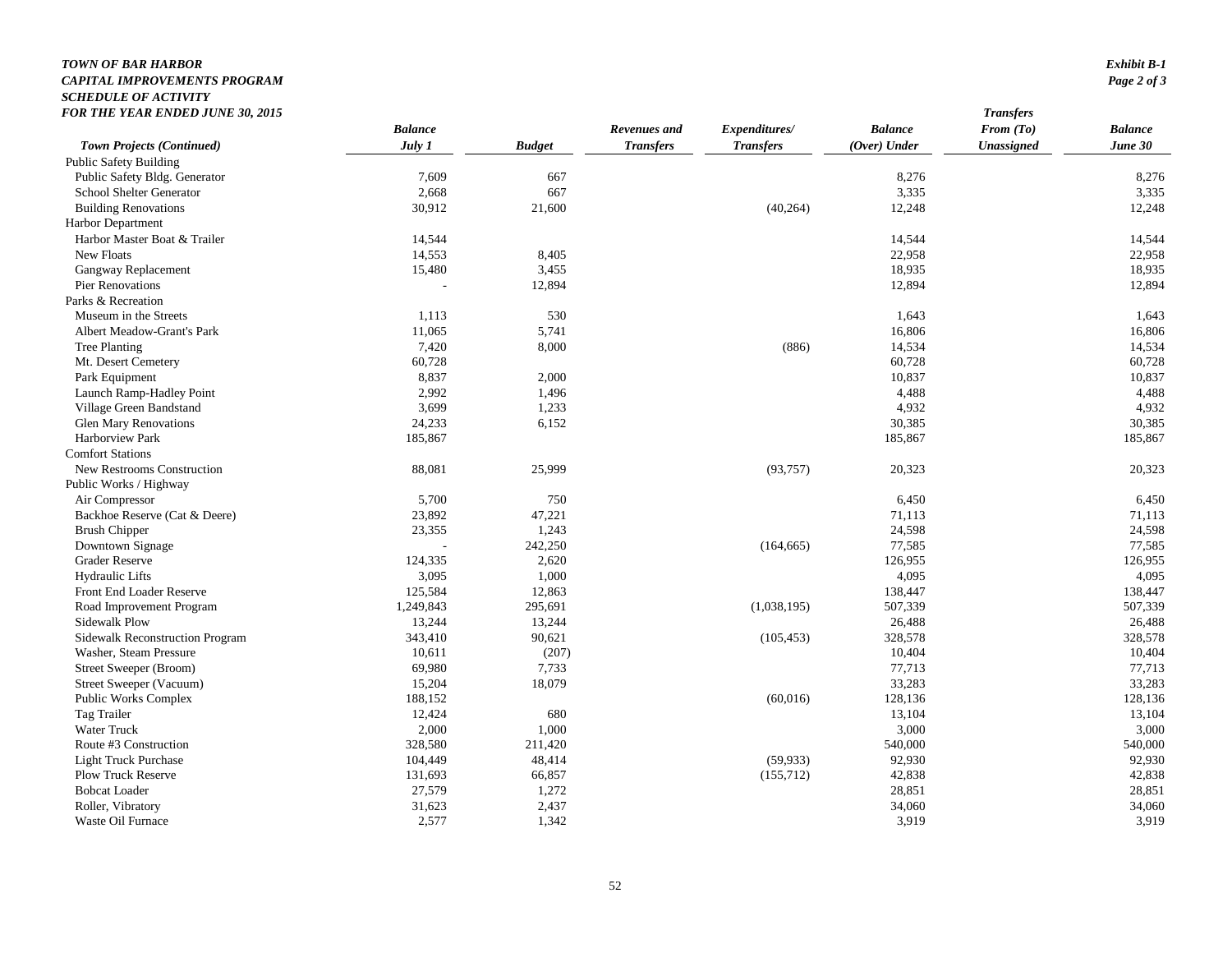## *TOWN OF BAR HARBOR Exhibit B-1*  $$ *SCHEDULE OF ACTIVITY*

| FOR THE YEAR ENDED JUNE 30, 2015  |                |               |                  |                  |                | <b>Transfers</b>  |                          |
|-----------------------------------|----------------|---------------|------------------|------------------|----------------|-------------------|--------------------------|
|                                   | <b>Balance</b> |               | Revenues and     | Expenditures/    | <b>Balance</b> | From (To)         | <b>Balance</b>           |
| <b>Town Projects (Continued)</b>  | July 1         | <b>Budget</b> | <b>Transfers</b> | <b>Transfers</b> | (Over) Under   | <b>Unassigned</b> | June 30                  |
| Solid Waste Division              |                |               |                  |                  |                |                   |                          |
| Storage                           | 5,257          | 257           |                  |                  | 5,514          |                   | 5,514                    |
| <b>Bailers</b>                    | 1,249          | 1,993         |                  |                  | 3,242          |                   | 3,242                    |
| Glass Crusher                     | 4,391          | 807           |                  |                  | 5,198          |                   | 5,198                    |
| Forklifts                         | 10,994         | 2,379         |                  |                  | 13,373         |                   | 13,373                   |
| <b>Transfer Station Reserve</b>   | 7,500          | 3,036         |                  | (10,000)         | 536            |                   | 536                      |
| <b>Recycling Facility Reserve</b> | 3.145          | 2,500         |                  |                  | 5,645          |                   | 5,645                    |
| Debt Service                      |                |               |                  |                  |                |                   |                          |
| Debt Service - Municipal Building |                | 161,845       | 56,190           | (56, 190)        | 161,845        |                   | 161,845                  |
| Debt Service - Agamont Park       |                | 57,080        |                  | (57,080)         |                |                   |                          |
| Public Works - FY 10              |                | 283,513       |                  | (283, 513)       |                |                   |                          |
| Public Works - FY 13              |                | 232,138       |                  | (232, 138)       |                |                   |                          |
|                                   |                |               |                  |                  |                |                   |                          |
| Town Total                        | 4,056,402      | 4,404,082     | 56,190           | (3,443,860)      | 5,072,814      |                   | 5,072,814                |
|                                   |                |               |                  |                  |                |                   |                          |
| <b>School Projects</b>            |                |               |                  |                  |                |                   |                          |
| 2004 Heating System Payment       |                |               |                  |                  |                |                   |                          |
| 2004 Heating System Payment       |                | 59,411        |                  | (59, 411)        |                |                   |                          |
| <b>ADA Act Renovations</b>        | 13,898         |               |                  |                  | 13,898         |                   | 13,898                   |
| Capital Outlay Reserve            | 36,650         | 368           |                  |                  | 37,018         | (3, 459)          | 33,559                   |
| Furniture & Equipment             | 5,329          | 5,000         |                  | (2,000)          | 8,329          |                   | 8,329                    |
| Computers & Technology            | 22,388         | 55,000        |                  | (51, 525)        | 25,863         |                   | 25,863                   |
| Copier Lease/Purchase             |                | 14,933        |                  | (14,993)         | (60)           | 60                |                          |
| Flooring                          | 29,991         | 2,500         |                  | (4,746)          | 27,745         |                   | 27,745                   |
| Repaving                          | 17,500         | 5,000         |                  |                  | 22,500         |                   | 22,500                   |
| Asbestos Removal                  | 10,310         |               |                  |                  | 10,310         |                   | 10,310                   |
| Pickup Truck Replacement          | 1,690          | 5,986         |                  |                  | 7,676          |                   | 7,676                    |
| Playground Equipment              | 7,386          |               |                  |                  | 7,386          |                   | 7,386                    |
| Roof Repairs                      | 35,668         | 2,500         |                  | (2,635)          | 35,533         |                   | 35,533                   |
| <b>Storage Units</b>              | 3,000          |               |                  |                  | 3,000          |                   | 3,000                    |
| Technology Infrastructure         | 1,713          |               |                  |                  | 1,713          |                   | 1,713                    |
| <b>Connors Windows</b>            | 12,065         |               |                  |                  | 12,065         |                   | 12,065                   |
| Gym Divider                       |                | 24,000        |                  | (25,063)         | (1,063)        | 1,063             |                          |
| Boiler Lead-Lag System            | 28,475         | 2,165         |                  | (8,621)          | 22,019         |                   | 22,019                   |
| <b>Tractor Plow Reserve</b>       | 5,000          |               |                  |                  | 5,000          |                   | 5,000                    |
| Kitchen Floor                     |                | 2,000         |                  |                  | 2,000          |                   | 2,000                    |
| <b>Emerson Entry Doors</b>        | 7,500          |               |                  | (600)            | 6,900          |                   | 6,900                    |
| Safety & Access Control           | 3,851          | 15,000        |                  |                  | 18,851         |                   | 18,851                   |
| Indoor Pipe Replacement           | 40,586         | 12,600        |                  | (55, 522)        | (2, 336)       | 2,336             | $\overline{\phantom{a}}$ |
|                                   |                |               |                  |                  |                |                   |                          |
| School Total                      | 283,000        | 206,463       |                  | (225, 116)       | 264,347        |                   | 264,347                  |
| Subtotal                          | 4,339,402      | 4,610,545     | 56,190           | (3,668,976)      | 5,337,161      |                   | 5,337,161                |
| <b>Unassigned Balance</b>         | 67,536         | (4,610,545)   | 4,589,868        |                  | 46,859         |                   | 46,859                   |
| <b>Totals</b>                     | 4,406,938      |               | 4,646,058        | (3,668,976)      | 5,384,020      |                   | 5,384,020                |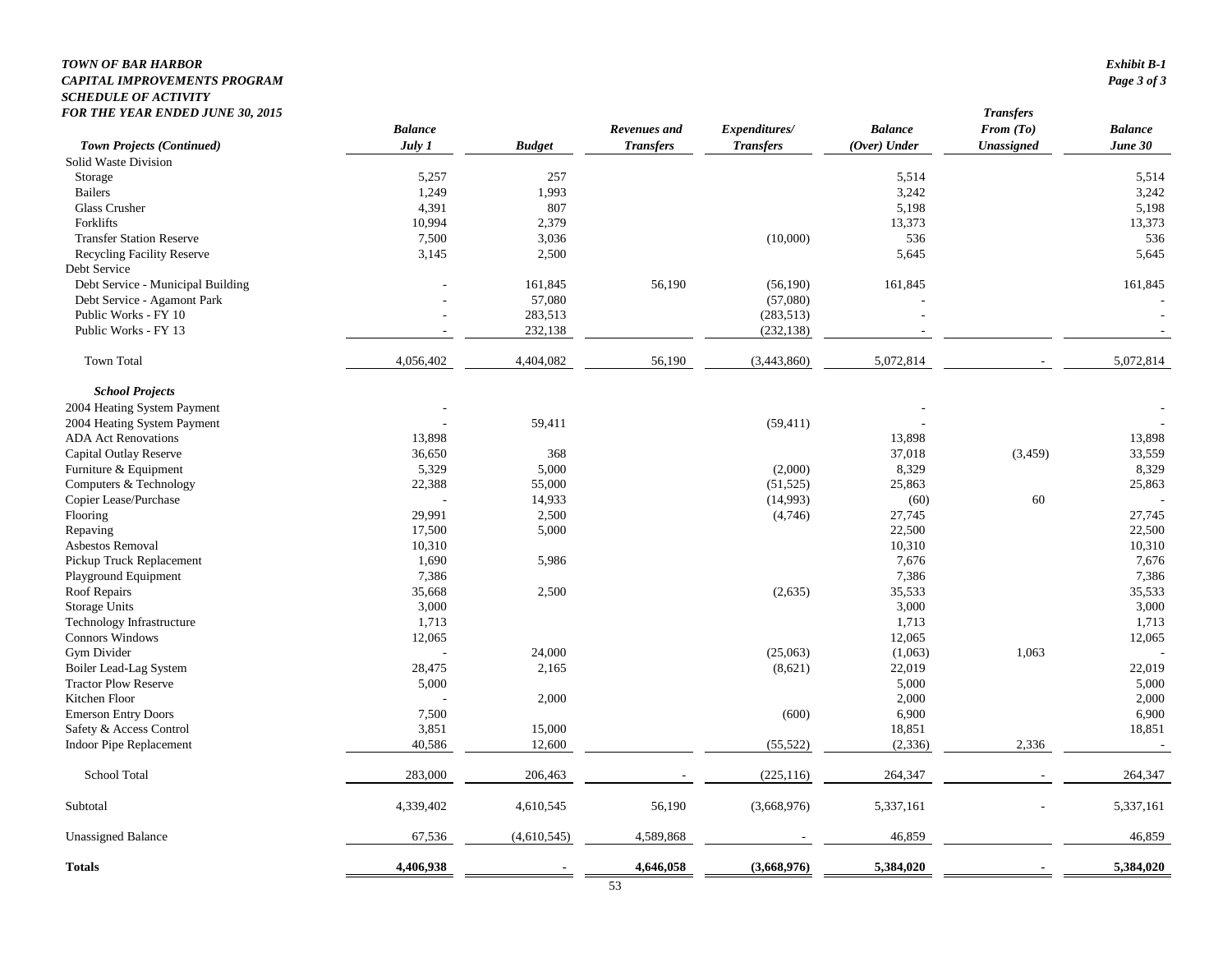## *TOWN OF BAR HARBOR Exhibit C-1 COMBINING BALANCE SHEET ALL PERMANENT FUNDS FOR THE YEAR ENDED JUNE 30, 2015*

| <b>Assets</b>                                | <b>Gurnee</b><br>Scholarship | <b>Cemetery</b><br><b>Trusts</b> | <b>Total</b> |
|----------------------------------------------|------------------------------|----------------------------------|--------------|
| Cash and Equivalents                         | 1,488                        | 798                              | 2,286        |
| Investments                                  | 8,342                        | 4,471                            | 12,813       |
| <b>Total Assets</b>                          | 9,830                        | 5,269                            | 15,099       |
| <b>Liabilities &amp; Fund Balances</b>       |                              |                                  |              |
| Liabilities                                  |                              |                                  |              |
| Due to Other Funds                           |                              |                                  |              |
| <b>Total Liabilities</b>                     |                              |                                  |              |
| <b>Fund Balances</b>                         |                              |                                  |              |
| Nonspendable                                 | 6,488                        | 5,269                            | 11,757       |
| Assigned                                     | 3,342                        |                                  | 3,342        |
| <b>Total Fund Balances</b>                   | 9,830                        | 5,269                            | 15,099       |
| <b>Total Liabilities &amp; Fund Balances</b> | 9,830                        | 5,269                            | 15,099       |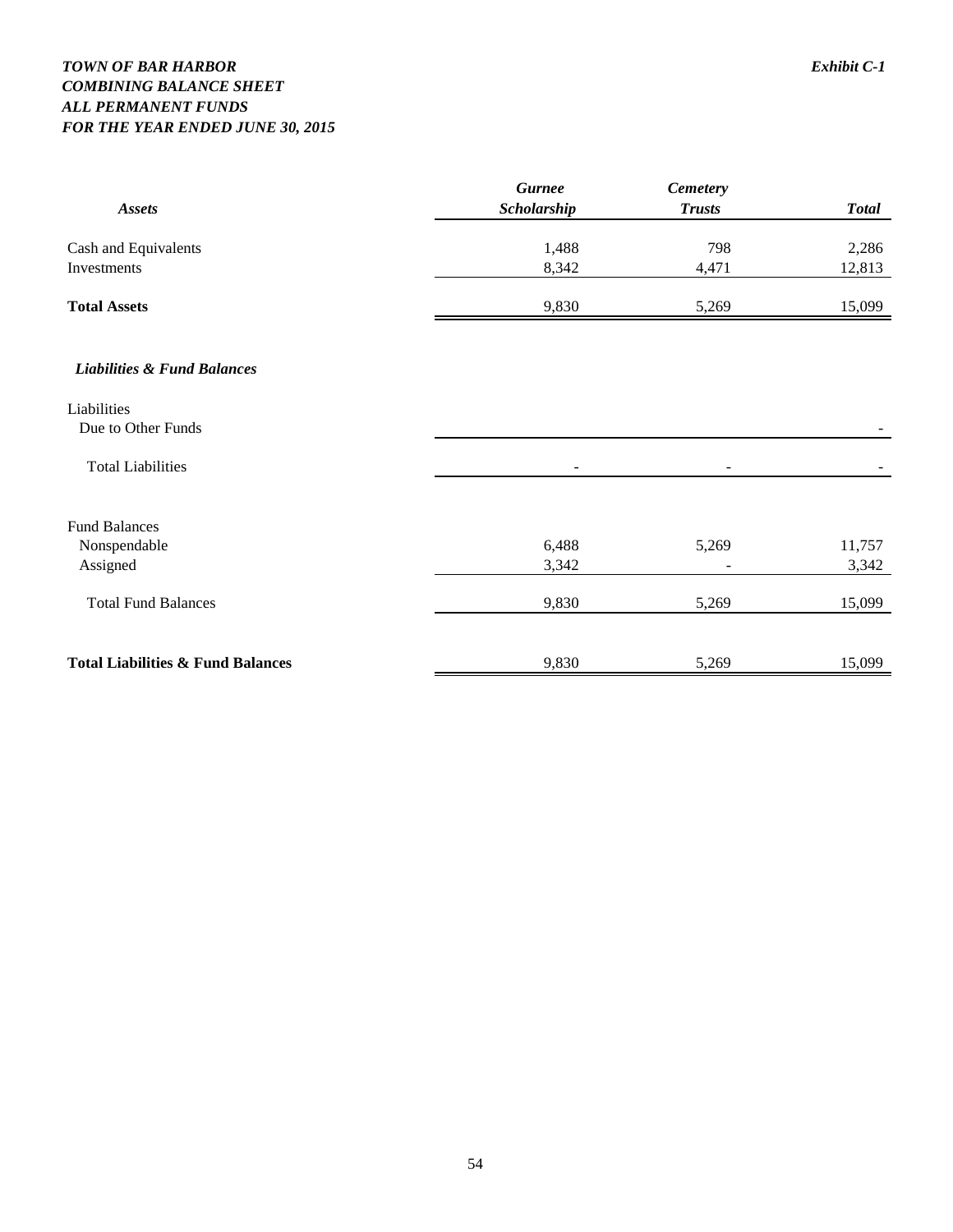## *TOWN OF BAR HARBOR Exhibit C-2 COMBINING STATEMENT OF REVENUES, EXPENDITURES AND CHANGES IN FUND BALANCES ALL PERMANENT FUNDS FOR THE YEAR ENDED JUNE 30, 2015*

|                                                               | <b>Gurnee</b><br>Scholarship | <b>Cemetery</b><br><b>Trusts</b> | <b>Total</b> |
|---------------------------------------------------------------|------------------------------|----------------------------------|--------------|
|                                                               |                              |                                  |              |
| Revenues<br>New Funds                                         |                              |                                  |              |
| <b>Investment Income</b>                                      | 50                           | 27                               | 77           |
|                                                               |                              |                                  |              |
|                                                               | 50                           | 27                               | 77           |
| Expenditures                                                  |                              |                                  |              |
| Scholarships                                                  |                              |                                  |              |
|                                                               |                              |                                  |              |
| <b>Excess of Revenues Over</b>                                |                              |                                  |              |
| Expenditures                                                  | 50                           | 27                               | 77           |
| Other Financing Sources (Uses)                                |                              |                                  |              |
| <b>Transfers to Other Funds</b>                               |                              | (27)                             | (27)         |
| <b>Total Other Financing</b>                                  |                              |                                  |              |
| Sources (Uses)                                                |                              | (27)                             | (27)         |
| Excess of Revenues and Other<br><b>Financing Sources Over</b> |                              |                                  |              |
| (Under) Expenditures                                          | 50                           |                                  | 50           |
| Fund Balance - July 1                                         | 9,780                        | 5,269                            | 15,049       |
| <b>Fund Balance - June 30</b>                                 | 9,830                        | 5,269                            | 15,099       |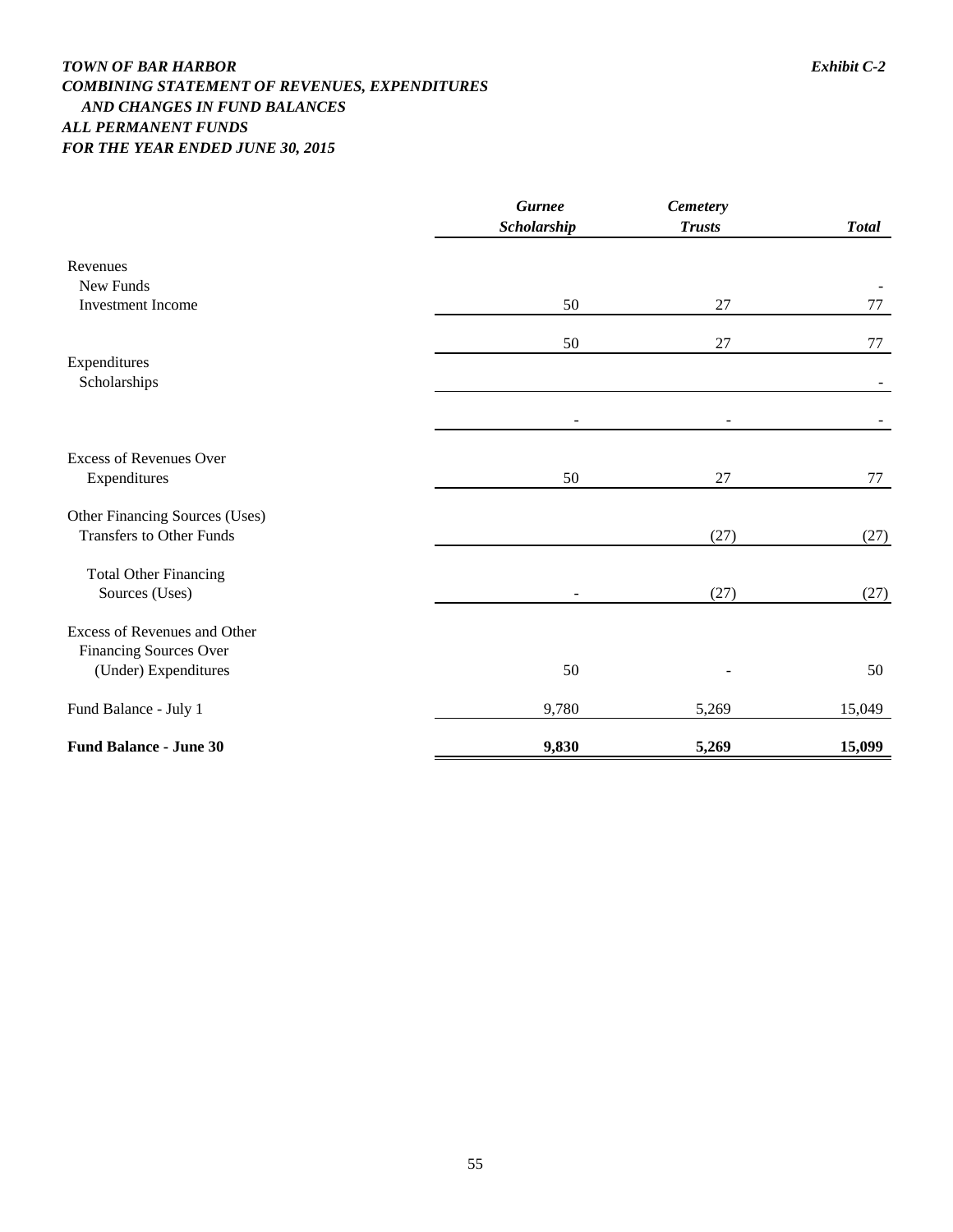### *TOWN OF BAR HARBOR, MAINE Operating Data For the Fiscal Year Ended June 30, 2015*

## **MUNICIPAL SERVICES**

## **Public Works**

#### *Wastewater Division*

|                                     |                              | <b>CY2014</b>   | $%$ of       |
|-------------------------------------|------------------------------|-----------------|--------------|
| <b>Largest Wastewater Customers</b> | <b>Type of Use</b>           | <b>Revenues</b> | <b>Total</b> |
| Jackson Laboratory                  | Genetic Research & Mice Prod | \$457,094       | 21.9%        |
| Witham Family LTD Part              | Hotels                       | 183,156         | 8.8%         |
| <b>Eden Street Trust</b>            | Hotel                        | 62,899          | 3.0%         |
| Hulls Cove, LLC                     | Hotel                        | 46,645          | 2.2%         |
| Golden Anchor, LC                   | Hotel                        | 38.401          | 1.8%         |
| BHTC 111, LLC                       | Tennis & Swim Club           | 32,860          | 1.6%         |
| Bar Harbor Housing Auth             | Low Income/Elderly Housing   | 29,510          | 1.4%         |
| Town of Bar Harbor                  | Parks, Bldgs, Schools        | 28,918          | 1.4%         |
| Mt. Desert Hospital                 | Hospital                     | 27,033          | 1.3%         |
| Lafayette Bluenose, LLC             | Hotel                        | 24,480          | 1.2%         |

### *Water Division*

|                                |                                  | <b>CY2014</b>   | $%$ of       |
|--------------------------------|----------------------------------|-----------------|--------------|
| <b>Largest Water Customers</b> | <b>Type of Use</b>               | <b>Revenues</b> | <b>Total</b> |
| Town of Bar Harbor             | Parks, Bldgs, Schools & Hydrants | \$520,300       | 30.6%        |
| Jackson Laboratory             | Genetic Research & Mice Prod     | 168,520         | 9.9%         |
| Witham Family LTD Part         | Hotels                           | 76,034          | 4.5%         |
| College of the Atlantic        | College                          | 25,091          | 1.5%         |
| Golden Anchor                  | Hotel                            | 18,602          | 1.1%         |
| Lafayette Bar Harbor, LLC      | Hotel                            | 16,597          | 1.0%         |
| Mount Desert Hospital          | Hospital                         | 16,431          | 1.0%         |
| Kebo Valley Club               | <b>Golf Course</b>               | 15,043          | 0.9%         |
| Bar Harbor Housing Auth        | Low Income/Elderly Housing       | 13,202          | 0.8%         |
| BHTC 111, LLC                  | Tennis & Swim Club               | 13,071          | 0.8%         |

| <b>Number of Water</b>                |         |             |         |         |         |
|---------------------------------------|---------|-------------|---------|---------|---------|
| <b>System Customers</b>               | 2010    | 2011        | 2012    | 2013    | 2014    |
| Residential                           | 1,272   | 1,251       | 1,249   | 1,247   | 1,241   |
| Commercial                            | 490     | 505         | 493     | 490     | 491     |
| Industrial (Jax Lab)                  | 39      | 42          | 43      | 43      | 43      |
| Governmental                          | 53      | 53          | 52      | 52      | 51      |
| <b>Total</b>                          | 1854    | 1851        | 1,837   | 1,832   | 1,826   |
|                                       |         |             |         |         |         |
| <b>Water Sales</b>                    |         |             |         |         |         |
| $(\text{per } 1,000 \text{ gallons})$ | 2010    | <u>2011</u> | 2012    | 2013    | 2014    |
| Residential                           | 83,026  | 73.690      | 71,570  | 65,318  | 59.766  |
| Commercial                            | 110.013 | 101,306     | 102,200 | 103,634 | 107,376 |
| Industrial (Jax Lab)                  | 54,566  | 52,065      | 57,920  | 60,116  | 56,251  |
| <b>Public Authorities</b>             | 10.803  | 10,831      | 9,905   | 10.170  | 5,357   |
| <b>Total Water Sales</b>              | 258,408 | 237.892     | 241,595 | 239,238 | 231.750 |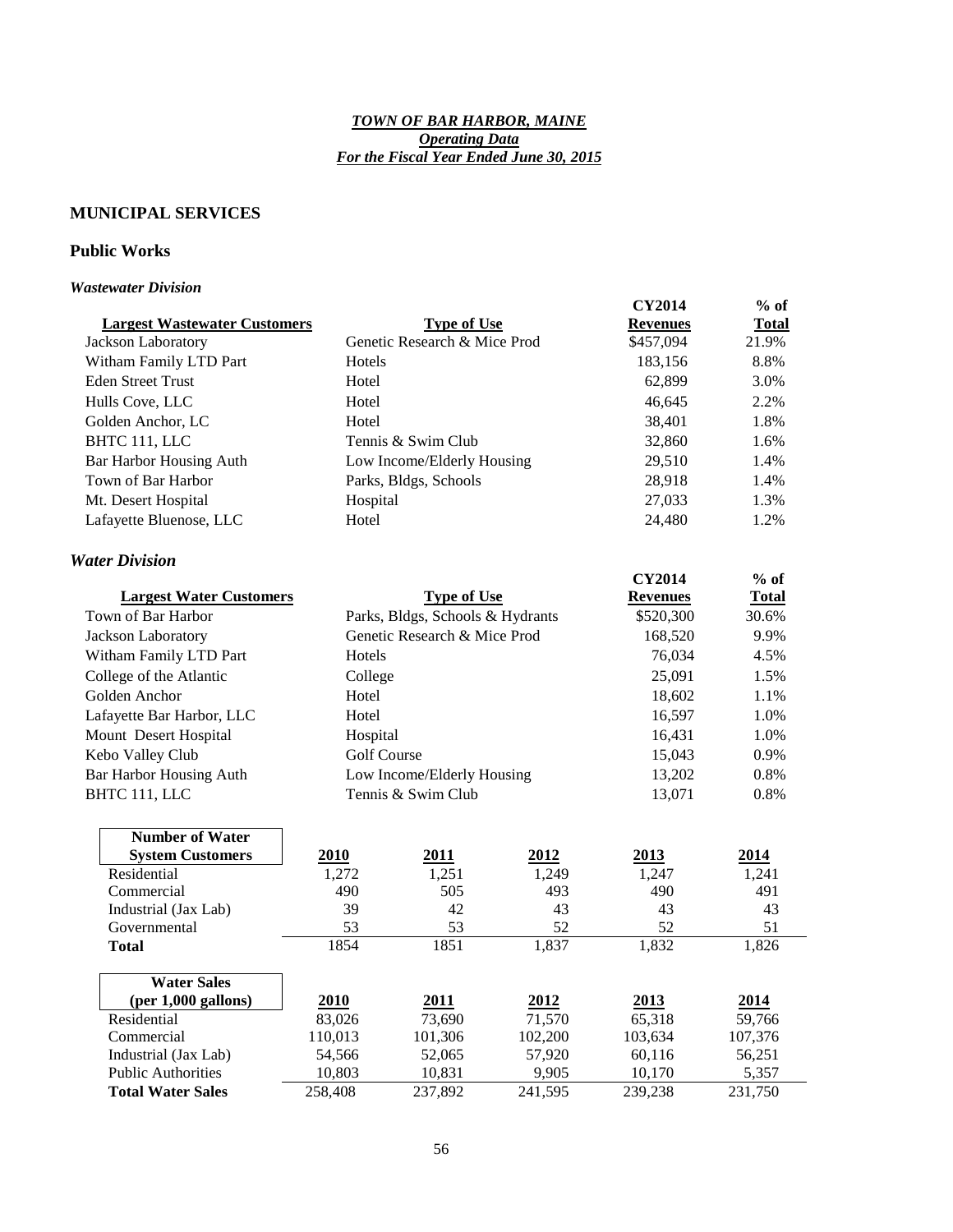| <b>Water Sales</b><br>(Revenue) | <b>2010</b> | <u>2011</u> | 2012        | <u>2013</u> | 2014        |
|---------------------------------|-------------|-------------|-------------|-------------|-------------|
| Residential                     | \$385,829   | \$433,721   | \$426,246   | \$484,620   | \$482,859   |
| Commercial                      | 384,359     | 419.435     | 421,111     | 494,752     | 526,799     |
| Industrial (Jax Lab)            | 93.311      | 105.520     | 116,518     | 138.761     | 136,958     |
| <b>Public Authorities</b>       | 41.294      | 50,060      | 47,001      | 56.710      | 51,637      |
| <b>Public Fire Protection</b>   | 346,992     | 402.968     | 402.968     | 480,468     | 480,468     |
| <b>Private Fire Protection</b>  | 72,762      | 87,703      | 87.174      | 106,563     | 107,952     |
| <b>Total Water Sales</b>        | \$1,324,547 | \$1,449,407 | \$1,503,018 | \$1,761,874 | \$1,786,673 |

#### **PUBLIC EDUCATION**

### **Composition of MDI RSS**

| Former<br>Administrative Unit | Community            | <b>School</b>                  | Grade  | <b>Enrollment</b> (as<br>of Oct. 1, 2014) |
|-------------------------------|----------------------|--------------------------------|--------|-------------------------------------------|
| School Union #98              | Bar Harbor           | Conners-Emerson School         | $K-8$  | 374                                       |
| School Union #98              | Cranberry Isles      | Islesford School               | $K-8$  | 14                                        |
| School Union #98              | Frenchboro           | Frenchboro Elementary          | $K-8$  | 2                                         |
| School Union #98              | <b>Mount Desert</b>  | Mt Desert Elementary           | $K-8$  | 190                                       |
| School Union #98              | Southwest Harbor     | Pemetic Elementary             | $K-8$  | 146                                       |
| School Union #98              | <b>Tremont</b>       | <b>Tremont Consolidated</b>    | $K-8$  | 115                                       |
| School Union #92              | <b>Trenton</b>       | <b>Trenton Elementary</b>      | $K-8$  | 122                                       |
| MSAD No. 76                   | Swan's Island        | Swan's Island Elementary       | $K-8$  | 35                                        |
| C.S.D. No. 7                  | Members of Union #98 | Mt Desert Island High          | $9-12$ | 527                                       |
|                               |                      | <b>Total Enrollment</b>        |        | 1,525                                     |
|                               |                      | (less Tuition Students)        |        | (52)                                      |
|                               |                      | <b>Total Member Enrollment</b> |        | 1,473                                     |

## **LABOR RELATIONS**

The Town employs approximately 147 full-time personnel, approximately of whom 74 are employees of the Town including its

utilities systems; and 73 of whom are employed by the School Department; and various part-time employees. Approximately

41 full-time Town employees, not included in the table below, are not represented by unions.

|                         |                           |                  | <b>Date of Contract</b> |
|-------------------------|---------------------------|------------------|-------------------------|
| Union                   | <b>Bargaining Unit</b>    | <b>Effective</b> |                         |
|                         |                           |                  | Expiration              |
| Teamsters Local No. 340 | Highway & Wastewater Unit | July 1, 2014     | June 30, 2017           |
| IAFF (AFL/CIO)          | Fire Department Unit      | July 1, 2014     | June 30, 2017           |
| <b>BHSEA</b> (MEA)      | School Support Unit       | July 1, 2015     | June 30, 2018           |
| BHTA (MEA)              | <b>Teachers Unit</b>      | Sept.1, 2015     | Aug. 31, 2018           |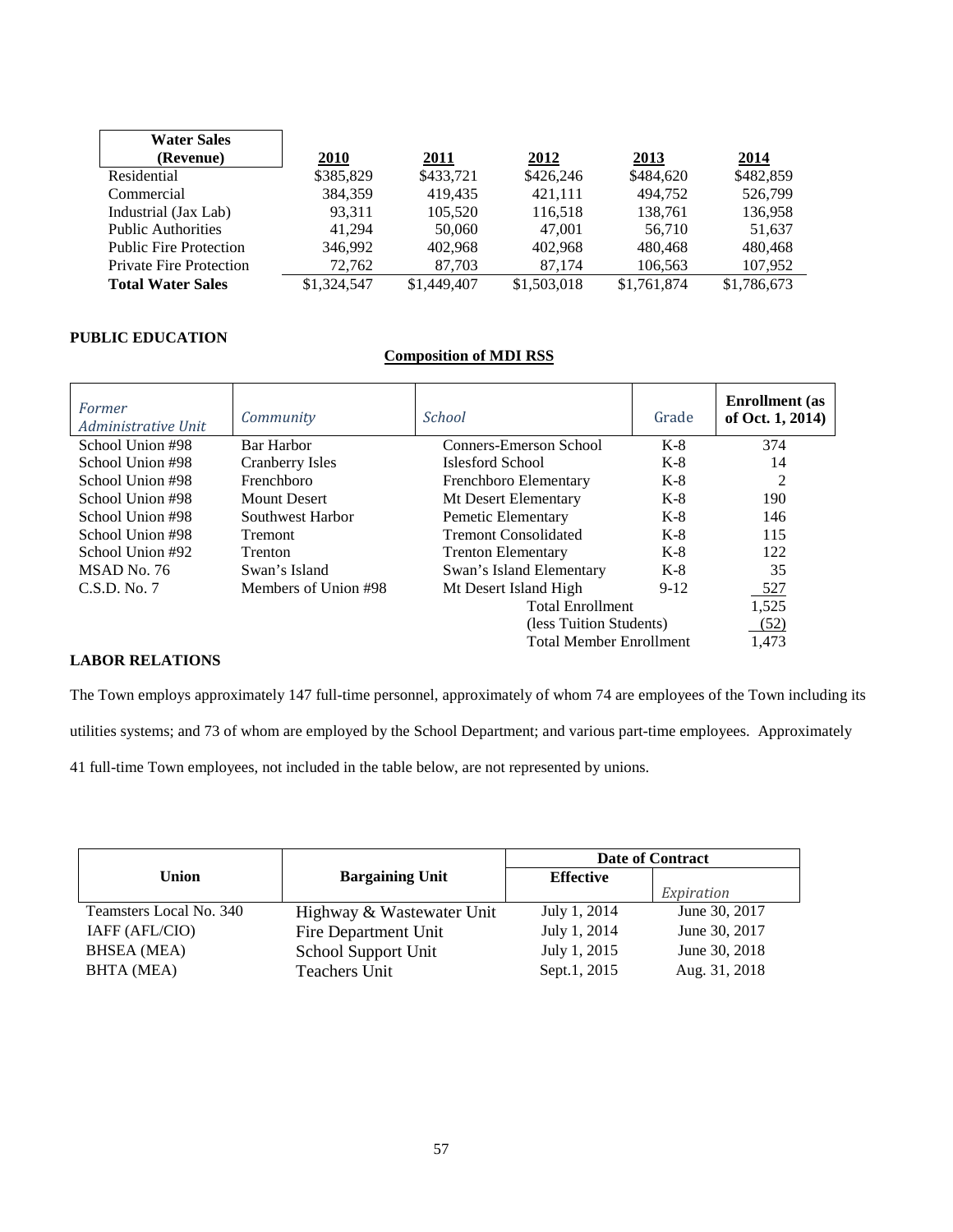## **BUILDING ACTIVITY**

| Calendar | <b>Residential</b>            |              | Commercial |                  |           | Total            |  |  |
|----------|-------------------------------|--------------|------------|------------------|-----------|------------------|--|--|
| Year     | # Permits<br><b>Est. Cost</b> |              | # Permits  | <b>Est.</b> Cost | # Permits | <b>Est. Cost</b> |  |  |
| 2014     | 186                           | \$10,730,656 | 93         | \$4,289,181      | 379       | \$15,019,837     |  |  |
| 2013     | 195                           | 11,067,509   | 112        | 21,401,296       | 307       | 32,468,805       |  |  |
| 2012     | 218                           | 8,818,995    | 104        | 18,278,880       | 322       | 27,097,875       |  |  |
| 2011     | 206                           | 5,066,552    | 115        | 6,751,987        | 321       | 11,818,539       |  |  |
| 2010     | 207                           | 7,844,890    | 115        | 9,250,707        | 322       | 17,095,597       |  |  |

|                                |                         | <b>Approximate Number of Employees</b> |                      |                 |              |
|--------------------------------|-------------------------|----------------------------------------|----------------------|-----------------|--------------|
| Representative                 | Type of                 | <b>Full-</b><br>Time                   | Part-<br><b>Time</b> | <b>Seasonal</b> | <b>Total</b> |
| <i>Employers</i>               | <b>Business</b>         |                                        |                      |                 |              |
| The Jackson Laboratory         | Genetic Research        | 1,276                                  | $\Omega$             | 0               | 1,276        |
| Mount Desert Island Hospital   | Hospital                | 422                                    | 138                  | $\Omega$        | 560          |
| <b>National Park Service</b>   | Acadia National Park    | 85                                     | $\theta$             | 128             | 213          |
| Hannaford's Shop & Save        | Grocery Store           | 33                                     | 43                   | 30              | 106          |
| College of the Atlantic        | College                 | 85                                     | 20                   | $\Omega$        | 115          |
| <b>MDI</b> Bio Laboratory      | <b>Medical Research</b> | 60                                     | 3                    | 9               | 72           |
| Sonogee Estates                | Nursing Home            | 47                                     | 4                    | 17              | 68           |
| Bar Harbor Banking & Trust Co. | Bank                    | 36                                     | 3                    | 2               | 41           |

## *TOWN FINANCES*

## *General Fund Budgets for Fiscal Year Ending June 30,*

|                                  | 2012         | 2013         | 2014         | 2015         | 2016         |
|----------------------------------|--------------|--------------|--------------|--------------|--------------|
| <b>Revenues</b>                  |              |              |              |              |              |
| <b>Taxes</b>                     | \$14,346,420 | \$14,908,603 | \$15,310,100 | \$15,796,457 | \$16,557,858 |
| Intergovernmental                | 378,636      | 391,719      | 309,110      | 241,420      | 219,637      |
| Departmental                     | 1,039,386    | 1,033,614    | 1,078,517    | 1,081,216    | 1,032,901    |
| Other local sources              | 531,781      | 561,611      | 551,796      | 535,264      | 534,465      |
| <b>Total Revenues</b>            | 16,296,223   | 16,895,297   | 17,249,523   | 17,654,357   | 18,344,861   |
| <b>Expenditures</b>              |              |              |              |              |              |
| General government               | 2,838,034    | 2,787,297    | 2,811,648    | 2,778,378    | 2,883,143    |
| Public safety                    | 2,230,015    | 2,442,592    | 2,549,803    | 2,608,008    | 2,795,896    |
| Health & welfare                 | 113,785      | 124,805      | 127,396      | 130,716      | 137,648      |
| Parks & recreation               | 215,881      | 248,421      | 230,479      | 230,865      | 235,251      |
| Roads & sanitation               | 1,704,846    | 1,808,304    | 1,763,969    | 1,746,798    | 1,810,053    |
| Debt service                     |              |              |              |              |              |
| Assessments                      | 2,998,800    | 3,144,324    | 3,160,004    | 3,396,885    | 3,583,721    |
| Transfers to school fund         | 4,718,082    | 4,714,074    | 5,080,953    | 5,176,423    | 5,223,669    |
| Transfers to CIP                 | 1,423,418    | 1,747,987    | 1,700,842    | 1,820,106    | 1,753,435    |
| Other exp. & transfers           | 53,362       | 51,320       | 51,289       | 32,053       | 32,045       |
| <b>Total Expenditures</b>        | \$16,296,223 | \$17,069,124 | \$17,476,383 | \$17,920,232 | \$18,454,861 |
| <b>Excess Exp. Over Revenues</b> | \$0          | \$173,827    | \$226,860    | \$265,875    | \$110,000    |
| <b>Use of Fund Balance:</b>      |              |              |              |              |              |
| Transfer to CIP                  | $\Omega$     | 117,160      | 117,160      | 200,000      | 110,000      |
| One-time expenditures            | $\theta$     | 56,667       | 109,700      | 65,875       | $\Omega$     |
| Increase GF Bal                  | 0            | $\theta$     | $\theta$     | 0            | $\Omega$     |
| <b>Total Use of Fund Balance</b> | \$0          | \$173,827    | \$226,860    | \$265,875    | \$110,000    |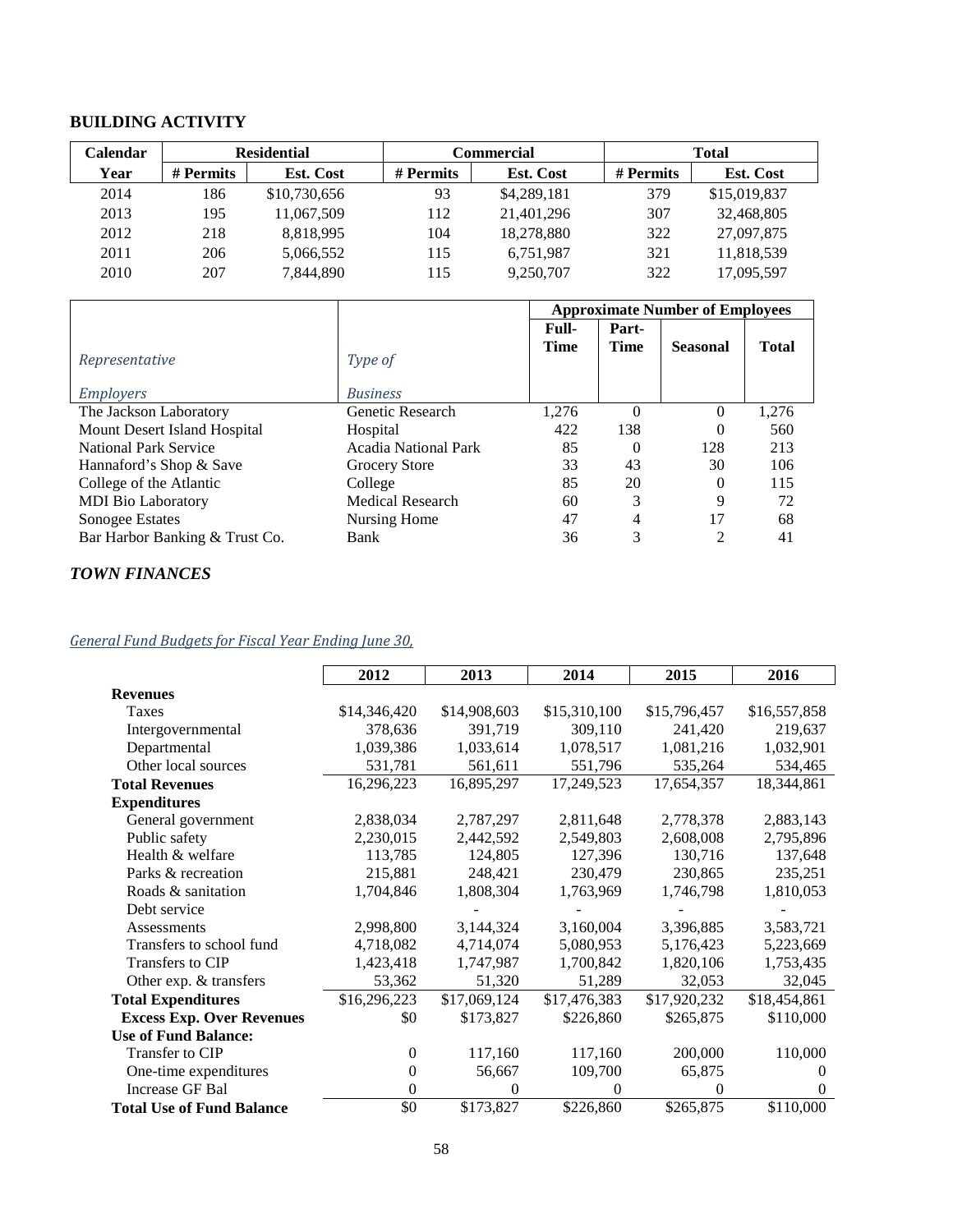## **Property Tax Levy Limit**

| Fiscal year:                         | 2011/2012     | 2012/2013   | 2013/2014     | 2014/2015     | 2015/2016    |
|--------------------------------------|---------------|-------------|---------------|---------------|--------------|
| <b>State Personal Income Factor:</b> | 1.66%         | 1.43%       | 1.05%         | 1.09%         | 0.86%        |
| Town Prop Growth Factor:             | 2.41%         | <u>1.76</u> | 1.46%         | 1.41%         | 0.70%        |
| <b>Growth Limitation Factor:</b>     | 4.07%         | 3.19%       | 2.51%         | 2.50%         | 1.56%        |
| Property Tax Levy Limit:             | \$6,082,356   | \$6,282,509 | \$6,444,293   | \$6,632,283   | \$6,774,604  |
| Property Tax Levy:                   | 5,742,050     | 6,095,170   | 6,174,598     | 6,199,868     | 6,731,982    |
| Over/(below) Prop Tax Levy Limit:    | $(\$346,306)$ | (\$187,339) | $(\$269,695)$ | $(\$432,415)$ | $(\$42,622)$ |

## **General Fund Balance as % Revenues**

|                                      | <b>Fiscal Year Ended June 30,</b> |             |             |              |             |  |
|--------------------------------------|-----------------------------------|-------------|-------------|--------------|-------------|--|
|                                      | 2010                              | 2011        | 2012        | 2013         | 2014        |  |
| Assigned and Unassigned General Fund |                                   |             |             |              |             |  |
| Balance                              | \$2,261,033                       | \$2,879,315 | \$3,424,663 | \$3,489,920  | \$3,314,239 |  |
| <b>Total Revenues</b>                | 15.887.271                        | 17.548.339  | 17.745.350  | 18, 135, 145 | 18.594.081  |  |
| Fund Bal as % Revenues               | 14.23%                            | 16.41%      | 19.30%      | 19.24%       | 17.82%      |  |

## **Tax Levy and Collections**

| Fiscal                     | <b>Equalized</b>                   | <b>Assessed</b>    | Tax           | Tax          |                 | <b>Collections</b> | (after Supplements and Abatements) |
|----------------------------|------------------------------------|--------------------|---------------|--------------|-----------------|--------------------|------------------------------------|
| Yr. End<br><b>June 30,</b> | <i>State</i><br>Valuation<br>(000) | Valuation<br>(000) | Rate<br>(000) | Levy         | <b>Year End</b> | $%$ of<br>Levy     | $%$ of Levy A/O<br>6/30/15         |
| 2015                       | 1.404.100                          | \$1,449,121        | \$10.22       | \$14,810,016 | \$14,334,981    | 96.79%             | 96.79%                             |
| 2014                       | 1,390,700                          | 1,435,775          | 10.01         | 14,372,104   | 13,918,708      | 96.86              | 98.80                              |
| 2013                       | 1,383,750                          | 1.423.245          | 9.84          | 14,004,735   | 13,469,426      | 96.18              | 99.87                              |
| 2012                       | 1.389.150                          | 1,407,891          | 9.60          | 13,515,751   | 12,998,547      | 96.17              | 99.92                              |
| 2011                       | 1,443,700                          | 1,410,144          | 9.44          | 13,311,759   | 12,837,527      | 96.44              | 99.93                              |

## **Largest Taxpayers**

|                             |                         | As of April 1, 2014   |             |           |
|-----------------------------|-------------------------|-----------------------|-------------|-----------|
| <b>Taxpayer</b>             | <b>Type of Business</b> | <b>Assessed Value</b> | <b>Tax</b>  | % of Levy |
| Golden Anchor, L C          | Hotel                   | \$20,169,500          | \$206,132   | 1.44%     |
| <b>Eden Street Trust</b>    | Hotel                   | 17,960,600            | 183,557     | 1.24%     |
| West Street Properties, LLC | Hotel                   | 17,869,400            | 182,625     | 1.23%     |
| Witham Family LTD           | Hotel                   | 13,548,200            | 138,463     | 0.93%     |
| BHTC 111, LLC               | Res/Club                | 10,434,400            | 106,640     | 0.72%     |
| Witham Family LTD           | Hotel                   | 9,124,300             | 93.250      | $0.63\%$  |
| Emera Maine                 | Utility                 | 8,917,500             | 91.137      | 0.62%     |
| Colket, Tristram C Jr.      | Residential             | 8,158,600             | 83,381      | 0.56%     |
| Lafayette Bluenose, LLC     | Hotel                   | 6,784,800             | 69.341      | 0.47%     |
| Holiday Assoc. of Naples    | Hotel                   | 5,767,900             | 58,948      | 0.40%     |
|                             |                         | Top ten taxpayers     | \$1,213,474 | 8.24%     |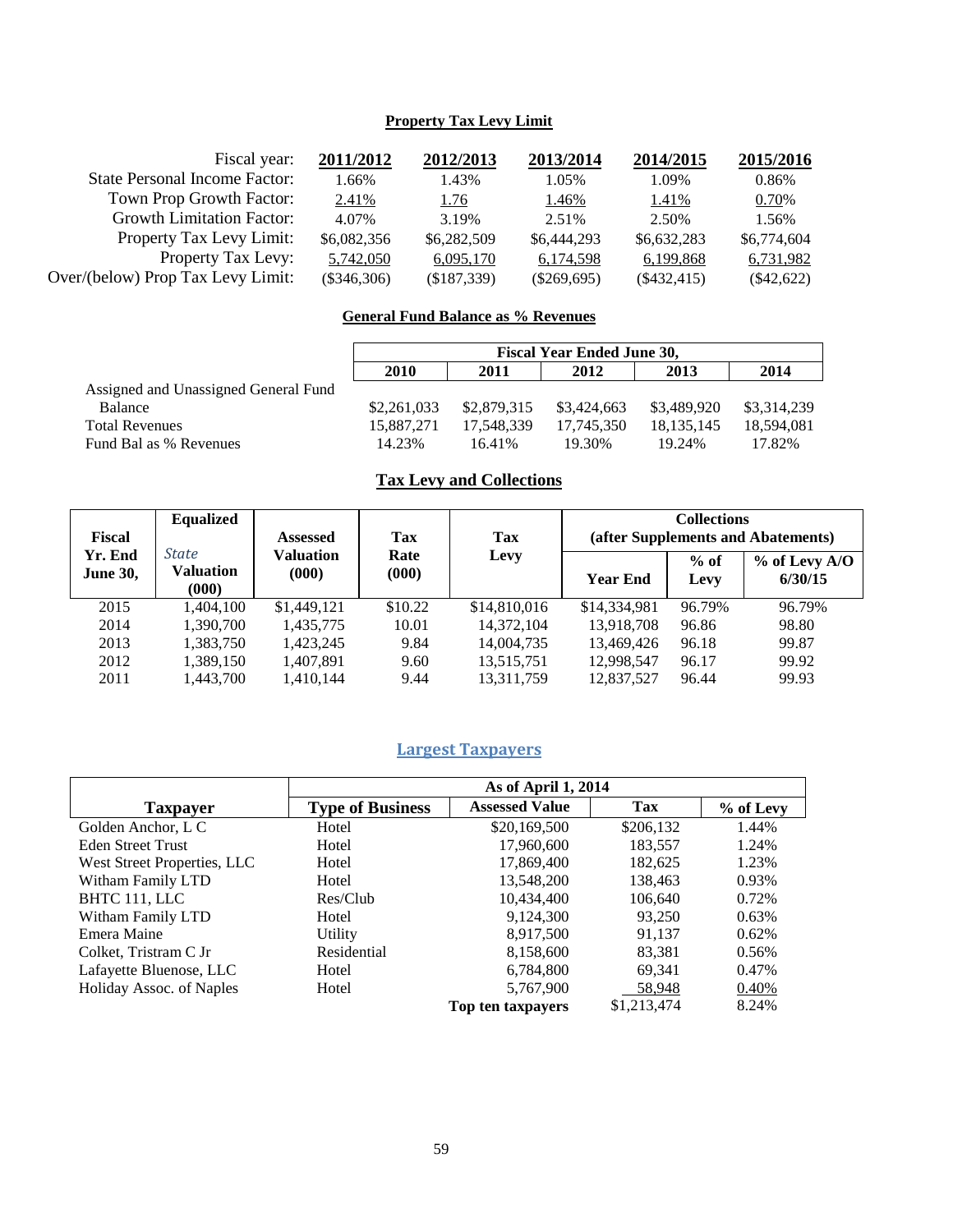#### **Revenues from the State**

| Fiscal          | <b>State</b>   |                  |                   | <b>State</b>  | <b>Other</b> | <b>Total</b> |
|-----------------|----------------|------------------|-------------------|---------------|--------------|--------------|
| Yr. End         | Revenue        | <b>Homestead</b> | <b>General</b>    | <b>School</b> | <b>State</b> | From         |
| <b>June 30,</b> | <b>Sharing</b> | <b>Exemption</b> | <b>Assistance</b> | Subsidy*      | Aid**        | <b>State</b> |
| 2014            | \$133,206      | \$47,655         | \$279             | 239.614       | \$73,286     | \$494,040    |
| 2013            | 203,535        | 47.474           | 0                 | 194.414       | 75.886       | 521,309      |
| 2012            | 200,070        | 57,842           | 663               | 165,701       | 73.107       | 497,783      |
| 2011            | 192.549        | 20.935           | 4.334             | 179.965       | 74.992       | 472,775      |
| 2010            | 205,809        | 54.430           | 3,133             | 173.690       | 71,306       | 508,368      |

------\* School subsidy paid directly to AOS 91

------\*\*Urban Renewal Initiative Program revenue for roads posted in CIP Fund

#### **DEBT**

| Year          |                                    | Amount        | Final           |             | <b>Balance on June 30, 2014</b> |              | <b>Balance on June 30, 2015</b> |              |
|---------------|------------------------------------|---------------|-----------------|-------------|---------------------------------|--------------|---------------------------------|--------------|
| <b>Issued</b> | <b>Purpose</b>                     | <b>Issued</b> | <b>Maturity</b> | General     | Propr'try                       | <b>Total</b> | (Payments)                      | <b>Total</b> |
| 1997          | Sewer Plant (SRF)                  | 7,300,000     | 10/01/17        |             | \$1,747,330                     | \$1,747,330  | $(\$419,295)$                   | \$1,328,035  |
| 2002          | Water Tank (SRF)                   | 750,000       | 10/01/21        |             | 344,754                         | 344,754      | (39,215)                        | 305,539      |
| 2004          | School (MMBB)                      | 805,000       | 11/01/24        | 531,965     |                                 | 531,965      | (37, 321)                       | 494,644      |
| 2005          | Beach Wall                         | 800,000       | 10/15/24        | 440,000     |                                 | 440,000      | (40,000)                        | 400,000      |
| 2005          | Sewer/Hulls Cove                   | 800,000       | 10/15/27        |             | 575,000                         | 575,000      | (30,000)                        | 545,000      |
| 2010          | Roads & Sidewalks                  | 3,700,000     | 05/01/30        | 2,960,000   |                                 | 2,960,000    | (185,000)                       | 2,775,000    |
| 2010          | Water System                       | 600,000       | 05/01/30        |             | 480,000                         | 480,000      | (30,000)                        | 450,000      |
| 2011          | Sewer System                       | 1,316,000     | 12/01/31        |             | 1,207,167                       | 1,207,167    | (56, 450)                       | 1,150,717    |
| 2011          | Water System                       | 1,224,000     | 12/01/31        |             | 1,132,833                       | 1,132,833    | (48, 550)                       | 1,084,283    |
| 2011          | Ref'd'g Water-01                   | 2,515,000     | 12/01/21        |             | 1,885,000                       | 1,885,000    | (220,000)                       | 1,665,000    |
| 2012          | Water (SRF)<br><b>Public Works</b> | 2,679,150     | 10/01/32        |             | 2,542,018                       | 2,542,018    | (122, 148)                      | 2,419,870    |
| 2013          |                                    | 3,350,000     | 10/15/33        | 3,350,000   |                                 | 3,350,000    | (125,000)                       | 3,225,000    |
|               |                                    |               |                 | 7,281,965   | 9,914,102                       | 17,196,067   | (1,352,979)                     | 15,843,088   |
| 2014          | Muni Bldg/Signage                  | 2,442,000     | 10/15/34        |             |                                 | 2,442,000    | (000)                           | 2,442,000    |
|               | (issued 8/15/14)                   |               |                 | \$7,281,965 | \$9,914,102                     | \$19,638,067 | (\$1,352,979)                   | \$18,285,088 |
| 2015          | Pub. Safety/Water                  | 2,100,000     | 10/15/35        | 400,000     | 1,700,000                       |              |                                 | 2,100,000    |
|               | (issued 8/25/15)                   |               |                 |             |                                 |              |                                 | \$20,385,088 |

### **Debt Ratios**

| Fiscal          |                   | <b>Equalized</b>  | <b>Assessed</b> |              | <b>Debt</b> | Per         |
|-----------------|-------------------|-------------------|-----------------|--------------|-------------|-------------|
| Yr. End         |                   | <b>State Val.</b> | Valuation       | <b>Total</b> | as $\%$     | Capita      |
| <b>June 30,</b> | <b>Population</b> | (000)             | (000)           | <b>Debt</b>  | Eq. Val.    | <b>Debt</b> |
| 2015            | 5,235             | \$1,404,100       | \$1,449,121     | \$18,285,088 | 1.30%       | \$3,493     |
| 2014            | 5,235             | 1,390,700         | 1,435,775       | 17.196.067   | 1.24%       | 3,285       |
| 2013            | 5,235             | 1,383,750         | 1,423,245       | 18,501,308   | 1.34%       | 3,534       |
| 2012            | 5,235             | 1,389,150         | 1,407,891       | 13,653,474   | 0.98%       | 2,608       |
| 2011            | 5,235             | 1,443,700         | 1,410,144       | 12,335,113   | 0.85%       | 2,356       |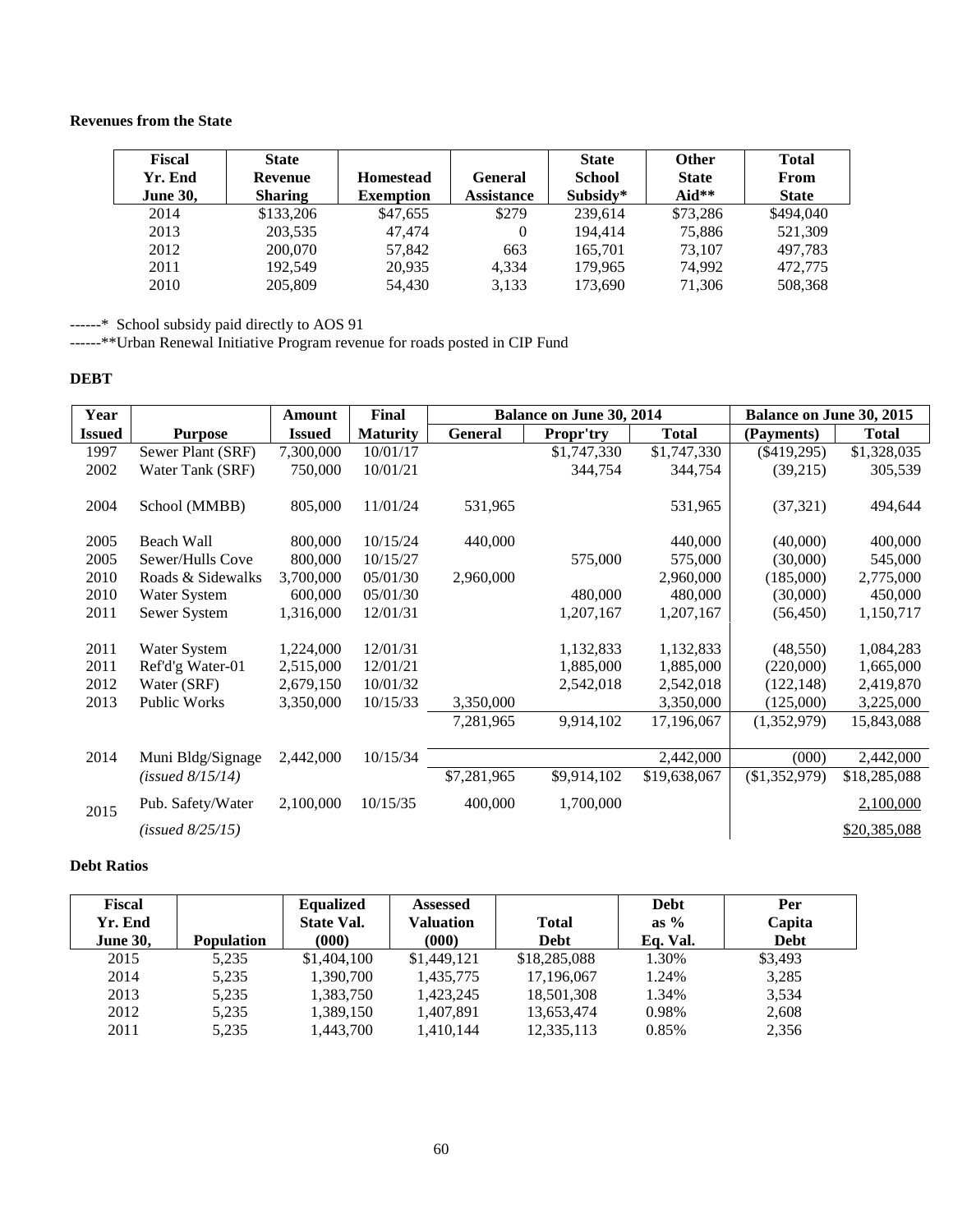## *Debt Obligations, by Fund Type*

| FY              | <b>General Fund Debt</b> |           | <b>Enterprise Fund</b> | Total        | Ent. Debt as %    |  |
|-----------------|--------------------------|-----------|------------------------|--------------|-------------------|--|
| <b>June 30,</b> | (Town)                   | (School)  | <b>Debt</b>            | <b>Debt</b>  | <b>Total Debt</b> |  |
| 2015            | \$8,842,000              | \$494,644 | \$8,948,444            | \$18,285,088 | 48.94%            |  |
| 2014            | 6,750,000                | 531.965   | 9.914.102              | 17.196.067   | 57.65%            |  |
| 2013            | 7.006.919                | 637,602   | 10,856,787             | 18,501,308   | 58.68%            |  |
| 2012            | 3,912,142                | 741,501   | 8.999.368              | 13,653,474   | 65.91%            |  |
| 2011            | 4, 167, 142              | 958,746   | 7,209,225              | 12,335,113   | 58.44%            |  |

## *Debt Ratios, by Fund Type*

| <b>Fiscal Year</b> | Debt as % of Equalized. State Val. |               |                   | <b>Per Capita Debt</b> |  |                     |               |                   |              |
|--------------------|------------------------------------|---------------|-------------------|------------------------|--|---------------------|---------------|-------------------|--------------|
| End June 30,       | <b>General Fund</b>                |               | <b>Enterprise</b> |                        |  | <b>General Fund</b> |               | <b>Enterprise</b> |              |
|                    | Town                               | <b>School</b> | Fund              | <b>Total</b>           |  | Town                | <b>School</b> | Fund              | <b>Total</b> |
| 2015               | 0.63%                              | 0.04%         | 0.63%             | 1.30%                  |  | \$1,689             | \$95          | \$1,709           | \$3,493      |
| 2014               | 0.49                               | 0.04          | 0.71              | 1.24                   |  | 1.286               | 102           | 1,894             | 3,285        |
| 2013               | 0.51                               | 0.05          | 0.78              | 1.34                   |  | 1,338               | 122           | 2.074             | 3,535        |
| 2012               | 0.28                               | 0.05          | 0.65              | 0.98                   |  | 747                 | 142           | 1.719             | 2,608        |
| 2011               | 0.29                               | 0.07          | 0.50              | 0.85                   |  | 796                 | 183           | 1.377             | 2,356        |

## **Debt Service Component of Operating Expenses**

|                                         | 2011        | 2012         | 2013         | 2014         | 2015         |
|-----------------------------------------|-------------|--------------|--------------|--------------|--------------|
| <b>Total Current Year Debt Service:</b> | \$1,698,240 | \$1,617,987  | \$1,552,947  | \$1,765,303  | \$1,907,026  |
| (less Enterprise Debt Service)          | (1,029,627) | (975, 603)   | (1,038,982)  | (1,183,861)  | (1,217,234)  |
| Tax Supported Debt Service              | \$668,613   | \$642,384    | \$513.965    | \$581.442    | \$689.792    |
| <b>Budgeted Operating Expense:</b>      | 16,023,523  | \$16,296,223 | \$17,069,124 | \$17,476,383 | \$17,920,232 |
| Debt Service as % Oper. Expense:        | 4.17%       | 3.94%        | 3.01%        | 3.34%        | 3.85%        |

## **Total General Obligation, Overlapping and Contingent Debt**

|                                 | Direct Debt <sup>(1)</sup> | Overlapping | Contingent | <b>Total Debt</b> |
|---------------------------------|----------------------------|-------------|------------|-------------------|
| Town of Bar Harbor (CIP)        | \$7,230,000                |             |            | \$7,230,000       |
| Town of Bar Harbor (School)     | 531,965                    |             |            | 531,965           |
| Town of Bar Harbor (Enterprise) | 9,434,102                  |             |            | 9,434,102         |
| C.S.D. No. 7                    |                            | \$1,256,282 |            | 1,256,282         |
| County of Hancock               |                            | 157,200     |            | 157,200           |
| <b>Total A/O June 30, 2014</b>  | \$17,196,067               | \$1,413,482 | \$0        | \$18,609,549      |
| Debt as % Eq State Valuation    | 1.24%                      | 0.10%       | $0.00\%$   | 1.34%             |
| Per Capita Debt                 | \$3,285                    | \$270       | \$0.00     | \$3,555           |